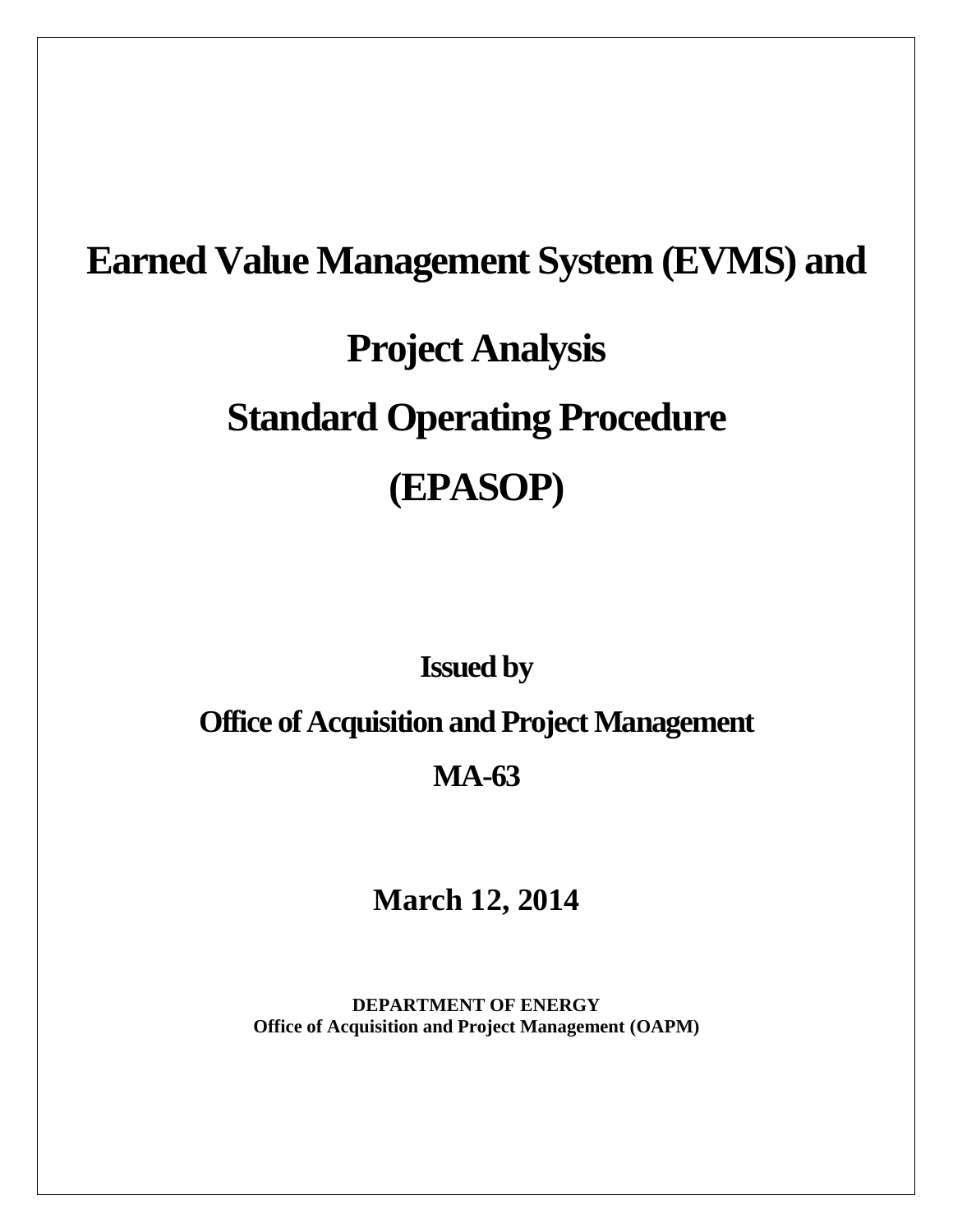#### **Earned Value Management System (EVMS) and Project Analysis Standard Operating Procedure (EPASOP)**

#### **OPR: MA-63 March 2014**

**1. PURPOSE.** This EVMS and Project Analysis Standard Operating Procedure (EPASOP) will serve as a primary reference for MA-631 when conducting project-level data analysis to support Monthly Project Assessments and other assessment needs. This SOP refers to several Project Assessment and Reporting System (PARS II) reports and provides instruction on interpretation of data to support project performance, predictive analysis, and identification of concerns with the contractor's EVMS. The results of the analysis and tools herein also support MA-632 EVMS Stage 1 surveillance (reference ESSOP), and any other project assessments where EVMS is contractually required.

**2. APPLICABILITY.** This SOP applies to OAPM (MA-63) and is available for use outside MA-63.

**3. RELEASABILITY – UNLIMITED.** This SOP is approved for public release.

**4. EFFECTIVE DATE.** This SOP is effective immediately.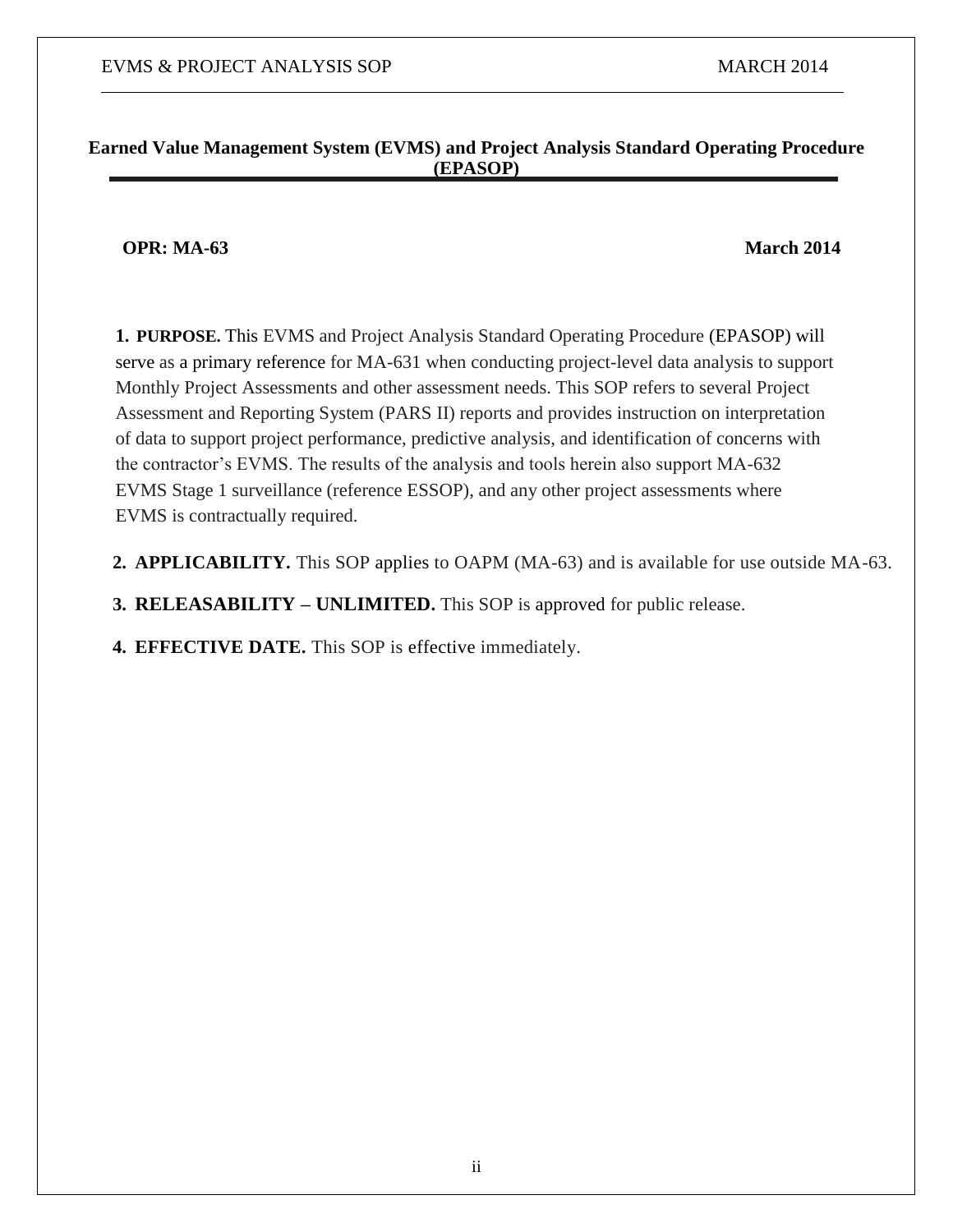# **TABLE OF CONTENTS**

| 1.0   |                                                           |
|-------|-----------------------------------------------------------|
| 2.0   |                                                           |
| 3.0   |                                                           |
| 3.1   |                                                           |
| 3.1.1 |                                                           |
| 3.1.2 | INCREMENTAL BCWS, BCWP, OR ACWP GREATER THAN CUMULATIVE 7 |
| 3.1.3 |                                                           |
| 3.1.4 |                                                           |
| 3.1.5 |                                                           |
| 3.1.6 |                                                           |
| 3.1.7 |                                                           |
| 3.1.8 |                                                           |
| 3.1.9 |                                                           |
|       |                                                           |
|       |                                                           |
| 3.2   |                                                           |
| 3.2.1 |                                                           |
|       | 3.2.2 LEADS.                                              |
| 3.2.3 |                                                           |
| 3.2.4 |                                                           |
| 3.2.5 |                                                           |
| 3.2.6 |                                                           |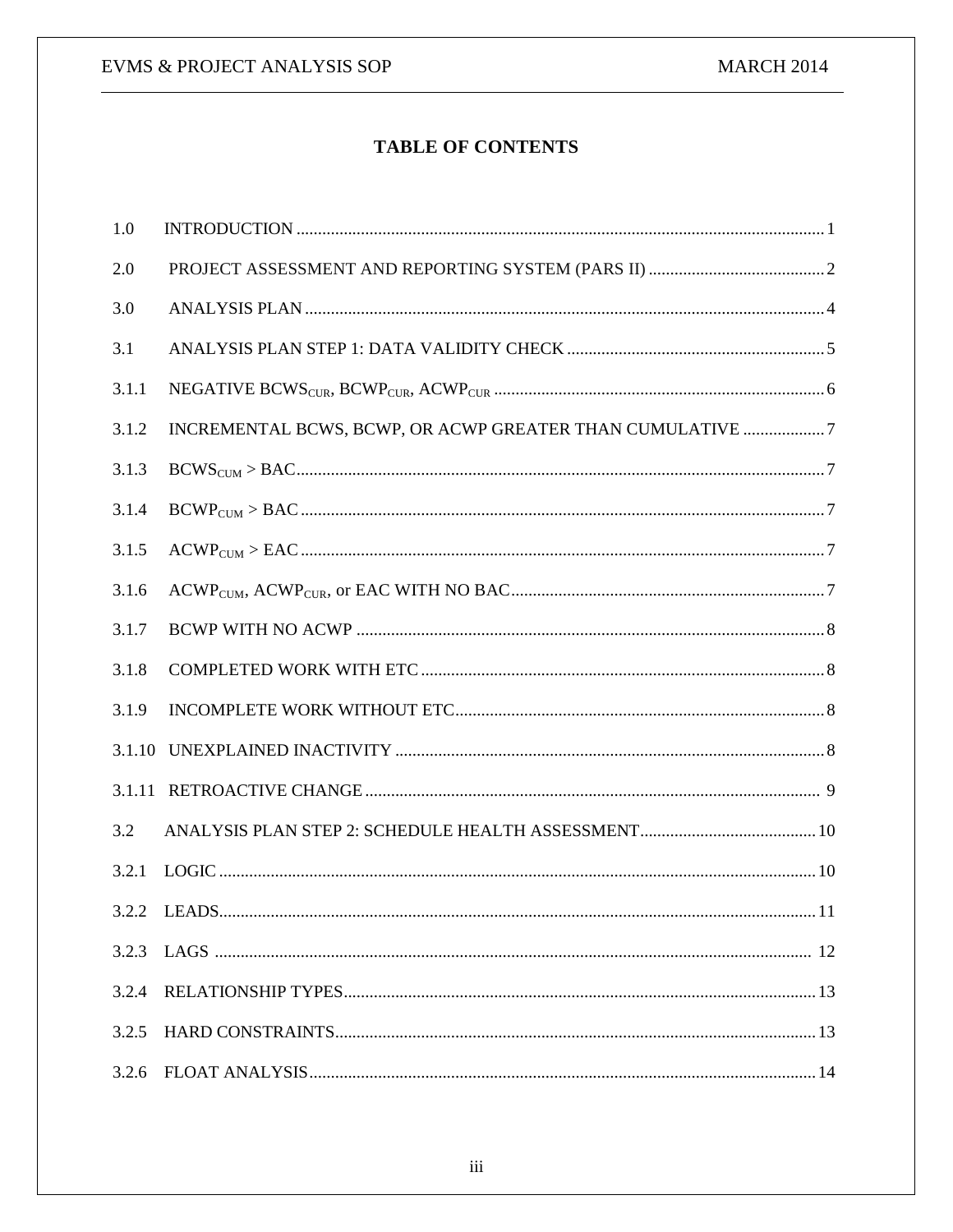# EVMS & PROJECT ANALYSIS SOP

| 3.2.7   |  |
|---------|--|
| 3.2.8   |  |
| 3.2.8.1 |  |
|         |  |
| 3.2.10  |  |
|         |  |
|         |  |
| 3.3     |  |
| 3.3.1   |  |
| 3.3.2   |  |
| 3.3.3   |  |
| 3.3.4   |  |
| 3.3.5   |  |
| 3.4     |  |
| 3.4.1   |  |
|         |  |
|         |  |
|         |  |
|         |  |
|         |  |
|         |  |
|         |  |
|         |  |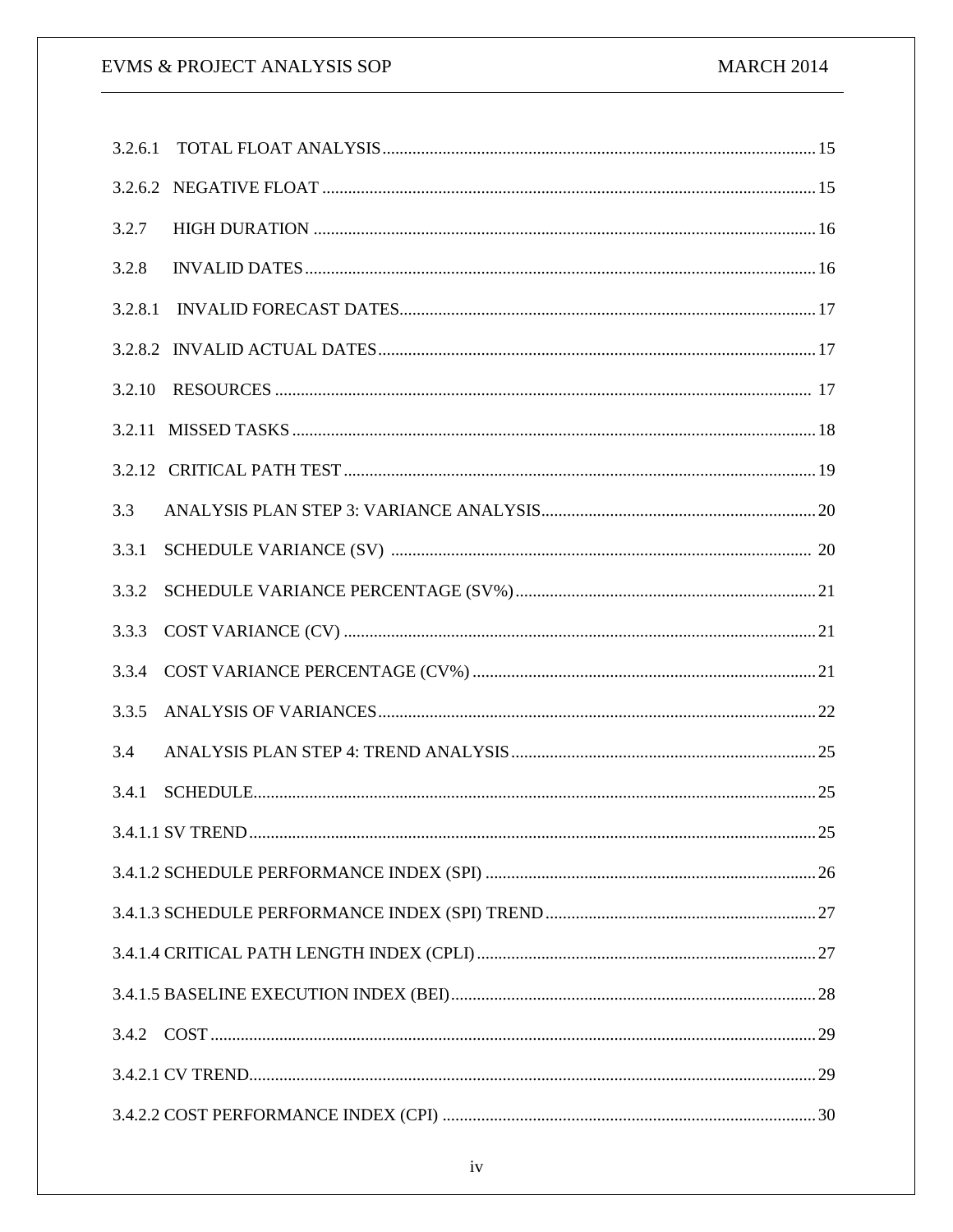| 3.4.3 |                                                               |
|-------|---------------------------------------------------------------|
|       |                                                               |
| 3.4.5 |                                                               |
| 3.4.6 | THE RATIO: "% COMPLETE" TO "% MANAGEMENT RESERVE USED"  32    |
| 3.4.7 |                                                               |
| 3.5   |                                                               |
| 3.5.1 | "COST PERFORMANCE INDEX" - "TO COMPLETE PERFORMANCE INDEX" 36 |
| 3.5.2 |                                                               |
| 3.6   |                                                               |
| 3.6.1 |                                                               |
| 3.6.2 |                                                               |
| 3.6.3 |                                                               |
| 4.0   |                                                               |
| 5.0   |                                                               |
| 6.0   |                                                               |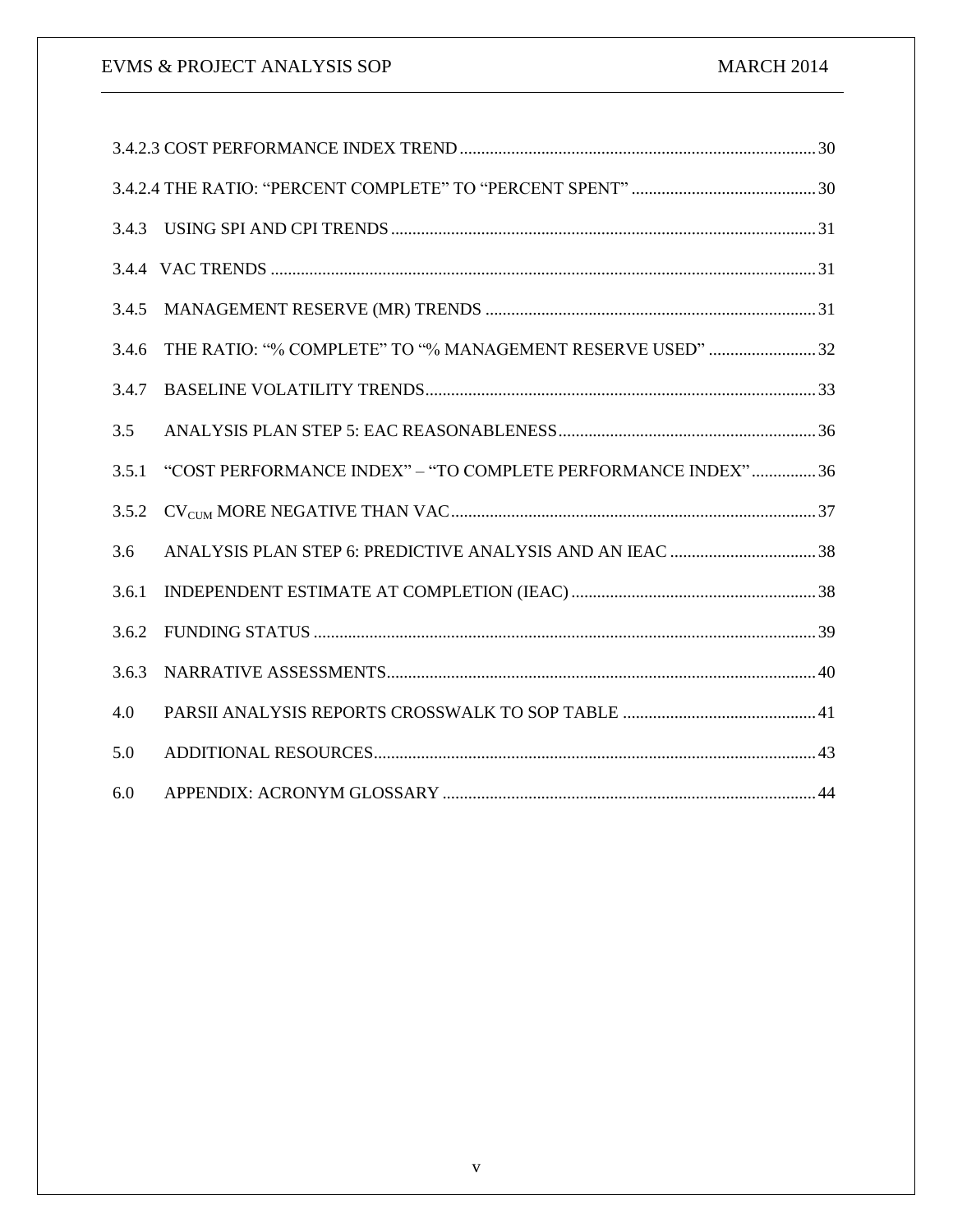#### **1.0 INTRODUCTION**

The Department of Energy performs three types of Earned Value Management System (EVMS) and project performance functions: System Compliance Reviews, System Surveillance, and Project Analysis. OAPM (MA-63) has developed a suite of procedures to define and standardize each of these functions. This EVMS & Project Analysis Standard Operating Procedure (EPASOP) is provided as a guide for conducting cost and schedule analysis in support of the aforementioned functions and other DOE reviews where project performance and/or EVMS knowledge and application are required.

An integral part of successful project management is reliable and accurate information. Project managers and their teams perform best when they are well informed. The goal of EVM project analysis is to provide consistent and timely insight to project status in order to enable timely, effective management decisions. In conjunction with conducting project analysis, the health of the contractor's EVMS is assessed through analysis of cost and schedule data. This SOP covers analysis both from a project-level and system-level perspective.

A primary reference used in the development of this SOP was the Department of Defense (DOD) Defense Contract Management Agency's (DCMA) Earned Value Management System Program Analysis Pamphlet (DCMA-EA PAM 200.1) issued July 12, 2012. Tailoring was required to connect portions of DCMA's pamphlet to DOE's Project Assessment and Reporting System (PARS II) reports. Additional guidance has been added in support of DOE-specific standard operating procedures based on government and industry best practices. Refer to Section 5.0 for a complete list of resources relating to this SOP.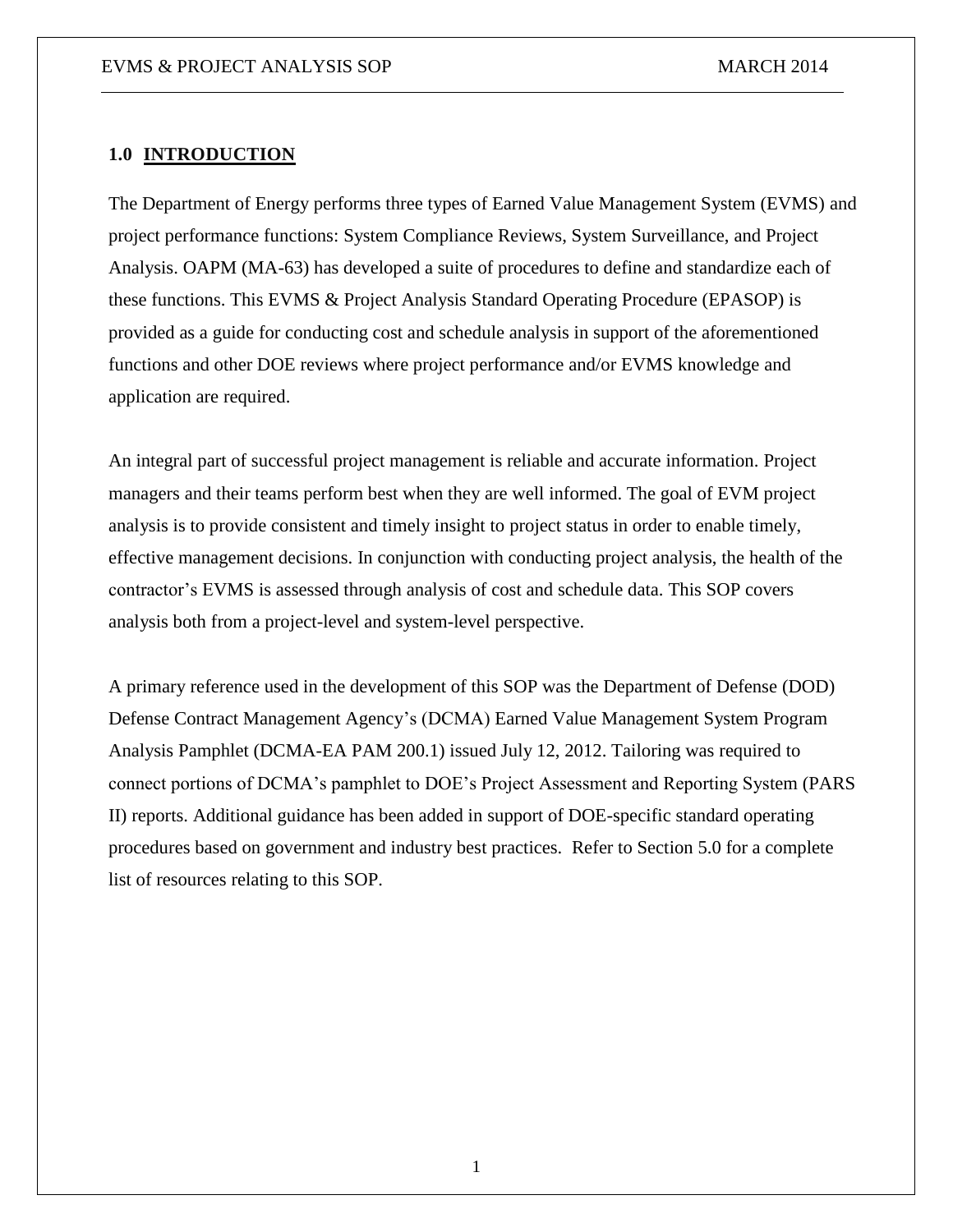#### **2.0 PROJECT ASSESSMENT AND REPORTING SYSTEM (PARS II)**

PARS II is the Department's official "System of Record" for capital asset project performance information. Because PARS II uses the same data maintained in our contractors' project management systems, everyone from the Federal Project Director's staff to the Secretary of Energy has easy access to the same data.

The PARS II software application is managed by the Office of Acquisition and Project Management (MA-63) and is used by federal and contractor personnel across the nation to record and track the progress of major construction and environmental cleanup projects. PARS II has the capability to provide various reports that are typically used for analysis and assessment purposes from both an EVMS prospective as well as for project-level performance. Those analysis reports are found in the SSS Reports Section, Shared Reports, in the Analysis Folder – Project Analysis SOP. The reports listed below are discussed in this EPASOP. The subfolders align to the recommended analysis plan. Where there is some duplication of reports among steps of the plan, each step identifies the area of focus in the following section. Reports may be added as necessary to accommodate analysis needs.

- Data Validity Check
	- o EV Data Validity (WBS Level)
	- o Retroactive Change Indicator (6-Mo, PMB Level)
- Schedule Health Assessment
	- o Schedule Missing Logic (Activity Level)
	- o Relationship Leads and Lags Report
	- o Schedule Relationship Types (Activity Level)
	- o Schedule Hard Constraints (Activity Level)
	- o Schedule Total Float Analysis (Activity Level)
	- o Schedule Duration Analysis (Activity Level)
	- o Invalid Forecasts and Actual Dates (Activity Level)
	- o Schedule Hit or Miss Report
- Variance Analysis
	- o EV Project Summary (6-Mo, PMB Level)
	- o Performance Analysis (WBS Level)
	- o Variance Analysis Cumulative (WBS Level)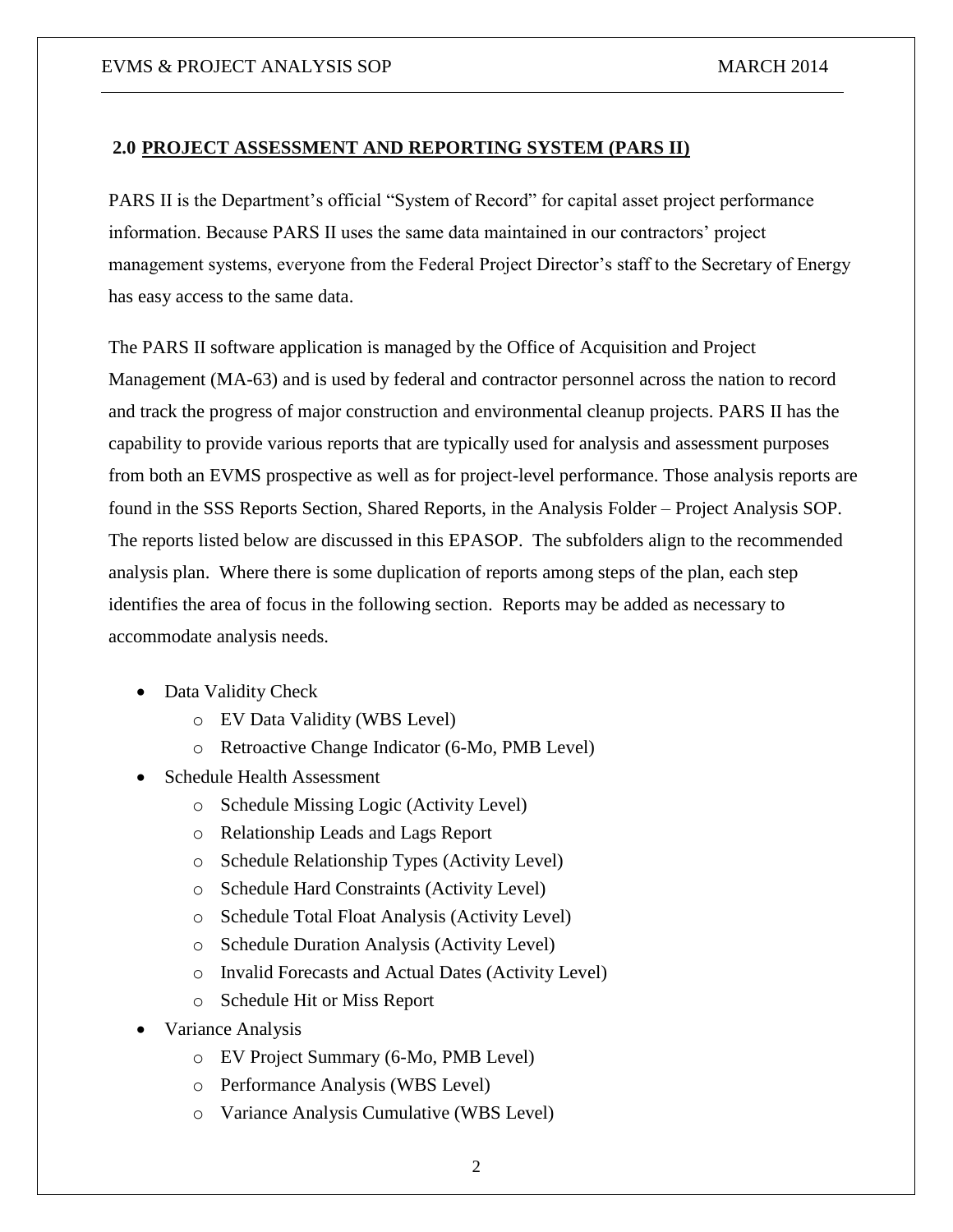- Trend Analysis
	- o Baseline Volatility Past and Near-Term (PMB Level)
	- o EV Project Summary (6-Mo, PMB Level)
	- o MR Balance v. CV, VAC, & EAC Trends
	- o Management Reserve (MR) Log
	- o Performance Index trends (WBS Level)
	- o Variance Analysis Cumulative (WBS Level)
- EAC Reasonableness
	- o CPI v. TCPI (PMB Level)
	- o EV Data Validity (WBS Level)
	- o Performance Index Trends (WBS Level)
- Predictive Analysis
	- o Funding Status (Monthly at Project Level)
	- o IEAC Analysis (WBS Level)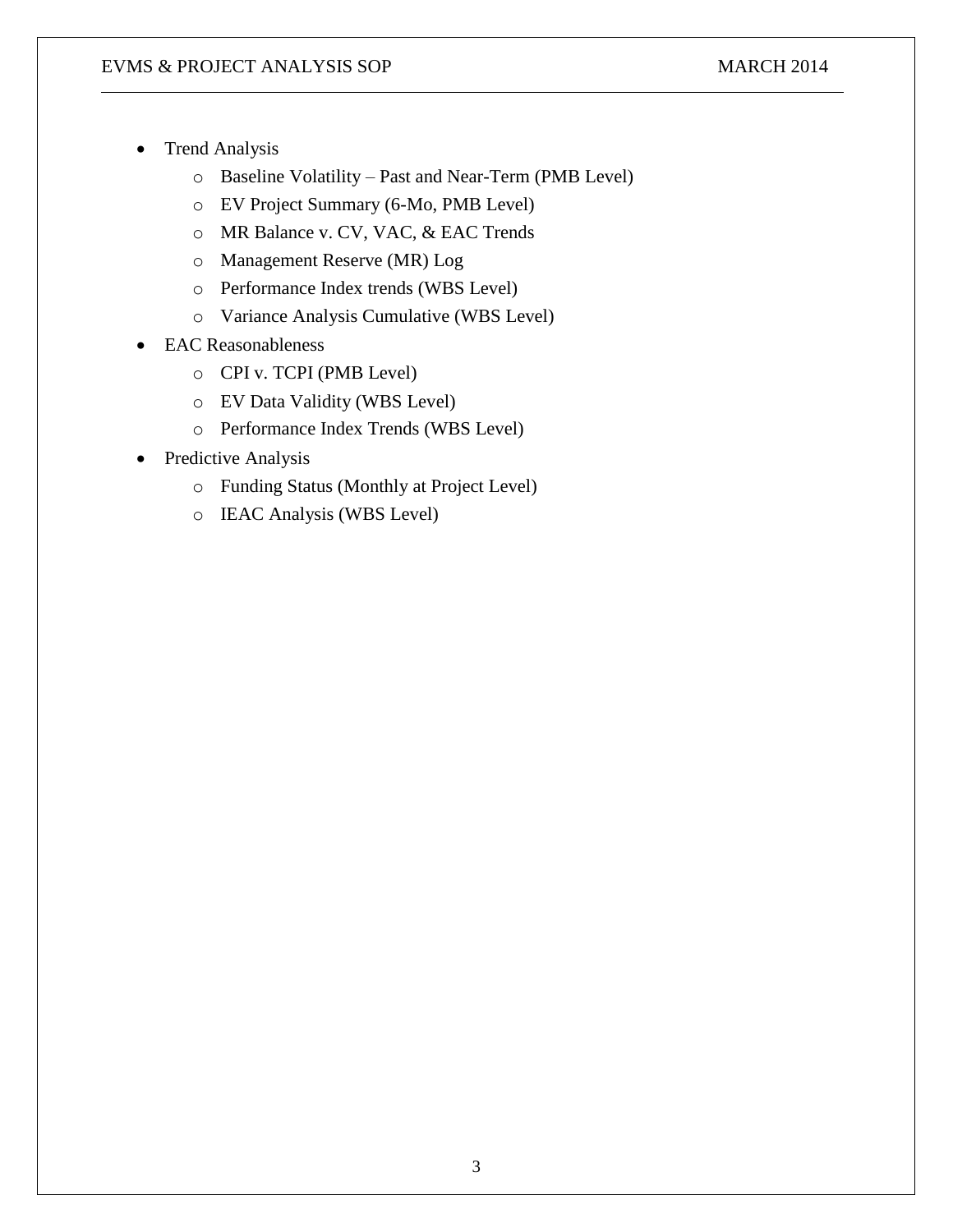#### **3.0 ANALYSIS PLAN**

The Analysis Plan outlines steps taken when conducting basic project-level analysis. The analysis described in this plan is conducted on the project's Performance Measurement Baseline (PMB). The PMB is a time-phased budget plan for accomplishing work, against which project performance is measured. The PMB includes all effort as described in the Statement of Work (SOW) or Project Execution Plan (PEP), from CD-2 through Post CD-4 closeout effort. Post CD-4 activities are comprised of all activities chargeable against project costs including data deliverables, such as PARS II reporting, Lessons Learned, and Initial Closeout Report submittal (ref. DOE O 413.3B, Table 2.4).

By following this Analysis Plan, the Analyst can assess EVMS data validity, identify sources of current and past performance issues, determine if recent corrective actions were successful in improving performance, and assess baseline stability and reasonableness of the Estimate at Completion. The following notation indicates when the analysis results could also point to systemic issues possibly justifying Stage 2 surveillance, i.e. *Concerns in this area not only apply to Project performance but also to systemic concerns with the contractor's EVMS*. In these cases, the Analyst should alert the MA-632 EVM Specialists.

This process should be followed:

- Monthly by the Analyst to gain insight for use in the preparation of the monthly project assessments
- During the Stage 1 EVMS Surveillance to identify if systemic issues warrant a closer look at the contractor's EVMS
- Prior to any post CD-2 project review, such as Peer Review, EIR, etc.
- Prior to any EVMS-related or project-level briefing with focus on project performance

The steps of the plan include:

- 1. Assess data validity
- 2. Assess schedule health
- 3. Analyze variances
- 4. Analyze trends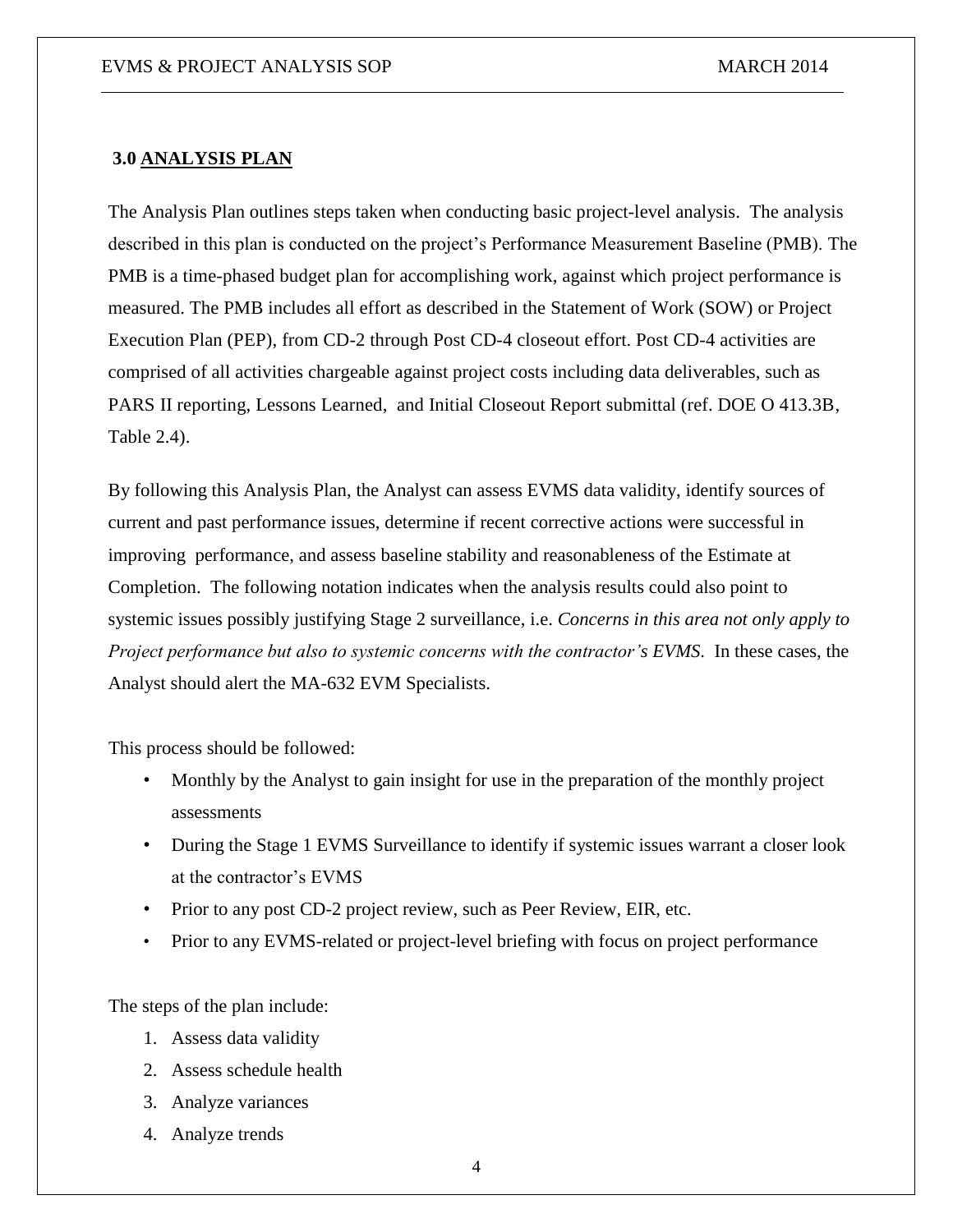- 5. Assess realism of contractor's EAC
- 6. Predict future performance and an IEAC

When conducting analysis, single occurrence non-compliance issues are important. However, we also need to know if there are multiple occurrences. This helps us identify the root cause, e.g. people, process, and tools associated with the contractor's EVMS.

#### **3.1 ANALYSIS PLAN STEP 1: ASSESS DATA VALIDITY**

Earned value data is ultimately used to manage the project and make informed decisions and projections. The first step of the Analysis Plan is to assess data accuracy and reliability. Data integrity indicators are metrics designed to provide confidence in the quality of the data being provided from the contractor's EVM System. Many of the other metrics described in this EPASOP are designed to provide insight into the performance of a project. If a contractor's data has one or more of the conditions being tested for by these metrics, the Analyst should investigate further and consider a Stage 2 Surveillance in accordance with MA-63's Earned Value Management Systems Surveillance Standard Operating Procedure (ESSOP).

PARS II automatically issues warnings upon contractor's upload if there are concerns with the validity of the data. The contractor may or may not take the opportunity to make corrections. The PARS II EV Data Validity (WBS Level) Report provides a concise and complete report of typical data integrity metrics to identify errors or issues. As the name suggests, these metrics determine the validity and accuracy of EVM data produced by the contractor for management decision making. *Concerns in this area not only apply to Project performance but also to systemic concerns with the contractor's EVMS.* These metrics reflect the trustworthiness of EVM-based reports.

The metrics listed below are discussed in detail in the following paragraphs:

- Negative BCWS, BCWP, or ACWP entries in current period
- Current period BCWS, BCWP, or ACWP greater than cumulative
- $\bullet$  BCWS<sub>CUM</sub> > BAC and/or BCWP<sub>CUM</sub> > BAC
- $\bullet$  ACWP<sub>CUM</sub> > EAC
- ACWP and/or EAC with no BAC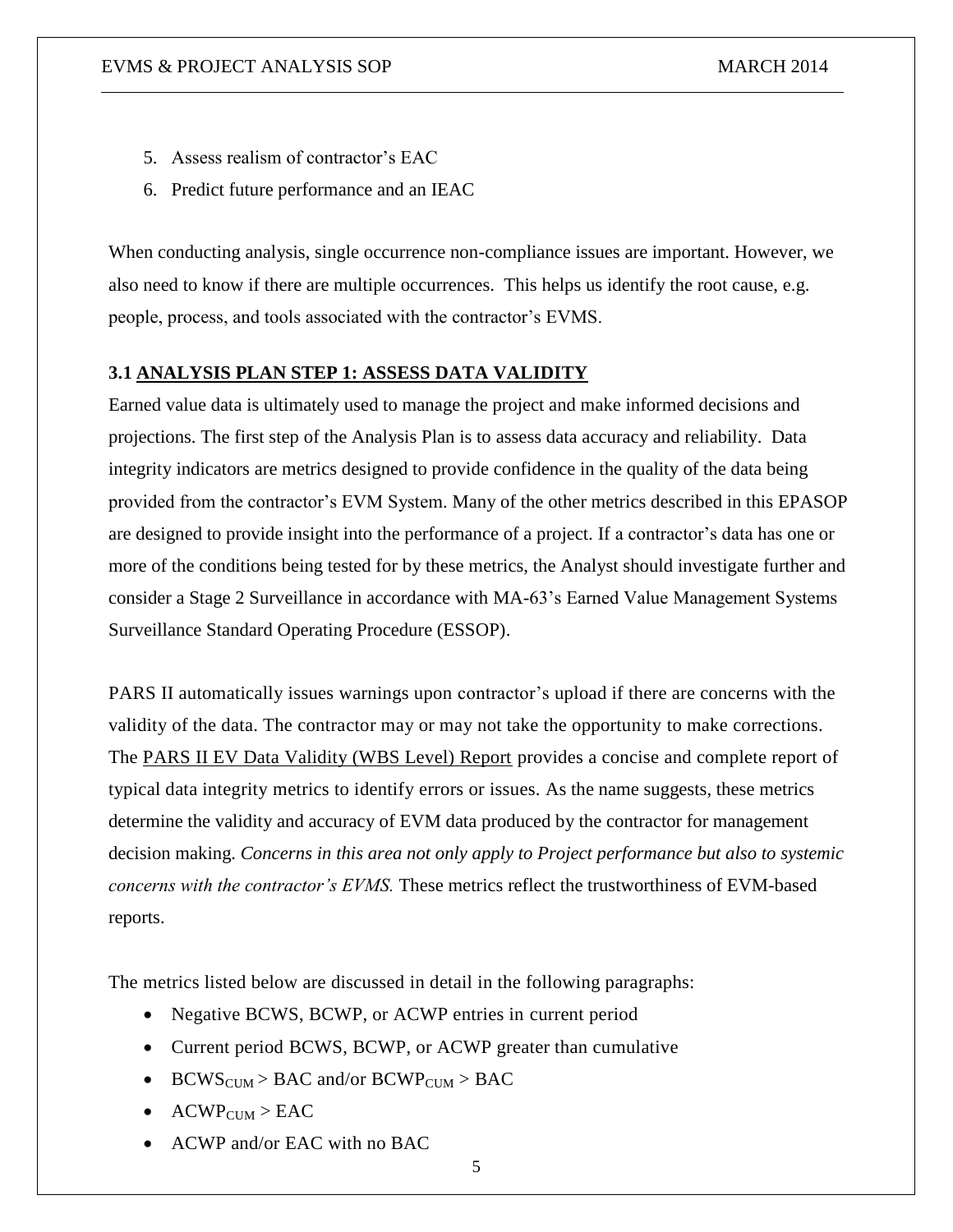- BCWP with no ACWP
- Completed Work with ETC
- Incomplete Work with No ETC
- BCWS with no ACWP or BCWP

Two of the data indicators on the Data Validity (WBS Level) Report correspond to the accuracy and reasonableness of the contractor's Estimate at Completion. They are  $1)$  CV<sub>CUM</sub> more negative than VAC, and 2)  $TCPI<sub>EAC</sub>$  and CPI differ by more than 5%. These will be discussed in more detail later in this SOP when assessing EAC reasonableness.

# **3.1.1 NEGATIVE BCWSCUR, BCWPCUR, ACWPCUR**

The budgeted cost of work scheduled (BCWS) is the time-phased project budget. The summation of BCWS for all reporting periods equals the total project budget at completion. When the initial baseline is established there should be no instances of negative BCWS. However, as work progresses there may be legitimate reasons for re-planning of budget. Negative BCWP in the current period indicates that previously claimed performance is being backed out. While this might occur due to re-plan actions it should be explained. Negative ACWP in the current period indicates prior charges are being backed out. This may be due to routine accounting adjustments or correction of errors. Instances of current period negative values should be investigated further to determine the root cause.

While any negative values in the current period may be valid, they should be investigated. However, these corrections must always be reflected in the current period BCWS, BCWP, or ACWP – never made retroactively to previously reported periods. The **PARS II Retroactive Change Indicator** (6 mo; PMB Level) Report (discussed in greater detail in section 3.1.11) highlights when reported history was changed by comparing each monthly upload of data. The Retroactive Change Indicator report should be reviewed minimally every 6 months; although a review every 1 to 3 months is recommended to allow for real-time investigation and impacts to performance indices.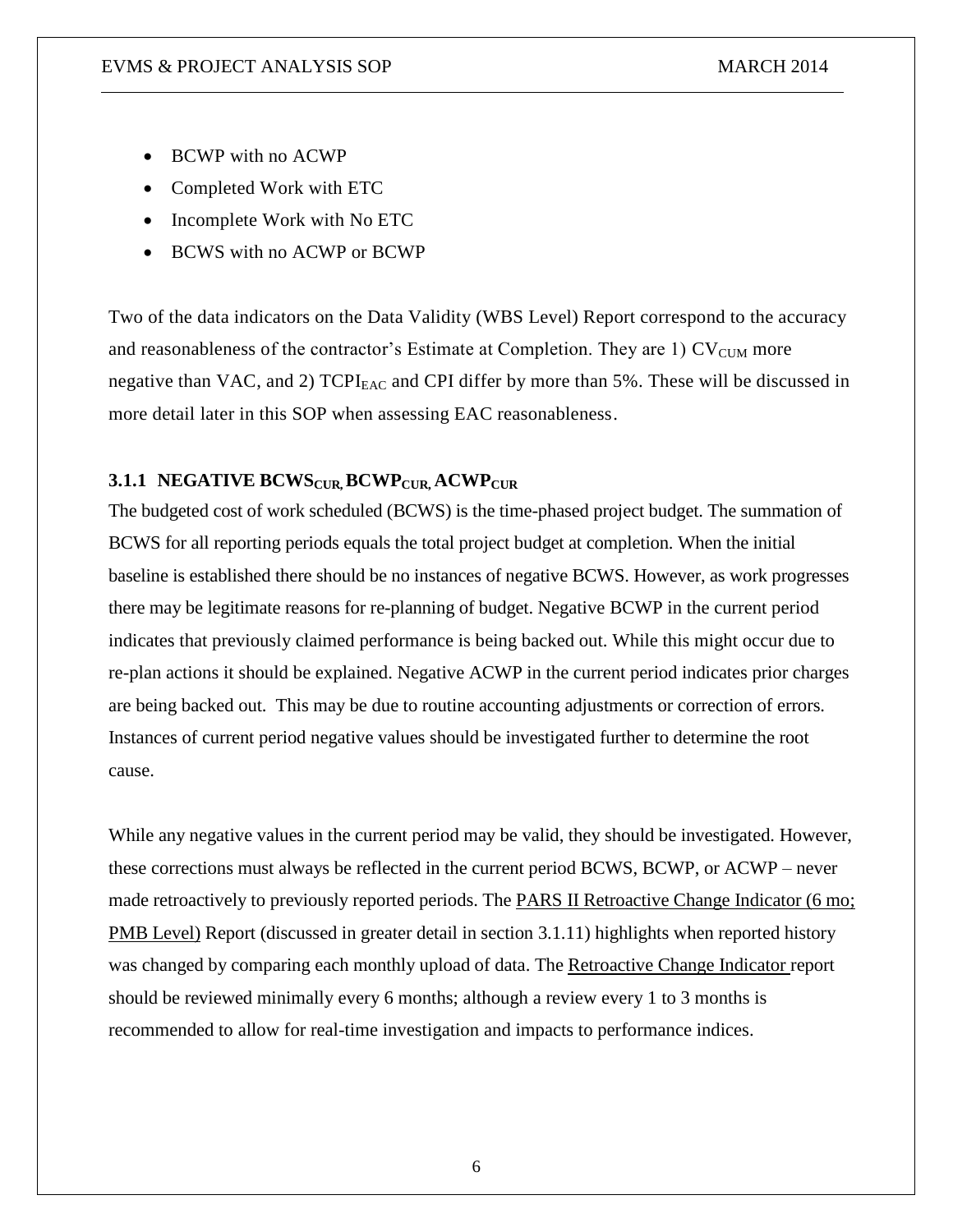#### **3.1.2 INCREMENTAL BCWS, BCWP, OR ACWP GREATER THAN CUMULATIVE**

The BCWS<sub>CUM</sub>, BCWP<sub>CUM</sub>, and ACWP<sub>CUM</sub> are calculated by the sum of the current period values to date. Therefore, it is impossible for the  $BCWS_{CUR}$ ,  $BCWP_{CUR}$ , and  $ACWP_{CUR}$  to be greater than the cumulative. Should this occur, consider this an error in the EVMS data.

#### **3.1.3 BCWSCUM > BAC**

The budgeted cost of work scheduled (BCWS) is the project budget time-phased over the period of performance. The summation of BCWS for all reporting periods should equal the budget at completion (BAC) for the same level. In other words,  $BCWS_{CUM}$  should equal BAC on the month the project is planned to complete. Due to this relationship, the value of  $\text{BCWS}_{\text{CUM}}$  should never exceed BAC. If BCWS<sub>CUM</sub> is greater than BAC, consider this an error in the EVMS data and pursue corrective action.

## **3.1.4 BCWPCUM > BAC**

The budgeted cost of work performed (BCWP) is the amount of BCWS earned by the completion of work to date. The  $B CWP_{CUM}$  may not exceed the value of BAC. The project is considered complete when  $\text{BCWP}_{\text{CUM}}$  equals BAC. If  $\text{BCWP}_{\text{CUM}}$  is greater than the BAC, consider this an error.

#### **3.1.5**  $\text{ACWP}_{\text{CUM}} > \text{EAC}$

The Estimate at Completion (EAC) consists of two components, the actual costs incurred to date  $(ACWP<sub>CUM</sub>)$  plus the estimate of future costs to be incurred or the estimate to completion (ETC). The  $ACWP_{CUM}$  can only be greater than EAC if the ETC is negative; i.e. indicating that previously reported ACWP will be reduced. There may be limited cases that would require a negative ETC, although not the norm. If this condition exists, further investigation is required.

#### **3.1.6 ACWPCUM, ACWPCUR, or EAC WITH NO BAC**

The actual cost of work performed (ACWP) is the total dollars spent on labor, material, subcontracts, and other direct costs in the performance of the contract statement of work. These costs are controlled by the accounting general ledger and must reconcile between the accounting system and EVMS. Work should only be performed if there is a clear contractual requirement. If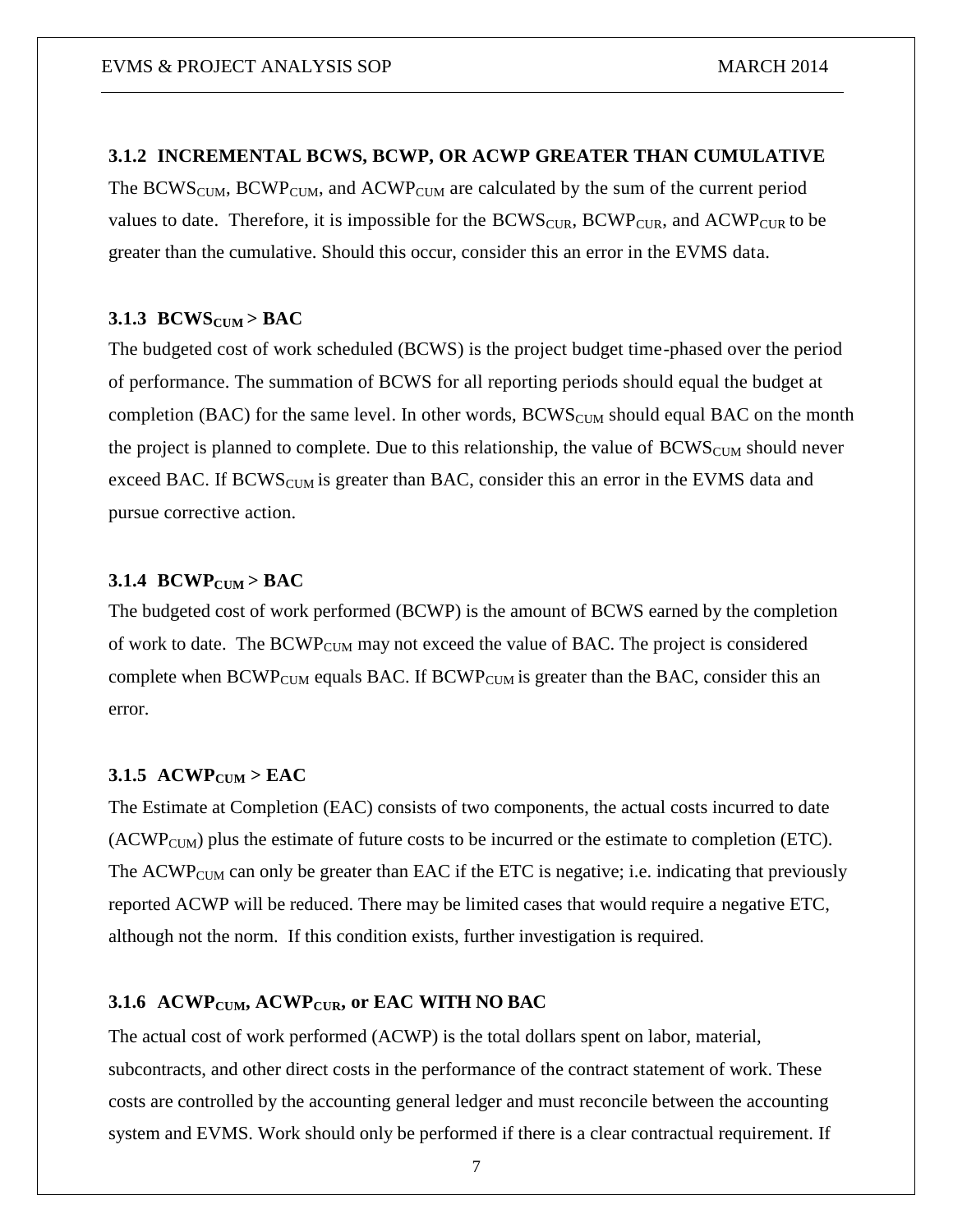there are Work Breakdown Structure (WBS) elements that contain EAC or ACWP but no BAC, consider this an issue that needs to be investigated.

#### **3.1.7 BCWP WITH NO ACWP**

Since work or materials must be paid for, it is not possible to earn BCWP without incurring ACWP. For material receipts not yet billed, the contractor is expected to use estimated actuals to report ACWP in the same period as the BCWP, thus avoiding false variances. This condition may also occur for elements using the Level of Effort (LOE) earned value technique. In this case, it would signify the support work that was planned to occur is not occurring due to some delay. The delay is likely in the work the LOE function would support. Either way, this condition should be further investigated to determine the root cause.

#### **3.1.8 COMPLETED WORK WITH ETC**

Work is considered complete when the Control Account  $(CA)$  or Work Package (WP) BCWP<sub>CUM</sub> equals BAC. The estimate to complete (ETC) is the to-go portion of the estimate at completion (EAC). The ETC should be zero if the work is complete, as there should be no projected future cost left to incur. This condition may exist if labor or material invoices are lagging behind and have not been paid yet which indicates improper use of estimated actuals. This situation requires investigation to determine the root cause and corrective action.

## **3.1.9 INCOMPLETE WORK WITHOUT ETC**

This metric is the opposite of section 3.1.8 of this SOP. If work has not been completed, there should be a forecast of the remaining costs to be incurred. If this condition exists consider it an error that requires corrective action.

#### **3.1.10 BCWS WITHOUT BCWP AND ACWP**

This indicator identifies active open control accounts where work is scheduled in the current period; however, no performance or costs have been reported. This is not an error but may point to performance issues.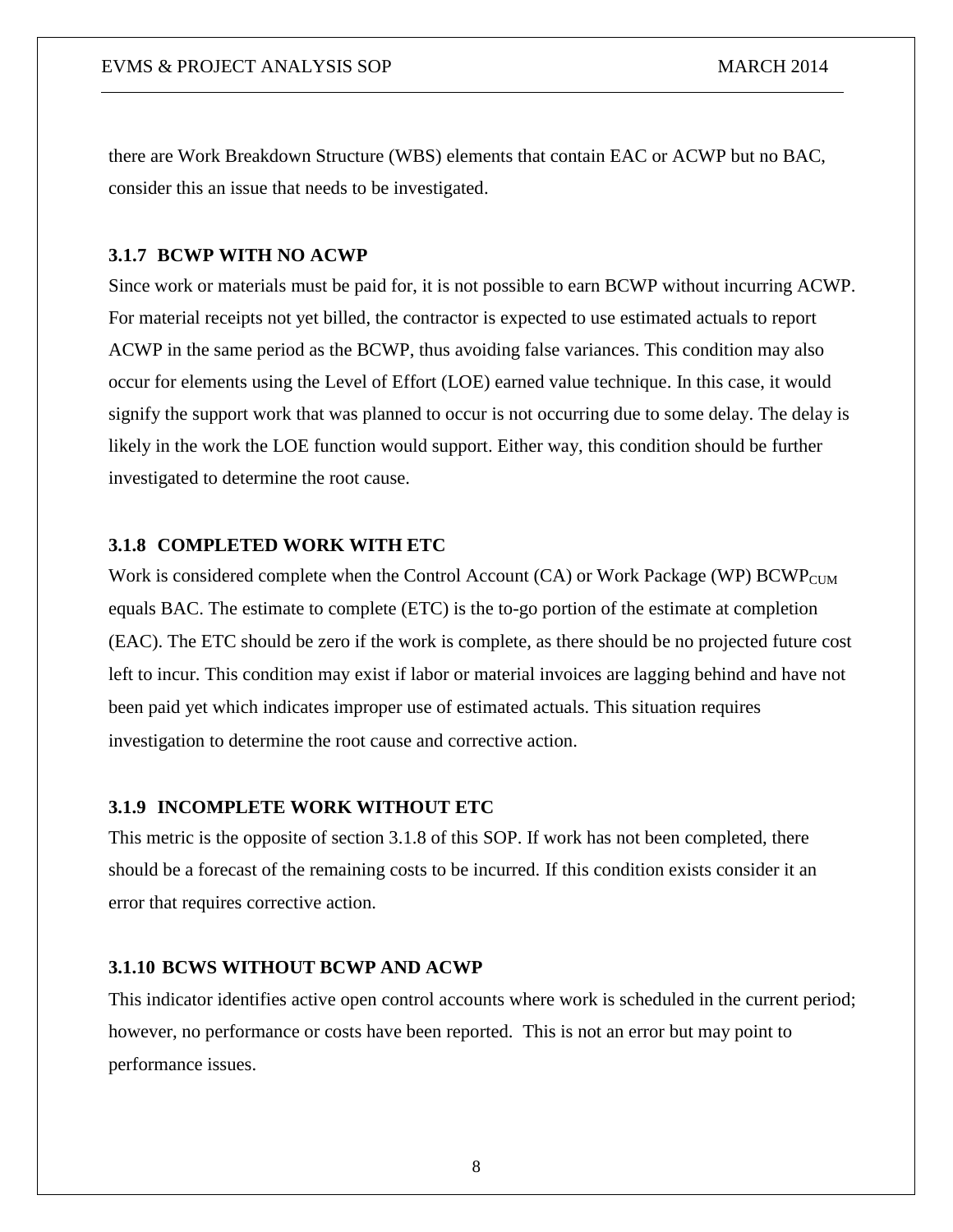#### **3.1.11 RETROACTIVE CHANGE**

Another data point in determining accuracy of data is provided in the PARS II Retroactive Change Indicator (6-mos; PMB Level) Report. The purpose of the report is to highlight discrepancies in Earned Value data reporting based on the time-phased data reported in the last 6 reporting periods. The report identifies retroactive changes made to previously reported BCWS, BCWP, and ACWP data, as well as negative BCWS values that are planned for future periods. Since this report covers a 6 month window, it should be reviewed minimally every 6 months; although a review every 1 to 3 months is recommended to allow for real-time investigation.

The term 'retroactive' applies when previously reported BCWS, BCWP, or ACWP was erroneous and needs to be corrected. The process to make the change is to make it in the current period when the event causing the change happens. Previously reported data, i.e. history, is not changed and the cumulative effect of the change is shown in the current period. Examples of valid reasons to change previously reported data include:

- Negotiated indirect rates or overhead rate adjustments: While the impact of the rate changes may go back to the beginning of the fiscal year; the sum of the impact is reported in the ACWP for the reporting month that the customer negotiated and authorized the change.
- Clerical errors that effect BCWS, BCWP, and ACWP should be corrected as soon as discovered.
- Work/cost transfers occur when it is discovered that the work was erroneously assigned to an incorrect WBS.
- Work in process termination: When an open work is not to be completed, BCWS and BAC are set equal to the BCWP.
- Adjustments to previously reported ACWP when actual costs replace estimated actuals.

While these kinds of changes are acceptable, an excessive amount may indicate the system lacks discipline. Questions to ask when changes have been identified include:

- 1. Why was budget removed? Was scope removed?
- 2. Does the rationale meet Guideline 30, e.g. correction of errors, routine accounting adjustments, effects of customer or management directed changes, or to improve the baseline integrity and accuracy of performance measurement data?
- 3. Why was the change made to history rather than in current period?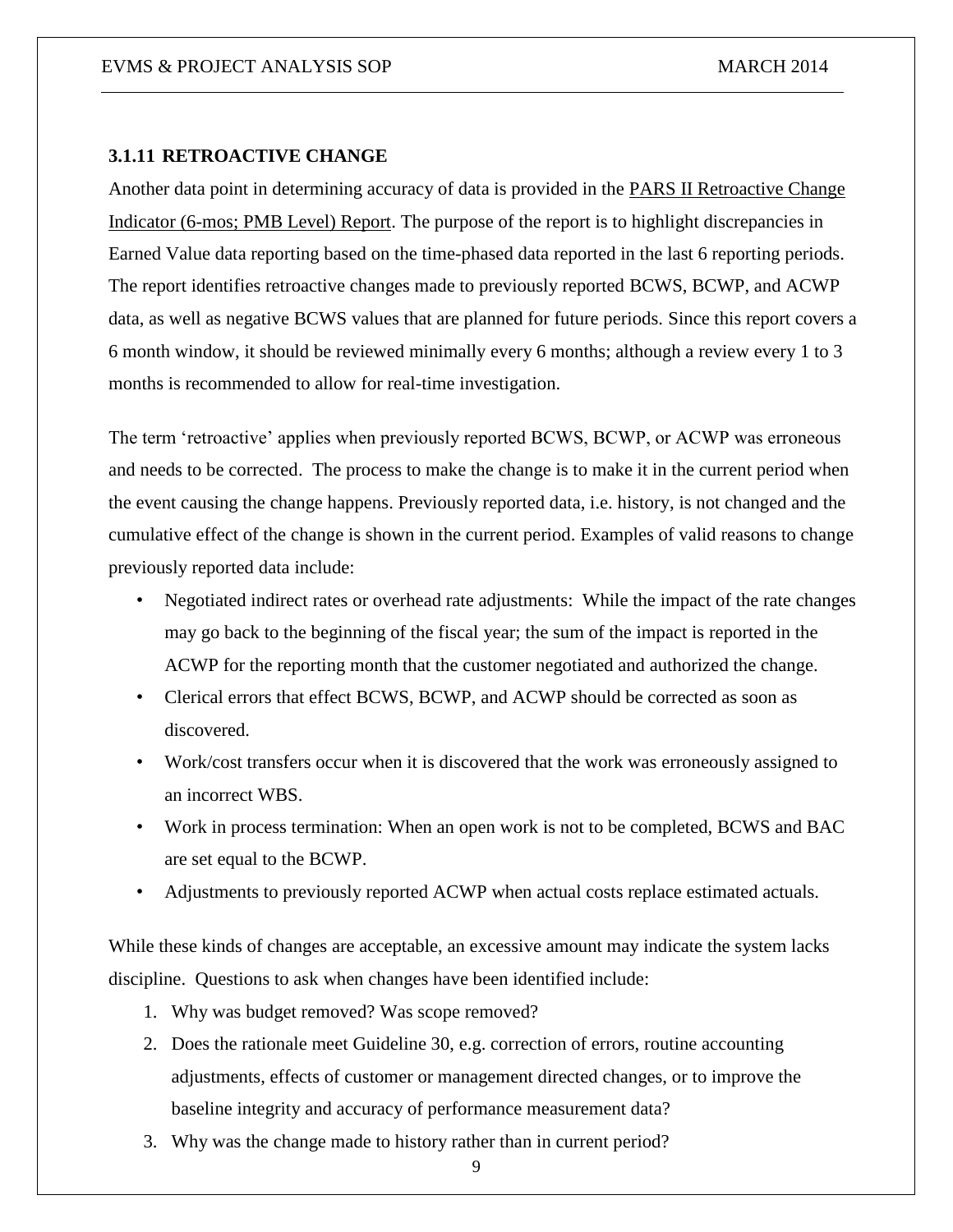#### **3.2 ANALYSIS PLAN STEP 2: ASSESS SCHEDULE HEALTH**

As stated in the ANSI/EIA-748 (current version), the project schedule and budget are an integrated time-oriented plan for accomplishment of work scope requirements on a project. Schedule planning and control, budget planning and control, work scope definition, and project risk handling are necessary prerequisites for basic and effective project management control. Therefore, step 2 of the analysis plan is to assess the health of the schedule by performing some diagnostics. This step may also be done in preparation for EVMS review, review of a major schedule restructure, and whenever schedule health is a concern. Two references used for this section are the portion of DCMA's Program Analysis Pamphlet section 4.0 and the GAO (Government Accountability Office) Scheduling Best Practices May 2012 exposure draft. Note that until the GAO Schedule Assessment Guide is issued as 'final' following resolution of public comments, it is not recommended as a primary reference.

OAPM (MA-63) currently uses Acumen Fuse ® software to identify potential problem areas with a contractor's schedule. *Concerns in this area not only apply to Project performance but also to systemic concerns with the contractor's EVMS*. The following metrics provide the analyst with a framework for asking educated questions and performing follow-up research. The identification of a triggered metric is not in and of itself synonymous with failure but rather an indicator or a catalyst to dig deeper in the analysis for understanding the reason for the situation. Consequently, correction of that metric is not necessarily required but it should be understood. -

#### **3.2.1 LOGIC**

Logic, used in the scheduling sense, is the relationship tasks have to each other. The objective of this metric is to ensure each task has at least one predecessor and successor link, i.e. logic links. Discrete tasks must be linked (have predecessors and successors) in order to properly calculate the Total Float in the project. If the logic is missing, the true critical path for the project is unknown. Even if links exist, the logic still needs to be verified to ensure that the links make sense. Incomplete tasks missing predecessors and/or successors are included in this metric. If this metric yields the result of greater than 5%, it should be considered a flag and further investigation of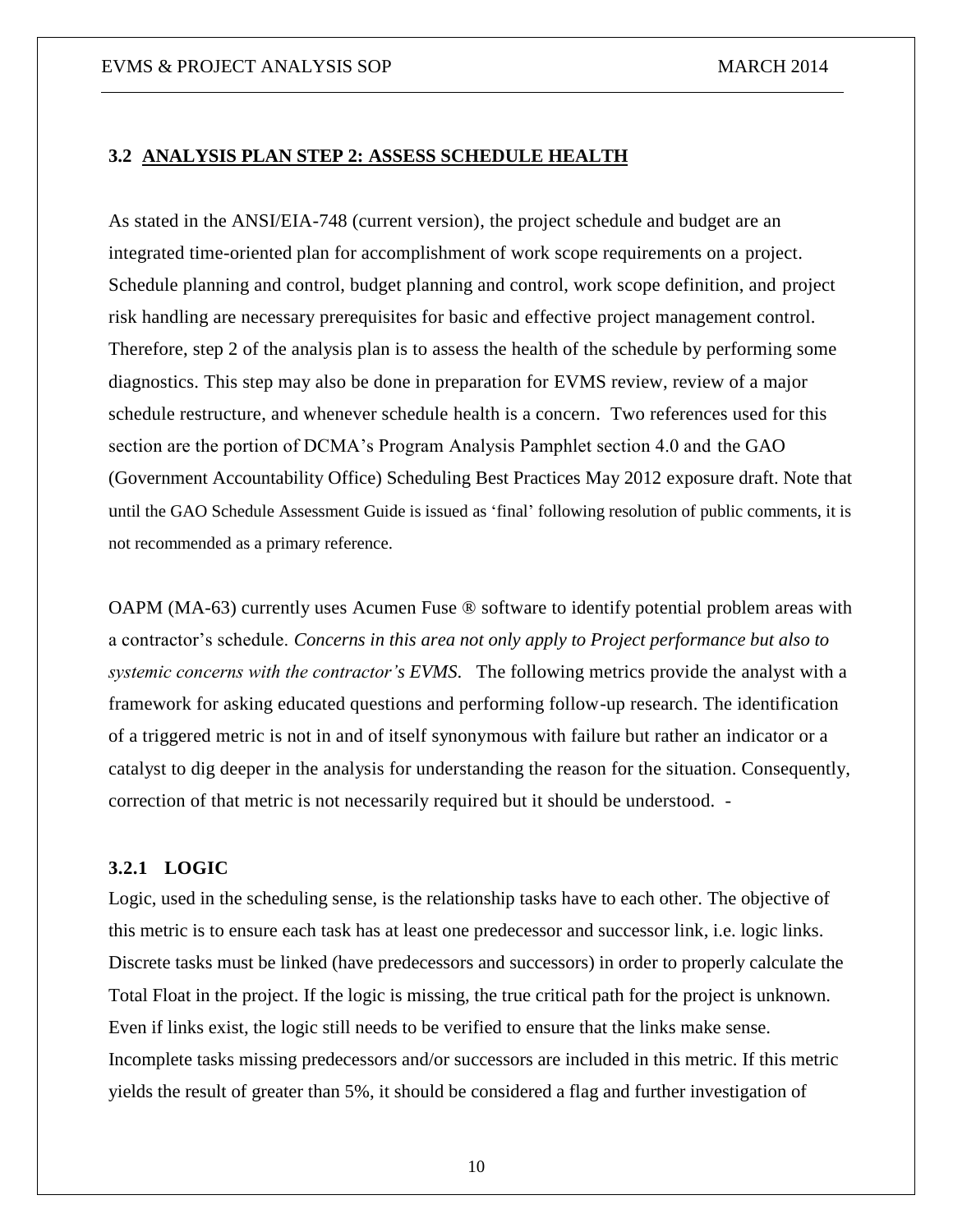contractor schedule is required to understand which activities are missing logic ties in the schedule and why. The formulas for calculating this metric follow.

To calculate the numerator:

*[(# missing predecessors) + (# missing successors) - (# missing both)] = # of tasks missing logic*

To calculate the percentage:

[*# Tasks Missing Logic / Incomplete Task Count*] x 100 <= 5%

PARS II replicates this metric in the Schedule Missing Logic (Activity Level) report. However this metric calculation is based only on discrete tasks which mean they do not include any LOE tasks that may be in the schedule. PARS II currently does not distinguish between discrete and LOE tasks, so all tasks are included in this report. Therefore, the high risk rating identified in the PARS II report is anything equal to or greater than 15% instead of the 5% when using the discrete tasks only.

#### **3.2.2 LEADS**

A lead, also called a negative lag, refers to a relationship whereby the successor activity is scheduled to begin before the predecessor activity has completed. For example, say Task 1 and Task 2 have a Finish-Start relationship, so when Task 1 finishes, Task 2 can start. If when Task 2 is planned, a Lag of -1 is added to the predecessor relationship between Task 1 and Task 2, the schedule would then show that Task 2 must start 1 day prior to the last day Task 1 finished. The negative lag is called a lead. When tasks are logically linked, it is important to determine if any leads exist because the critical path and any subsequent analysis can be adversely affected by using leads. The use of leads distorts the total float in the schedule and may cause resource conflicts. In some cases, these leads are used to artificially compress the schedule which results in distorted total float values which is discussed later in this section. The reason for using leads should be documented and have proper justification (preferably in a "notes" column of the schedule).

This metric identifies the number of logic links with a lead in predecessor relationships for incomplete tasks. The critical path and any subsequent analysis can be adversely affected by using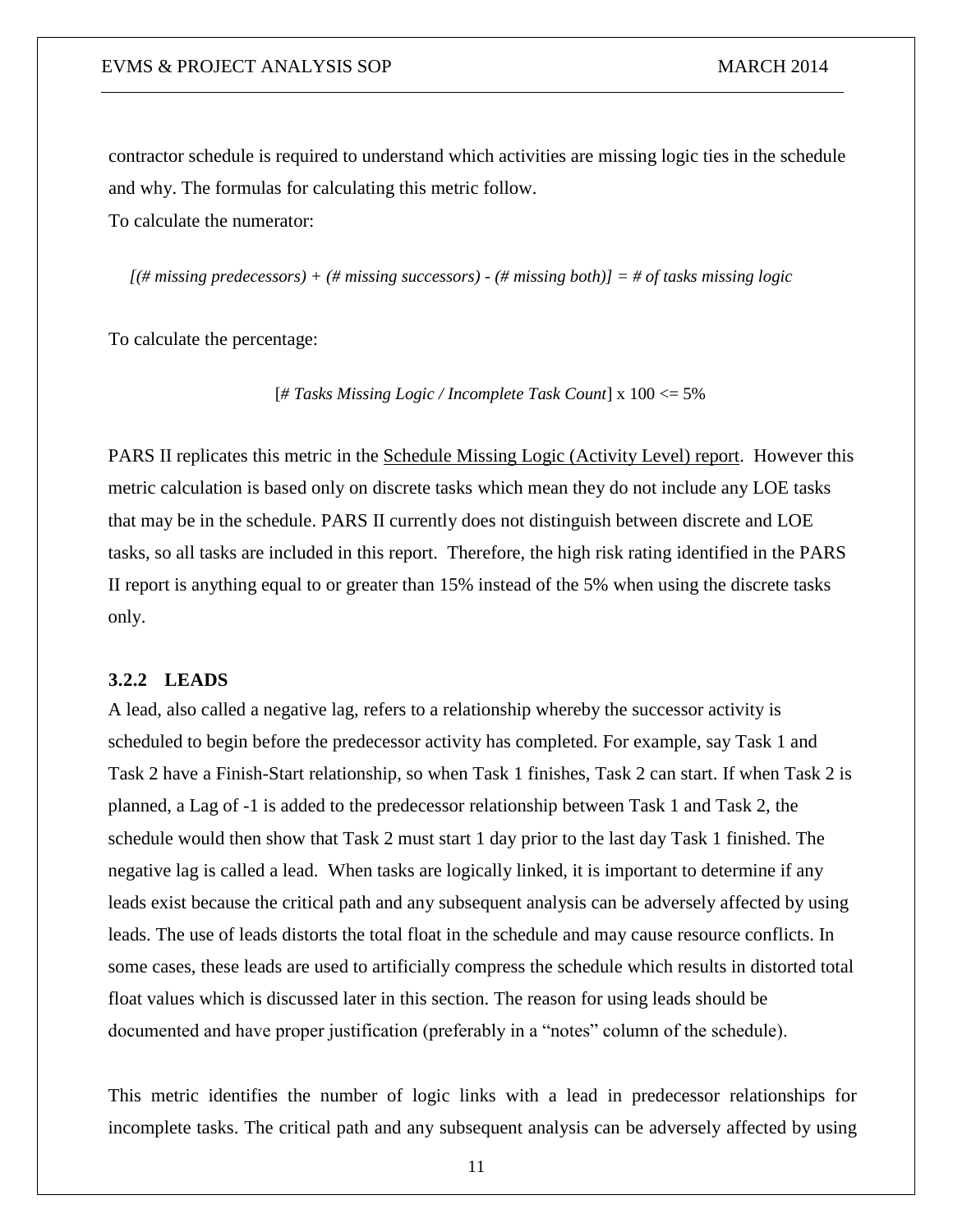leads. The use of leads distorts the total float in the schedule and may cause resource conflicts. The goal for this metric is 0. PARS II replicates this metric in the Relationship Leads and Lags (Activity Level) report.

First, calculate the numerator by counting the number of logic links with leads. Next, calculate the denominator, i.e. the number of logic links (sometimes referred to as the Relationship Count) or Logic Links, by counting the number of each of the four relationship types (FS, SS, FF, SF) in the predecessor OR successor column (but not both to avoid double-counting). Then calculate the percentage of leads as follows:

[# of logic links with Leads  $/$  # of logic links] = 0%

#### **3.2.3 LAGS**

Lag refers to a relationship whereby the successor activity cannot start right after the end of its predecessor. The objective of this metric is to ensure that lags are not being used to artificially constrain the schedule. The critical path and any subsequent analysis can be adversely affected by using lags. In many cases, these lag values are appropriately used by the CAMs to represent wait times for government review, waiting for "paint to dry", etc.

The critical path and any subsequent analysis can be adversely affected by using lags. Lags should not be used to manipulate float/slack or to restrain the schedule. If lags are used to force a task to start/finish on a certain date, the schedule is being artificially restrained and this should be considered an instance of non-compliance during surveillance. The reason for using a lag should be documented and have proper justification (preferably in a "notes" column of the schedule) to discern whether or not the lag is being used in an appropriate manner.

The calculation is based on examining the incomplete tasks, and determining the number of logic links with lags. The denominator is the number of incomplete tasks with logic links. The number relationships with lags should not exceed 5%.

[# of logic links with Lags / # of logic links]  $\leq$  5%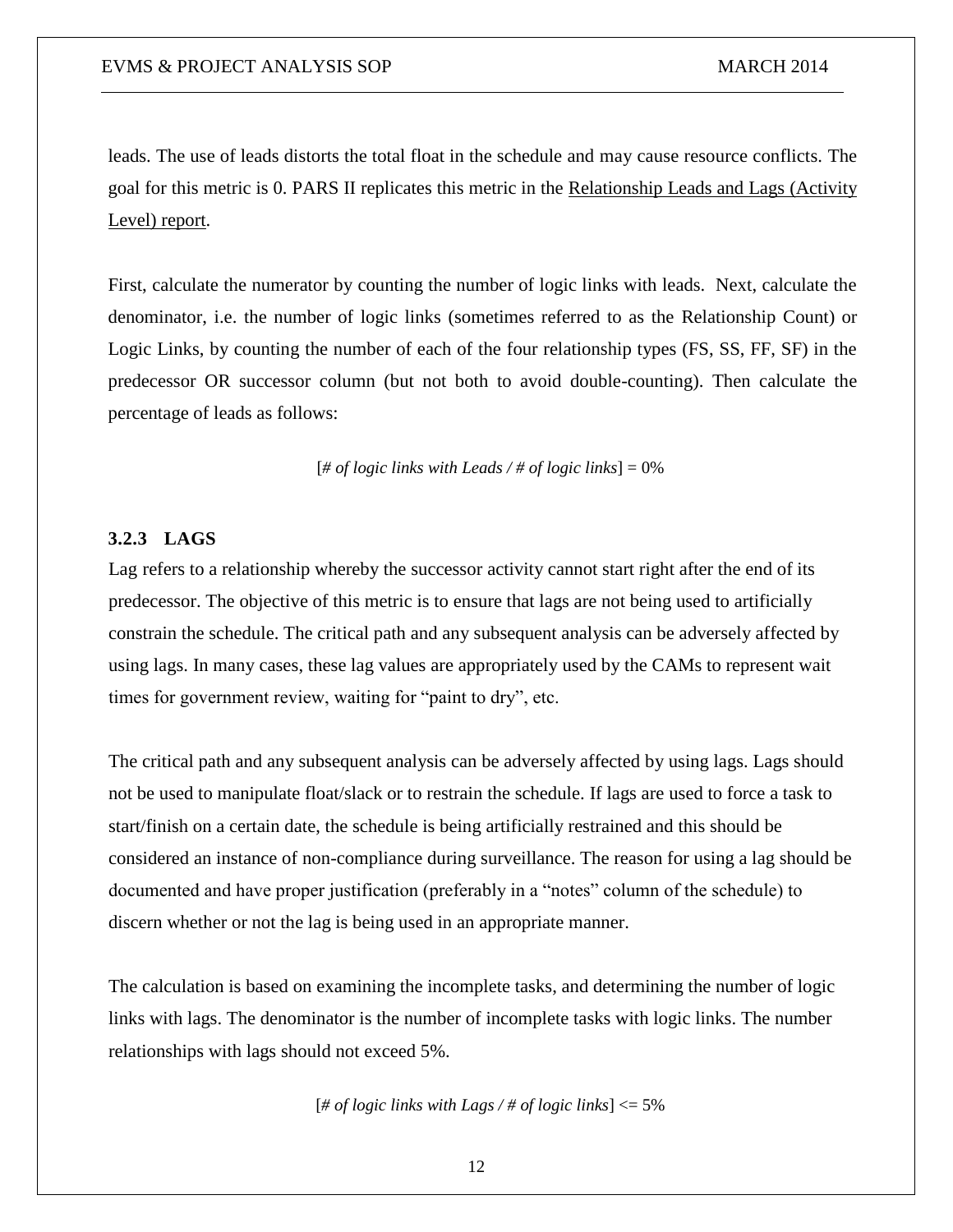#### **3.2.4 RELATIONSHIP TYPES**

The metric provides a count of incomplete tasks containing each type of logic link.

The Finish-to-Start (FS) relationship type ("once the predecessor is finished, the successor can start") provides a logical path through the project and should account for at least 90% of the relationship types being used. The Start-to-Finish (SF) relationship type is counter-intuitive ("the successor can't finish until the predecessor starts") and should only be used very rarely and with detailed justification. By counting the number of Start-to-Start (SS), Finish-to-Finish (FF), and Start-to-Finish (SF) relationship types, the % of Finish-to-Start (FS) relationship types can be calculated.

[*# of FS Relationships / Relationship Count*] >= 90%

PARS II replicates this metric in the Schedule Relationship Types (Activity Level) report. However this metric calculation is based only on discrete tasks which mean they do not include any LOE tasks that may be in the schedule. Since PARS II does not distinguish between discrete or LOE tasks, this report includes all tasks. The REPORT tab shows the relationship types in a histogram.

The histogram bars are positioned to allow for easy view of the trend from baseline to current period. Variances can be used to identify if there is a trend of schedule logic shifting from FS type relationship to FF or SS type relationship. Consistently decreasing number of FS type relationships coupled with continuously increasing number of SS and/or FF type relationships may be an indicator of activity relationships that are used to manipulate critical path and mask schedule delays. Significant fluctuations in relationship types may be an indicator of unstable baseline and work reshuffling.

#### **3.2.5 HARD CONSTRAINTS**

Schedule constraints inflict a restriction on either the start or end date of a discrete task and/or milestone. Hard constraints anchor a schedule or task in time to a specific date regardless of predecessor logic, i.e. dependencies. Soft constraints anchor a task's start or finish date but they respect predecessor logic, thus allowing the schedule end date to move to the right should a slip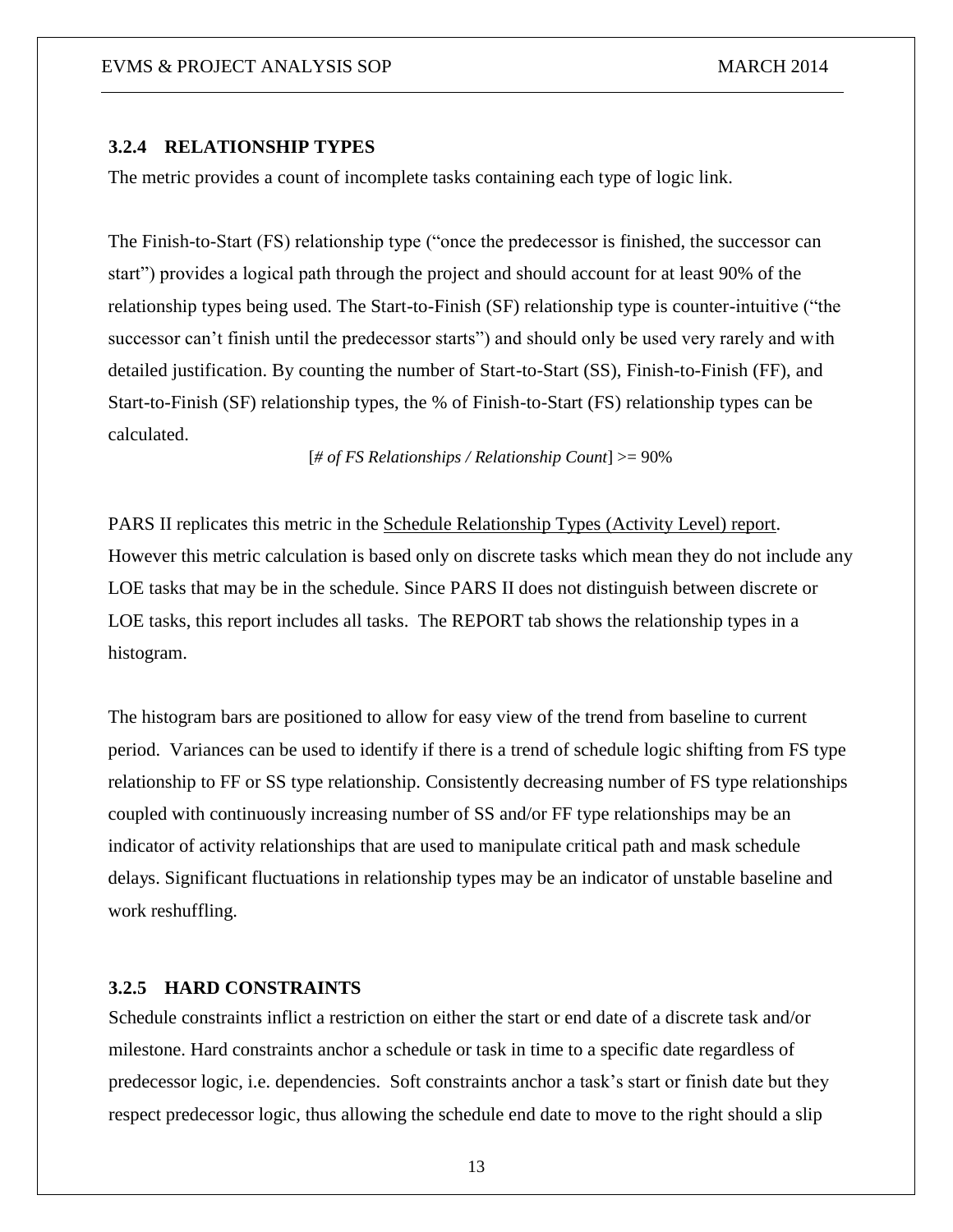occur. Because hard constraints restrict the schedule, they must be minimized to allow the network schedule to update properly and reflect current status.

The calculation used to determine schedule health regarding the use of hard constraints is based on a count of incomplete tasks with hard constraints in use. Hard constraints include: Must-Finish-On (MFO), Must-Start-On (MSO), Start-No-Later-Than (SNLT), & Finish-No-Later-Than (FNLT). Soft constraints such as As-Soon-As-Possible (ASAP), As Late As Possible (ALAP), Start-No-Earlier-Than (SNET), and Finish-No-Earlier-Than (FNET) .

Divide the total number of hard constraints by the number of incomplete tasks. The number of tasks with hard constraints should not exceed 5%.

Total # of incomplete discrete tasks with hard constraints  
Hard Constraint 
$$
\% =
$$
 Total # of incomplete discrete tasks  
 $x 100$ 

PARSII replicates this metric in the Schedule Hard Constraints (Activity Level) report. However this metric calculation is based only using only discrete tasks. Since PARSII does not distinguish discrete from LOE tasks, this report includes all incomplete tasks.

#### **3.2.6 FLOAT ANALYSIS**

Float is the amount of time a predecessor activity can be delayed without impacting its successor. Total Float is the amount of time an activity can be delayed or extended before it impacts the project end date. The highest risk to schedule completion includes those activities with the lowest float values. Conversely, activities with unreasonably high amounts of total float indicate missing activities, missing or incomplete logic, and date constraints. When these things occur, the high total float gives a false sense of a cushion toward meeting the project completion date. The schedule should identify reasonable float, sometimes called slack, so that the schedule's flexibility can be determined and monitored.

When evaluating float values is it important to understand: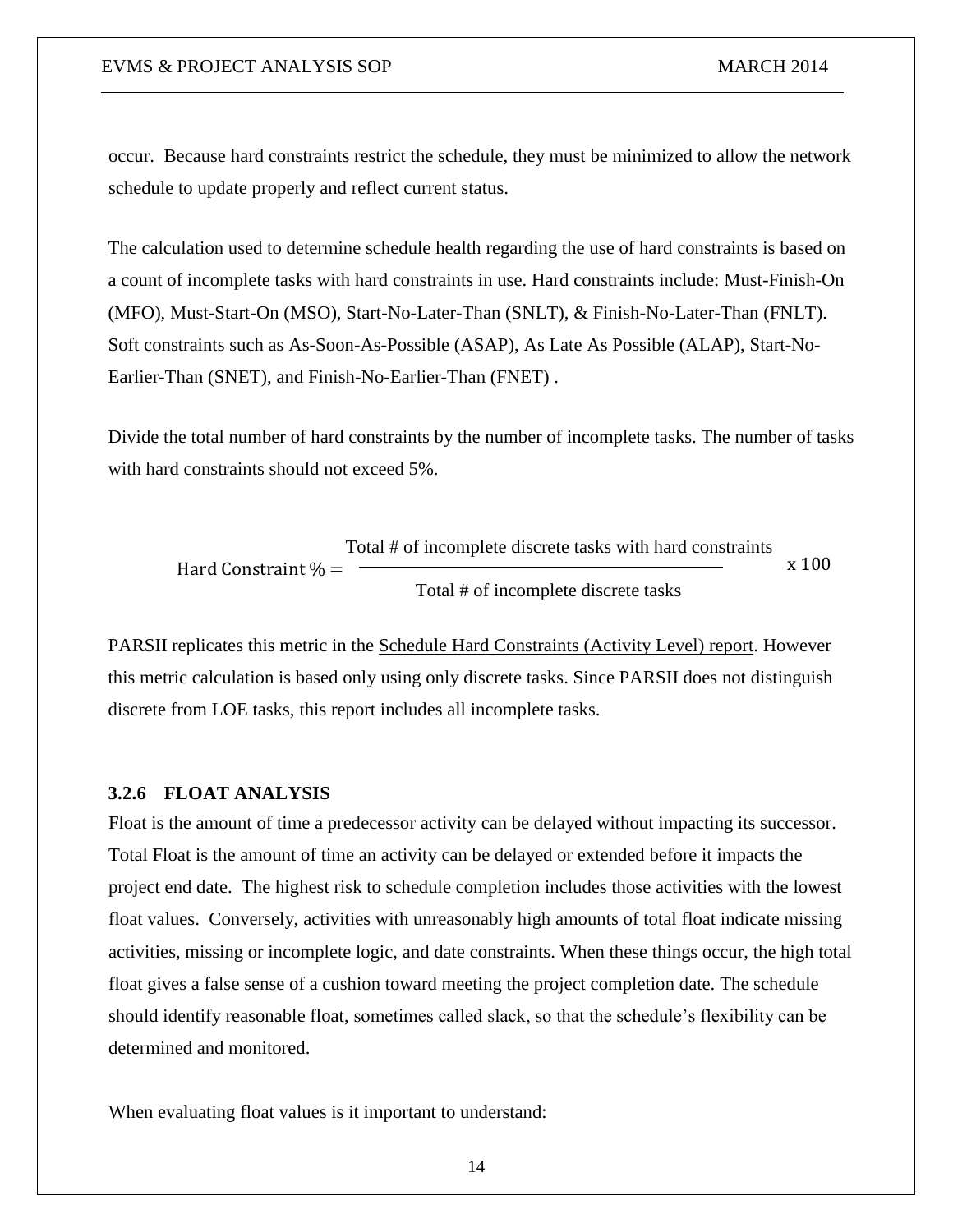- Float/total float should always be greater than or equal to zero.
- Negative float indicates a problem with the schedule's achievability.
- Excessive float usually indicates there is a problem with the logic connections.

The two key metrics to focus on when conducting schedule analysis are discussed in the next two paragraphs, i.e. High Total Float and Negative Float. PARSII replicates these metrics in the Schedule Total Float Analysis (Activity Level) report. However this metric calculation is based only using only discrete tasks. Since PARSII does not distinguish discrete from LOE tasks, this report includes all incomplete tasks.

#### **3.2.6.1 HIGH TOTAL FLOAT**

An incomplete task with total float greater than 44 working days (2 months) is counted in this metric. A task with total float over 44 working days may be a result of missing predecessors and/or successors. If the percentage of tasks with excessive total float exceeds 5%, the network may be unstable and may not be logic-driven.

100 Total # of incomplete tasks with high total float High Total Float  $% =$ Total # of incomplete tasks

#### **3.2.6.2 NEGATIVE FLOAT**

An incomplete task with total float less than 0 working days is included in this metric. It helps identify tasks that are delaying completion of one or more milestones. Negative float also may be an indicator of a constrained activity completion date or activities completed out of sequence. Tasks with negative float should have an explanation and a corrective action plan to mitigate the negative float. Divide the total number of tasks with negative float by the number of incomplete tasks. Ideally, there should not be any negative float in the schedule.

Total # of incomplete tasks with negative total float  
Negative Total float 
$$
\% =
$$
   
Total # of incomplete tasks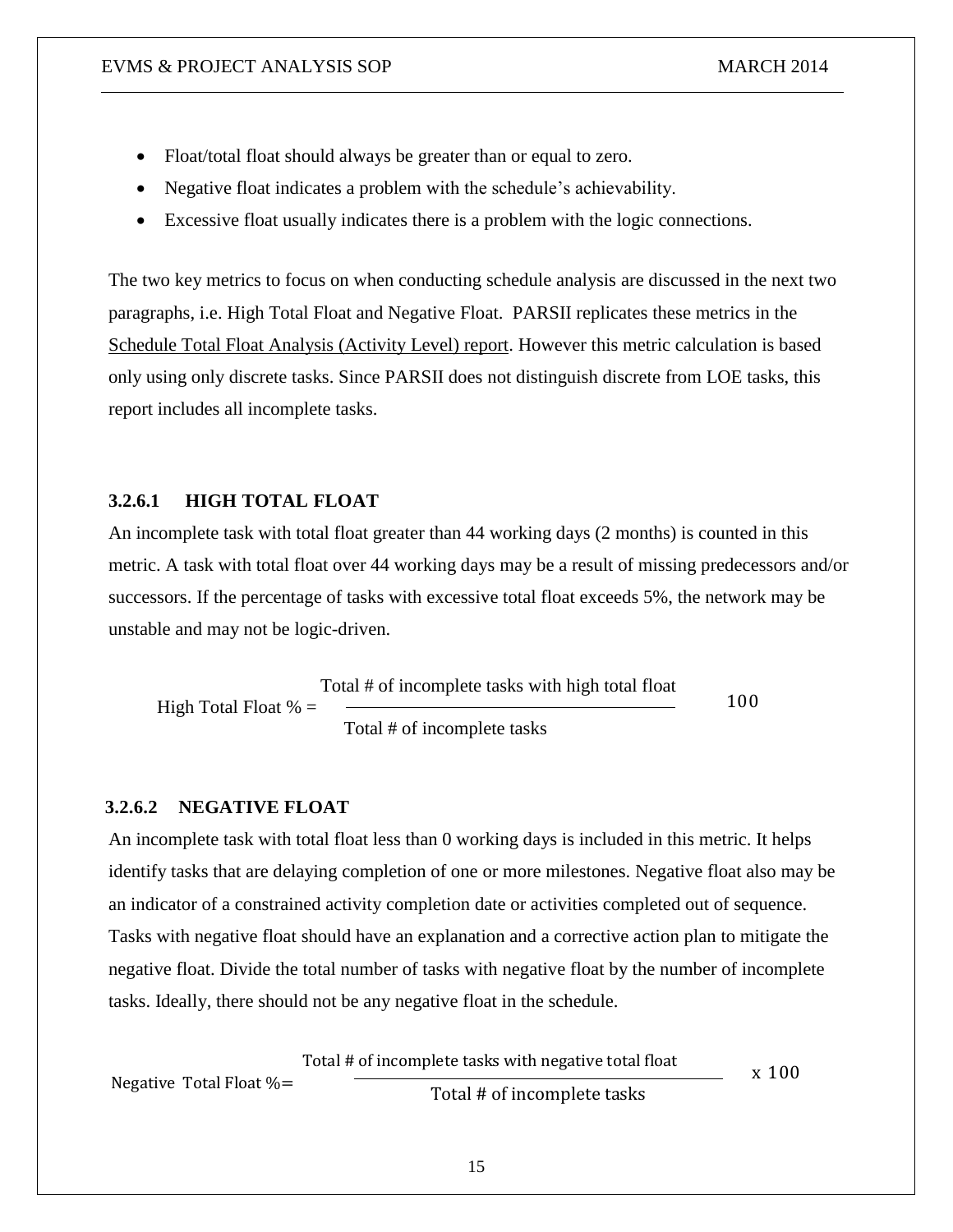## **3.2.7 HIGH DURATION**

Duration is the estimated amount of time to complete a task. The purpose of monitoring durations is to ensure that baseline durations are realistic and manageable. The rationale behind this metric is that a task with baseline duration greater than 44 working days should be analyzed to determine whether or not it can be broken into two or more discrete tasks rather than one. By breaking down the tasks into smaller pieces, it is likely that the tasks will be more manageable and provide better insight into cost and schedule performance. However, care should be taken not to break larger tasks into smaller tasks simply to meet a threshold.

Divide the number of incomplete tasks with high duration tasks by the total number of incomplete tasks. The number of tasks with high duration should not exceed 5%.

|                      | Total # of incomplete tasks with high duration |       |
|----------------------|------------------------------------------------|-------|
| <b>High Duration</b> | Total # of incomplete tasks                    | X 100 |

Note: rather than 44 days, the customer may specify a different value. Therefore, the goal may vary from project to project. This goal should be consistent with accepted system description. In absence of detailed guidance regarding durations of work correlating with EVM techniques, the default is 44 days.

PARSII replicates these metrics in the Schedule Duration Analysis (Activity Level) report. However this metric calculation is based only using only discrete tasks. Since PARSII does not distinguish discrete from LOE tasks, this report includes all incomplete tasks.

#### **3.2.8 INVALID DATES**

This metric is designed to identify issues relative to invalid forecast dates and invalid actual dates. Neither should exist so the goal is 0%. PARSII replicates these metrics in the Invalid Forecast and Actual Dates (Activity Level) report. However this metric calculation is based only using only discrete tasks. Since PARSII does not distinguish discrete from LOE tasks, this report includes all incomplete tasks.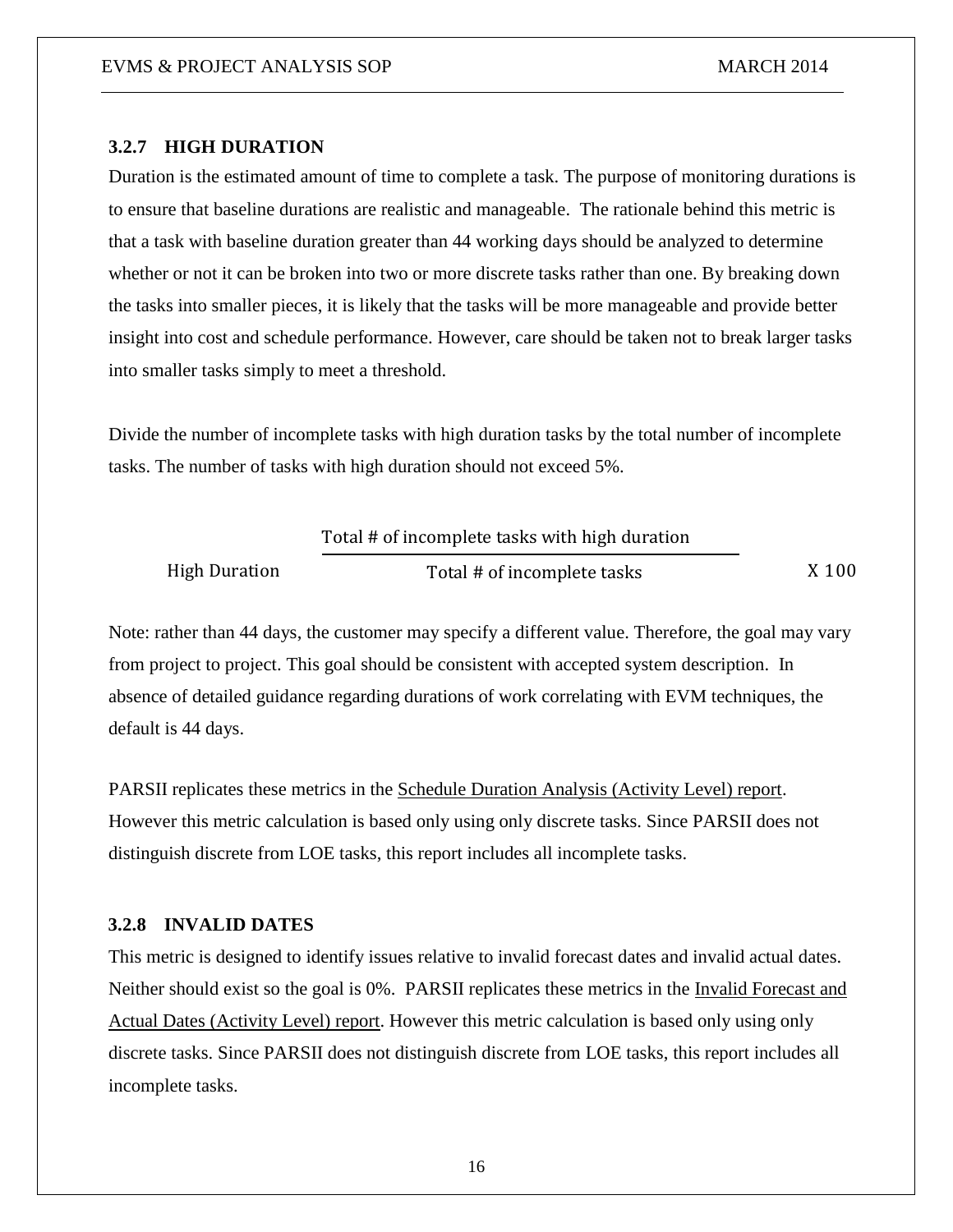#### **3.2.8.1 INVALID FORECAST DATES**

The objective of this metric is to ensure that forecast start and forecast finish dates are being updated for incomplete tasks. A task should have forecast start and forecast finish dates that are in the future relative to the status date (sometimes called the data date) of the IMS. Tasks that have forecast start and/or finish dates that do not meet the criteria are invalid and indicate that the IMS has not been properly statused. Accurate and updated forecast dates are necessary for good project management, for calculating a valid critical path, and for EVMS compliance in general.

There should be zero tasks with invalid forecast start and/or finish dates. The formula is:

[# of tasks with Invalid Forecast Dates / (Incomplete Tasks Count  $x 2$ )] = 0%

#### **3.2.8.2 INVALID ACTUAL DATES**

The objective of this metric is to ensure that actual start and actual finish dates are valid. A task should not have actual start and actual finish dates that are in the future relative to the status date of the IMS. Tasks that have actual start and/or actual finish dates that meet the criteria are invalid and indicate that the IMS has not been properly statused. Accurate and updated actual start and actual finish dates are necessary for good project management and for calculating a valid critical path. Additionally, invalid actual dates adversely affect "out of sequence tasks" and ultimately affect meeting the correct forecasting required to be EVMS compliant.

There should be zero tasks with invalid actual start and/or actual finish dates. The formula is:

[# of tasks with Invalid Actual Dates / (Incomplete Tasks Count x 2)] =  $0\%$ 

#### **3.2.9 RESOURCES**

This metric provides verification that resources (hours and dollars) are properly loaded into the schedule. All tasks included as part of the Performance Measurement Baseline (PMB) should have resources assigned. DOE O 413.3B, Attachment 1, paragraph 5 states "a critical path schedule and a resource-loaded schedule must be developed and maintained for the project".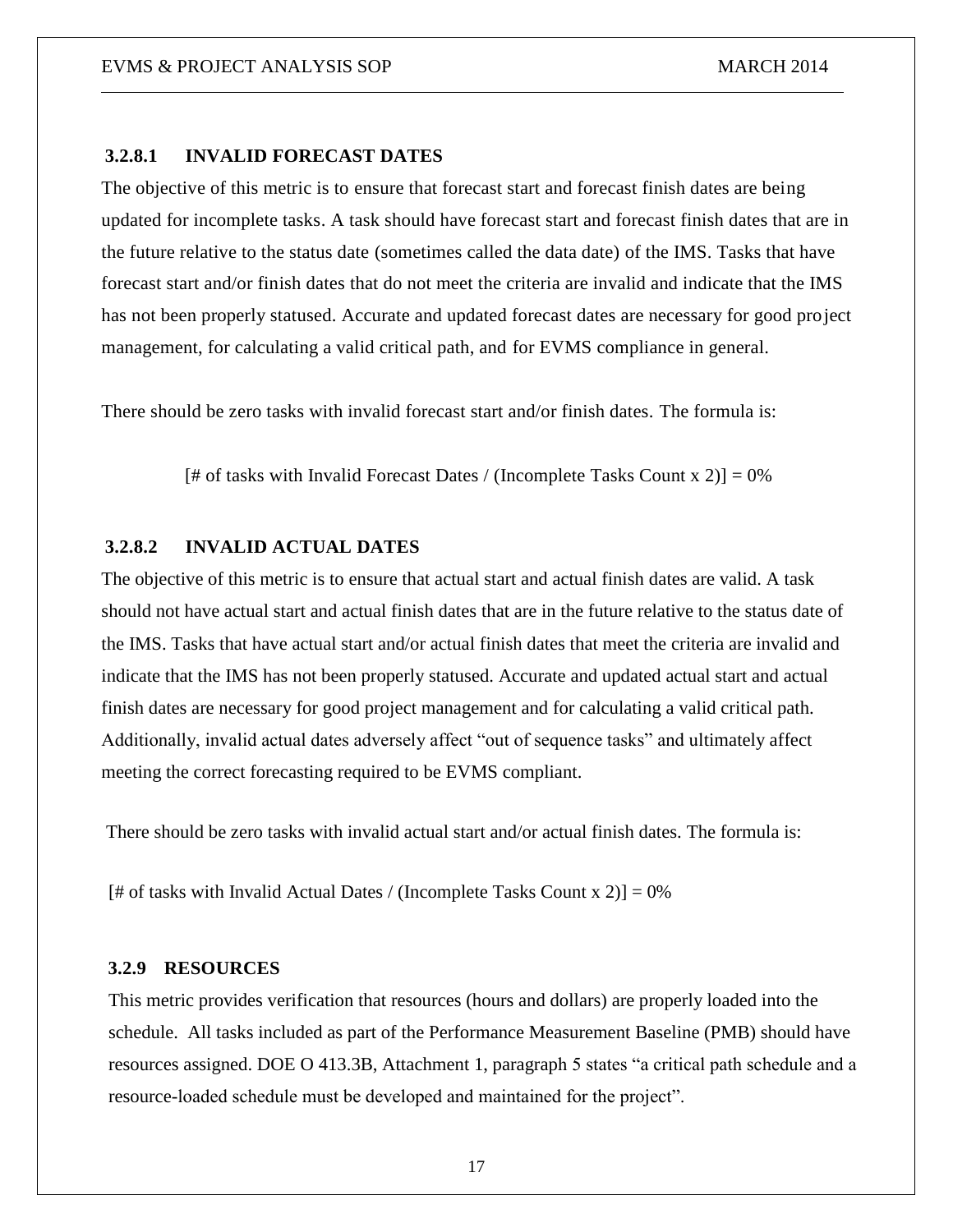PARSII does not currently have the information needed to calculate this metric. The recommended method for calculating this metric is to coordinate with Federal Project Director (FPD) a request for the Project's Planner/Master Scheduler to create a filter in P6 (or another scheduling system used by the contractor) and then discuss the results with to ensure complete understanding of the results. The filter would find tasks with baseline durations of one or more days that do not have allocated resources (hours and/or dollars). It is important to remember that projects may code their resource columns differently. Therefore, it is very important that the project scheduler is involved to determine which columns contain the resources should the Project Analyst create the filter.

If tasks without resources are found, coordinate with the Federal Project Director (FPD) to make the Control Account Manager (CAM) and project scheduler available in order to find out why this condition exists. Investigate the type of work being done, labor versus material, subcontractor or external tasks, Government Furnished Equipment / Information / Material (GFE/I/M).

The metric is calculated by dividing the number of incomplete tasks without dollars/hours assigned by the total number of incomplete tasks. The goal is 0%.

 $[#$  of incomplete tasks with missing resources / Incomplete Tasks Count]  $*100 =$  Missing Resource %

#### **3.2.10 MISSED TASKS**

A task is included in this metric if it is supposed to be completed already (baseline finish date on or before the status date) and the actual finish date or forecast finish date (early finish date) is after the baseline finish date or the Finish Variance (Early Finish minus Baseline Finish) is greater than zero. This metric helps identify how well or poorly the schedule is meeting the baseline plan. An excessive amount of missed tasks indicates that the project is performing poorly to the baseline plan due to lack of adequate resources, unrealistic planning, etc., or just poor project management in general. As a result, it is very likely that the project will not complete on time.

The Slip Severity tab of the **PARSII** Schedule Hit or Miss Report provides a better understanding of the severity of the schedule slip on slipped activities. Large number of slipped activities associated with significantly lower number of slipped milestones may be an indication that project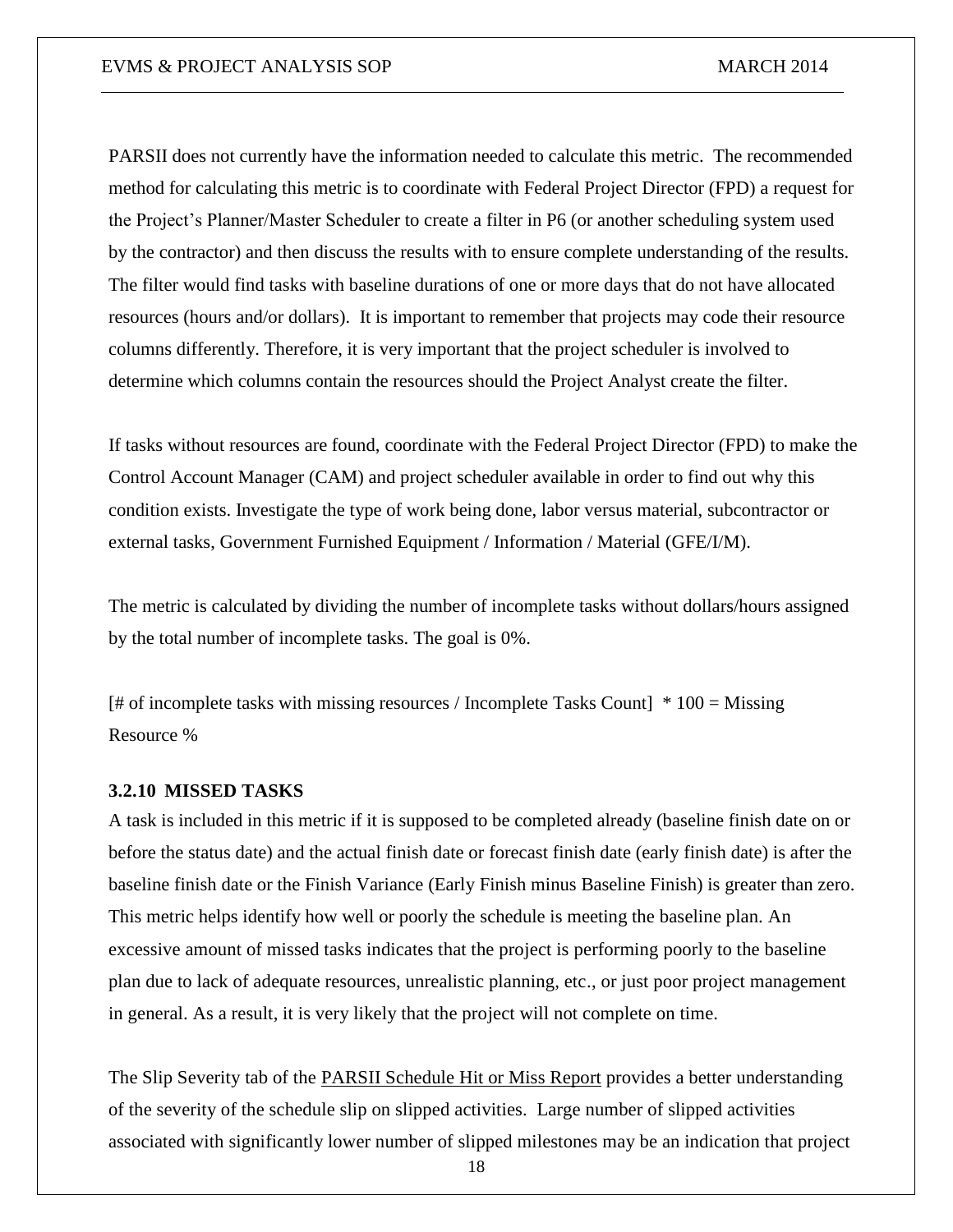is encountering schedule issues in certain areas of the project that have not yet impacted other areas. Large number of slips in both activities and milestones may be an indicator of:

- a) Severe schedule problems across the entire project
- b) Baseline no longer represents true project environment and may need to be reviewed

To calculate this metric, divide the number of missed tasks by the baseline count which does not include the number of tasks missing baseline start or finish dates. The number of missed tasks should not exceed 5%.

Missed  $\% = \frac{1}{\# \text{ of tasks with baseline finish dates on or before status date}}$ # of tasks with actual/forecast finish date past baseline date X 100

#### **3.2.11 CRITICAL PATH TEST**

The purpose is to test the integrity of the overall network logic and, in particular, the critical path. If the project completion date (or other milestone) is not delayed in direct proportion (assuming zero float) to the amount of intentional slip that is introduced into the schedule as part of this test, then there is broken logic somewhere in the network. Broken logic is the result of missing predecessors and/or successors on tasks where they are needed. The schedule passes the Critical Path Test if the project completion date (or other task/milestone) show a negative total float number or a revised Early Finish date that is in direct proportion (assuming zero float) to the amount of intentional slip applied. Currently, this test can only be performed within contractor native scheduling system such as Primavera P6. This is a complex test and the analyst should coordinate with the Federal Project Director (FPD) to ensure the contractor performs the test and provides the results to the analyst.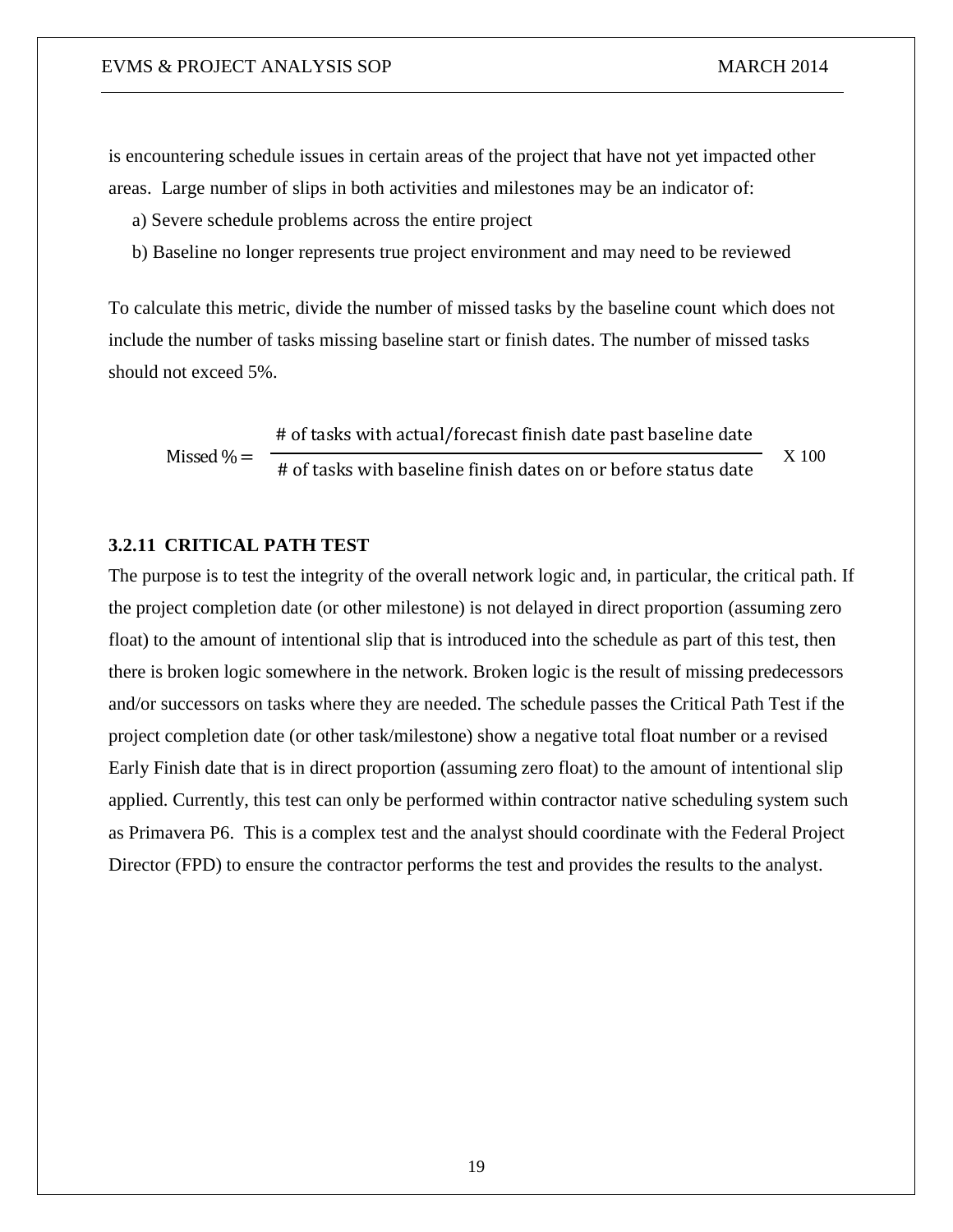#### **3.3 ANALYSIS PLAN STEP 3: ANALYZE VARIANCES**

The next step in conducting EVMS data analysis is to identify and investigate variances. This is the point where all the effort put in to developing an approved baseline plan and determining the status against that plan serves its purpose, i.e. to identify significant variances and analyze causes so corrective actions can be determined and implemented. Variance Analysis is the identification and explanation of the top cost and schedule drivers and typically involves cumulative information. Variance analysis employing current data may also be useful in identifying emerging trends that may signal concern. The WBS elements that significantly contribute to the project cost and schedule variance should be considered in the monthly assessment.

Three reports are helpful in this step. The PARS II EV Project Summary (6-Mo, PMB Level) Report provides variances at the project level. The PARS II Performance Analysis (WBS Level) Report and the PARS II Variance Analysis Cumulative (WBS Level) Report provides data shown at the lowest level reported (at least to the Control Account level, some even lower). Because all PARS II reports export into Excel, the Analyst can sort on the variance columns to see which WBS elements have the largest variances. Before going further with analysis of variances, a refresher of basics is provided.

#### **3.3.1 SCHEDULE VARIANCE (SV)**

Schedule Variance (SV) is the difference between the dollars of budget earned {the budgeted cost of work performed (BCWP)} and the dollars planned to be earned to date {the budgeted cost of work scheduled (BCWS)}. BCWP and BCWS can be found on the CPR Format 1. Due to the various earned value techniques available for calculating the amount of budget earned (BCWP), the SV metric should not be confused with a behind schedule or ahead of schedule condition. It should be used as a general indicator of schedule performance, but must be used in conjunction with schedule analysis to determine the true schedule status of the project. The formula for calculating SV is as follows:

Schedule Variance  $(SV)$  = Earned – Budgeted

or  $SV = BCWP - BCWS$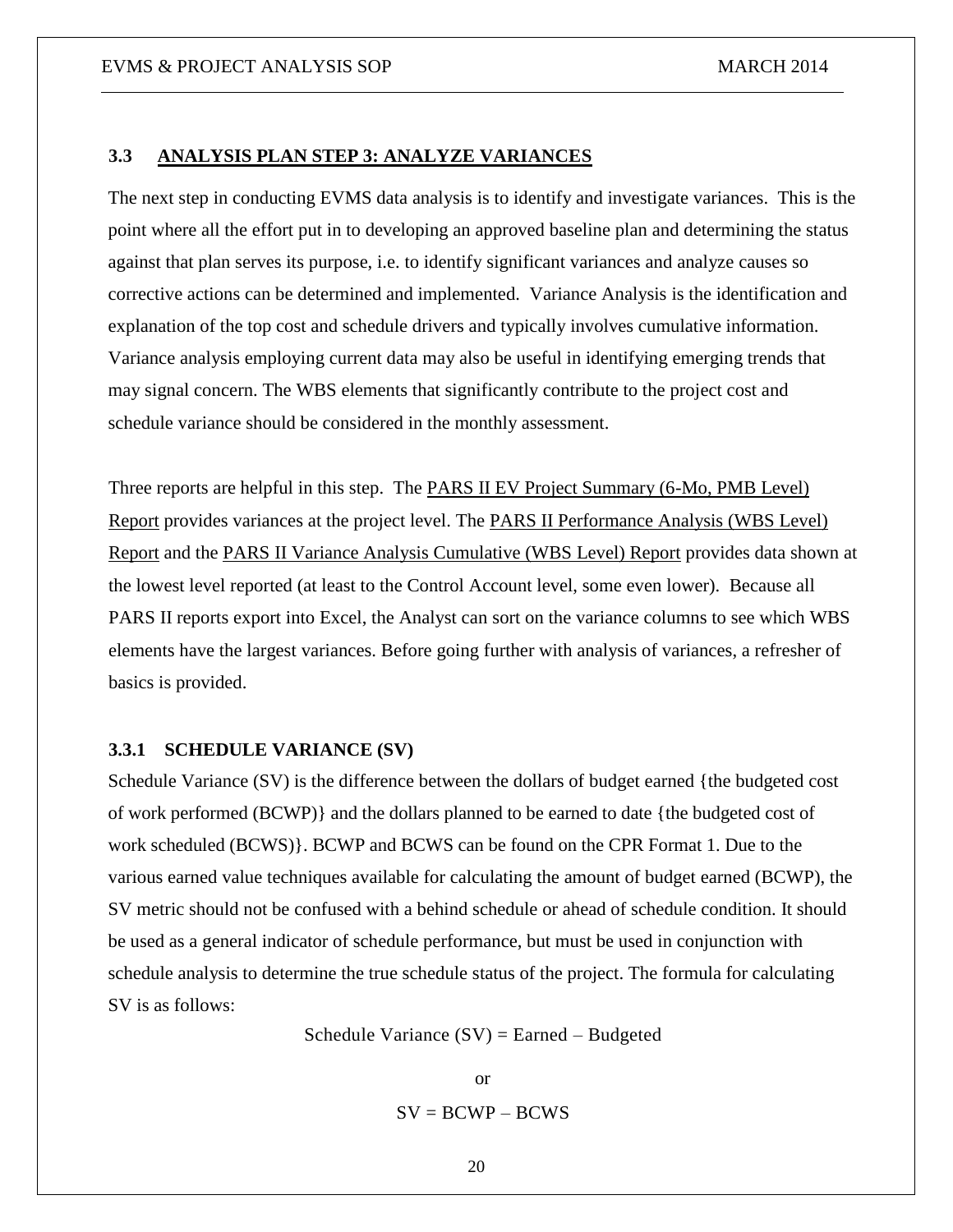A SV less than zero indicate a negative schedule variance and perhaps unfavorable performance. Conversely, SV values greater than zero indicate a positive schedule variance.

#### **3.3.2 SCHEDULE VARIANCE PERCENTAGE (SV%)**

The SV% metric quantifies the magnitude of the schedule variance (SV). The formula for calculating SV% is as follows:

$$
SV\% = [SV / BCWS] \times 100
$$

A high SV% indicates significant variance magnitude. Both positive and negative SV, and likewise SV%, are considered drivers.

#### **3.3.3 COST VARIANCE (CV)**

Cost Variance (CV) is the difference of the value of budget earned, or budgeted cost of work performed (BCWP), and the amount of costs incurred, or actual cost of work performed (ACWP). BCWP and ACWP can be found on the CPR Format 1. The formula for calculating CV is as follows:

Cost Variance 
$$
(CV)
$$
 = Earned – Actual

or

$$
CV = BCWP - ACWP
$$

A Cost Variance less than zero indicates a negative cost variance or more money has been spent to accomplish work to date than was originally planned and that the project may be currently over budget. A Cost Variance greater than zero indicates a positive cost variance.

#### **3.3.4 COST VARIANCE PERCENTAGE (CV%)**

The CV% metric quantifies the magnitude of the cost variance (CV) by dividing CV by BCWP and multiplying by 100. The formula for calculating CV% is as follows:

$$
CV\% = BCWP \times 100
$$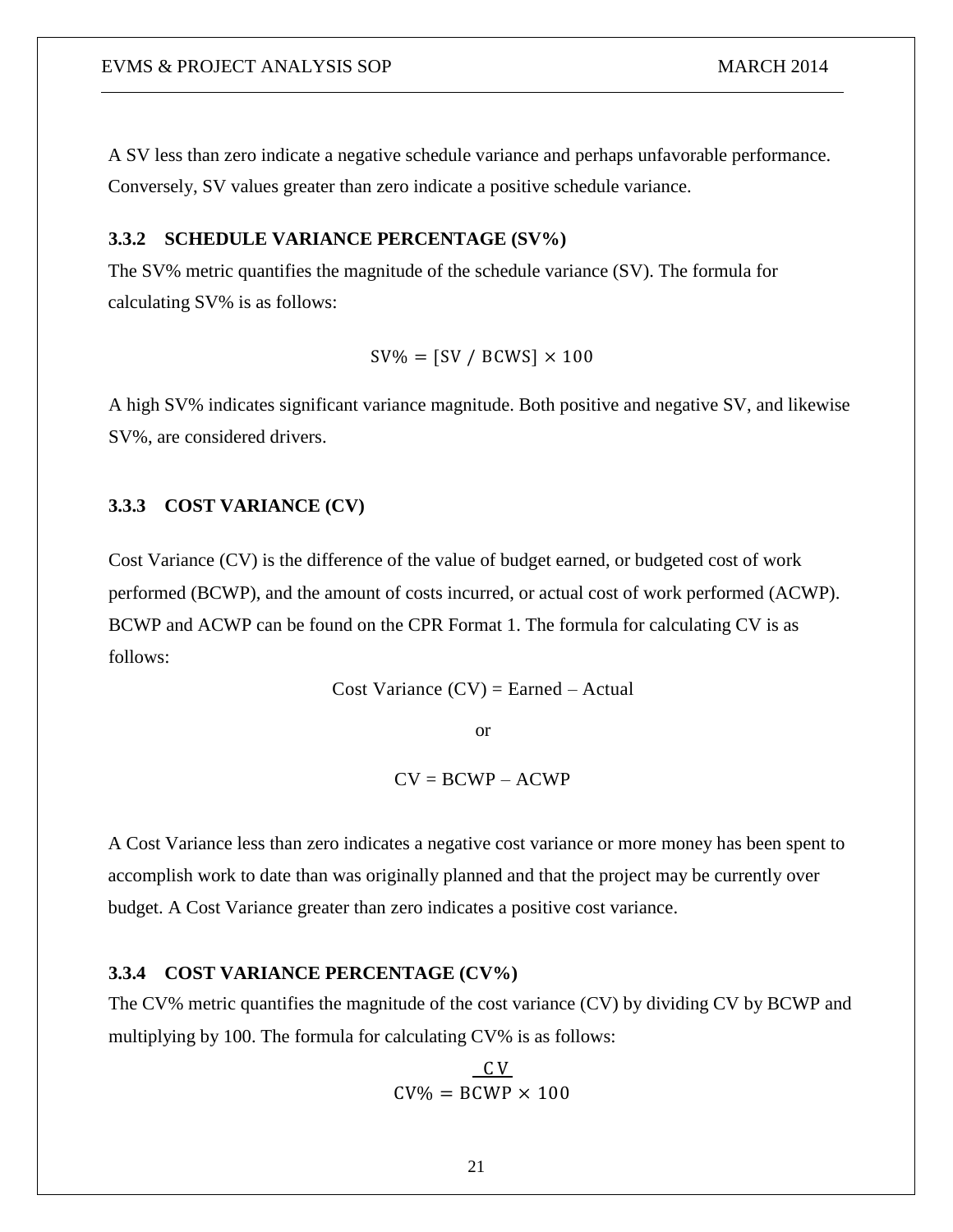A high CV% indicates significant variance magnitude. Both positive and negative CV and CV% metrics are considered drivers.

#### **3.3.5 ANALYSIS OF VARIANCES**

A good report to identify the project level schedule and cost variances is the EV Project Summary (6-Mo; PMB Level) Report. It displays key earned value data elements at the project level including standard EV calculations for the past 6 reporting periods. This is helpful to identify which projects have the more significant schedule and/or cost variances, and to see how performance has changed over the past six months.

It is important for the Project Analyst to recognize schedule and/or cost variances at the project level; however, it is just as important to monitor performance at lower levels. The reason is that sometimes poor performance on one WBS element may be offset by good performance on another when the WBS elements are rolled up to the project level. The Project Analyst should review two other PARS II reports to look for poor performing WBS elements that may grow into major schedule or cost concerns in the future. The first is the PARS II Performance Analysis (WBS Level) Report provides information for analysis of cost and schedule variances on the project and identifies WBS elements that contribute and/or offset overall project variances the most. It shows data and a graphical representation of contractor-reported Earned Value data and variances, identifies WBS elements that carry the most impact (positive and negative) on the overall cost and schedule variances, and is used by the Analyst to identify WBS elements that require the most management attention as largest contributors to overall variances. The report includes a CHART tab and a REPORT tab. Using the REPORT tab, a chart is generated when clicking on the blue text WBS description. Variances are shown in current period, cumulative, and variance at completion.

The second report is the PARS II Variance Analysis Cumulative (WBS Level) Report which provides variance analysis capabilities through comparison of cumulative and at complete variances between two periods. This allows identification of WBS elements that tripped variance thresholds and demonstrate if performance has gotten better or worse since prior period. The PARS II Variance Analysis Cumulative (WBS Level) Report consists of two tabs with the REPORT tab serving as a summary tab that contains information about variance change and performance against preset thresholds, while the DETAIL tab provides a more detailed view of the variance data and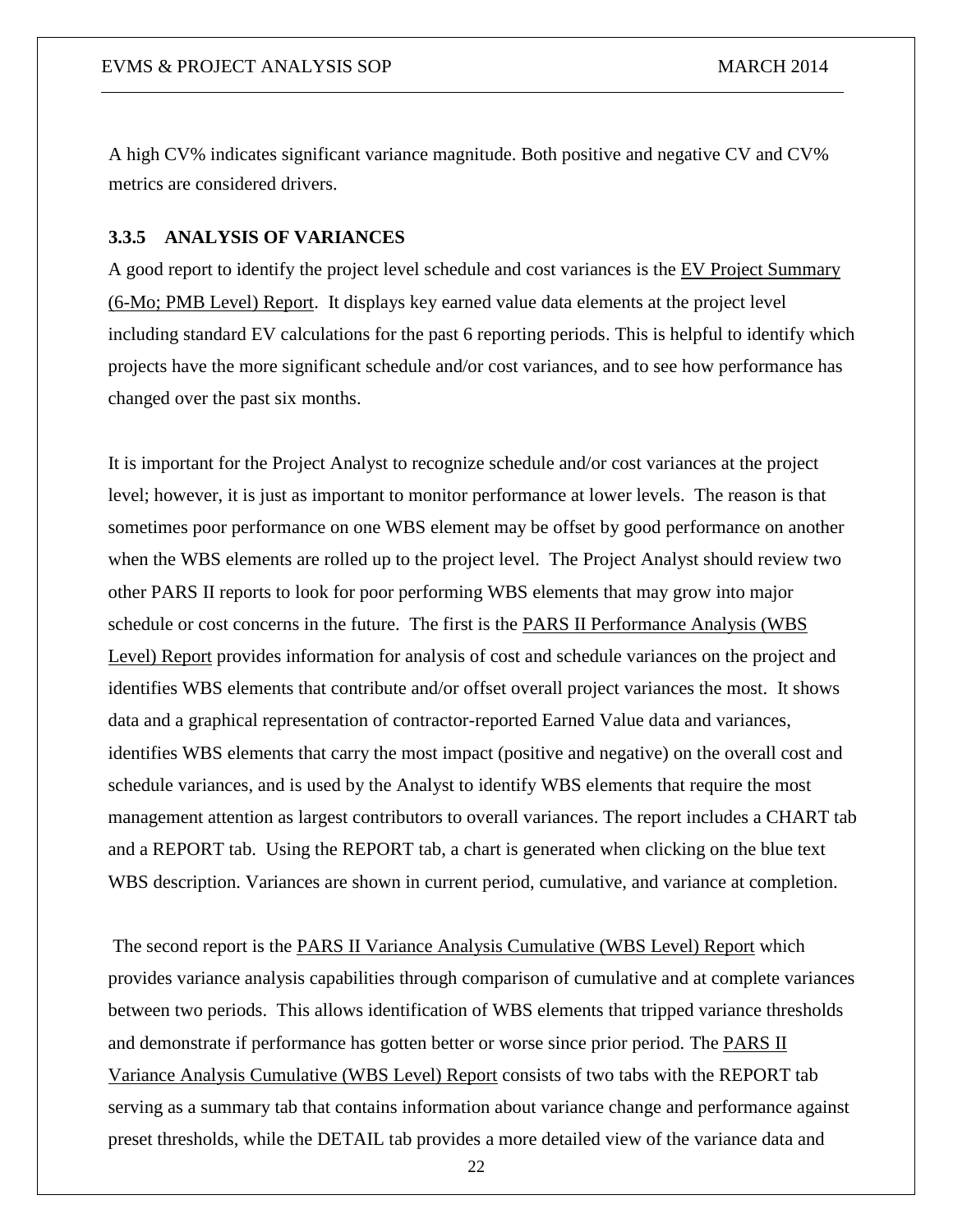numbers that support direction and color identifiers on the REPORT tab. The REPORT tab is primarily used to see how the cumulative SV or CV is trending since the past month and will be discussed more in the next step of the Analysis Plan.

The SV% and CV% fields are available on the DETAIL tab. In conducting analysis, sort the WBS elements by CV% from smallest to largest. If there are WBS elements with negative (unfavorable) CV% they will be displayed at the top of the list. If there are WBS elements with positive (favorable) CV% they will be displayed at the bottom of the list. Select the largest favorable and unfavorable cost drivers and investigate to determine if the contractor has taken steps to identify and correct the root cause behind the unfavorable cost drivers. Likewise, sort the list by SV% and select the largest favorable and unfavorable schedule drivers.

Once the top schedule drivers have been identified, identify any resulting impacts to the key milestones in the schedule. In order to do this, the WBS elements in PARS II must be correlated to activities in the schedule. Typically, contractors include a WBS reference column in the schedule for this purpose. Obtain a copy of the schedule for the same month as the data being analyzed. Filter for the WBS elements identified as top schedule drivers. A list of activities will be displayed with logic links. Follow the successors of these tasks until you find the first major milestone in the logic chain. This will be the key milestone impacted by the schedule variance.

After the larger variances are identified, review the contractor's Variance Analysis Reports to determine if the root cause has been identified, if the issue is recurring or non-recurring (e.g. price of a one-time purchase), isolate the non-recurring data when performing trend analysis (next step of the Analysis Plan), and if the contractor's corrective action plan seems feasible to control the causes of the variances.

The "5 Whys" technique is an effective tool used in determining if the true root cause is fixed instead of the symptoms. "5 Whys" is a questions-asking [method](http://en.wikipedia.org/wiki/Method) used to explore the [cause/effect](http://en.wikipedia.org/wiki/Cause_and_effect) relationships underlying a particular problem, with the goal of determining a [root cause](http://en.wikipedia.org/wiki/Root_cause) of a [defect](file://en.wiktionary.org/wiki/defect) or problem. Typically by the fifth question, the root cause is identified and can then be fixed rather than focusing efforts on the symptoms of the true root cause.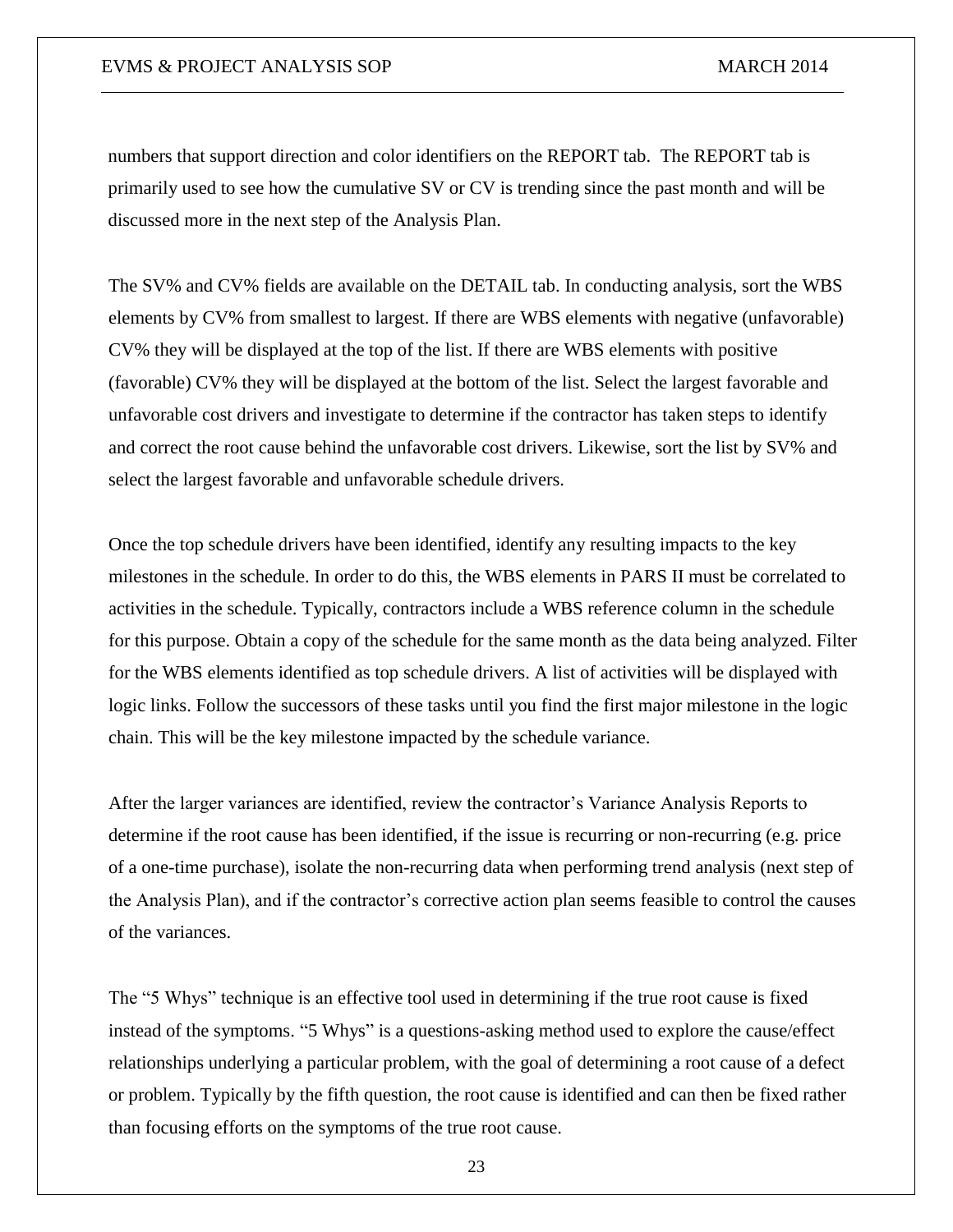Using this thought process with variance analysis can guide us to the real root cause and then focus on a corrective action plan that will prevent this process failure from happening again. In serious issues, the process analysis may warrant a Six Sigma approach. Figure 2 below identifies some questions that may help initiate the "5 Whys" process.

|             | <b>Schedule Variance</b>                                                                                                                                                                   | <b>Cost Variance</b>                                                                                                                                                                                                          |
|-------------|--------------------------------------------------------------------------------------------------------------------------------------------------------------------------------------------|-------------------------------------------------------------------------------------------------------------------------------------------------------------------------------------------------------------------------------|
| Unfavorable | Lack of resources due to<br>Late vendor deliveries because<br>Rework required due to<br>■ Work more complex than expected<br><u> Бесан</u> ке —<br>Unclear requirements in the areas<br>of | ■ Work is more complex than<br>anticipated because<br>Extensive Design Review comments<br>have resulted in<br>Material price escalation due to<br>The estimate was understated<br>because                                     |
| Favorable   | Increased efficiency due to<br>■ Work less complex than anticipated<br>in the areas of<br><b>E</b> Fewer revisions and rework<br>hecause<br>■ Subcontractor ahead of schedule<br>because   | Efficiencies being realized<br>because<br>■ We used less expensive resources<br>to accomplish the work and<br>■ We ne gotiated a lower price with the<br>supplier due to<br>■ The new CAD system reduced the<br>time required |

Figure 2. In Search of the Root Cause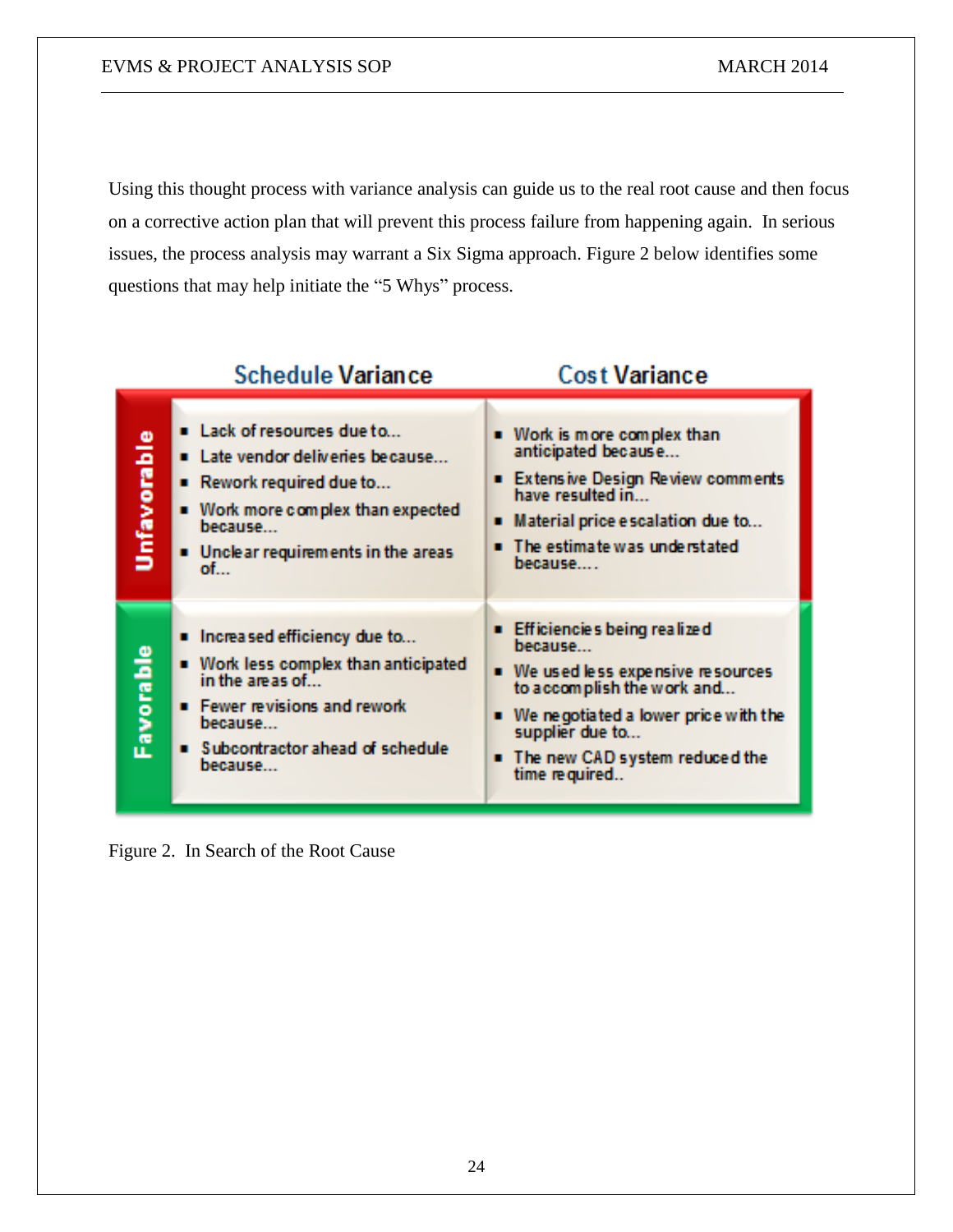#### **3.4 ANALYSIS PLAN STEP 4: ANALYZE TRENDS**

After analyzing major variances to ensure corrective actions have been identified to prevent reoccurrence, trend identification helps to see not only if corrective action has been effective (e.g. improvement trends), but also provides visibility into emerging problem areas where variances may not yet be significant.

The types of questions to consider once trends have been identified may include:

- What do the contractor's performance trends indicate over time?
- Is the current level of contractor performance projected to continue and why?
- What performance changes are expected and what are the drivers?
- Are MR and Contingency burn rates and use acceptable or are they used to mask/hide cost overruns?

The PARS II EV Project Summary (6-Mo; PMB Level) Report provides information at the project level for the past six months which can be used for trend analysis at the project level. The **PARS II** Variance Analysis Cumulative (WBS Level) Report, REPORT tab, serves as a summary tab that contains information about variance change and performance against preset thresholds by using directional arrow heads and color identifiers. These features prove helpful in identifying trends. The DETAIL tab provides the SV, CV, VAC, CV%, SV%, VAC%, CPI, and the SPI – all of which are explained in detail below.

#### **3.4.1 SCHEDULE**

The schedule performance metrics selected for performance indicators are the Schedule Variance (SV) Trend, Schedule Performance Index (SPI), SPI Trend, the Critical Path Length Index (CPLI), and the Baseline Execution Index (BEI).

#### **3.4.1.1 SV TREND**

The SV trend compares the metric for a specific reporting period (usually monthly) to the same metric in prior reporting periods. An SV trend is favorable if the SV improves in value over the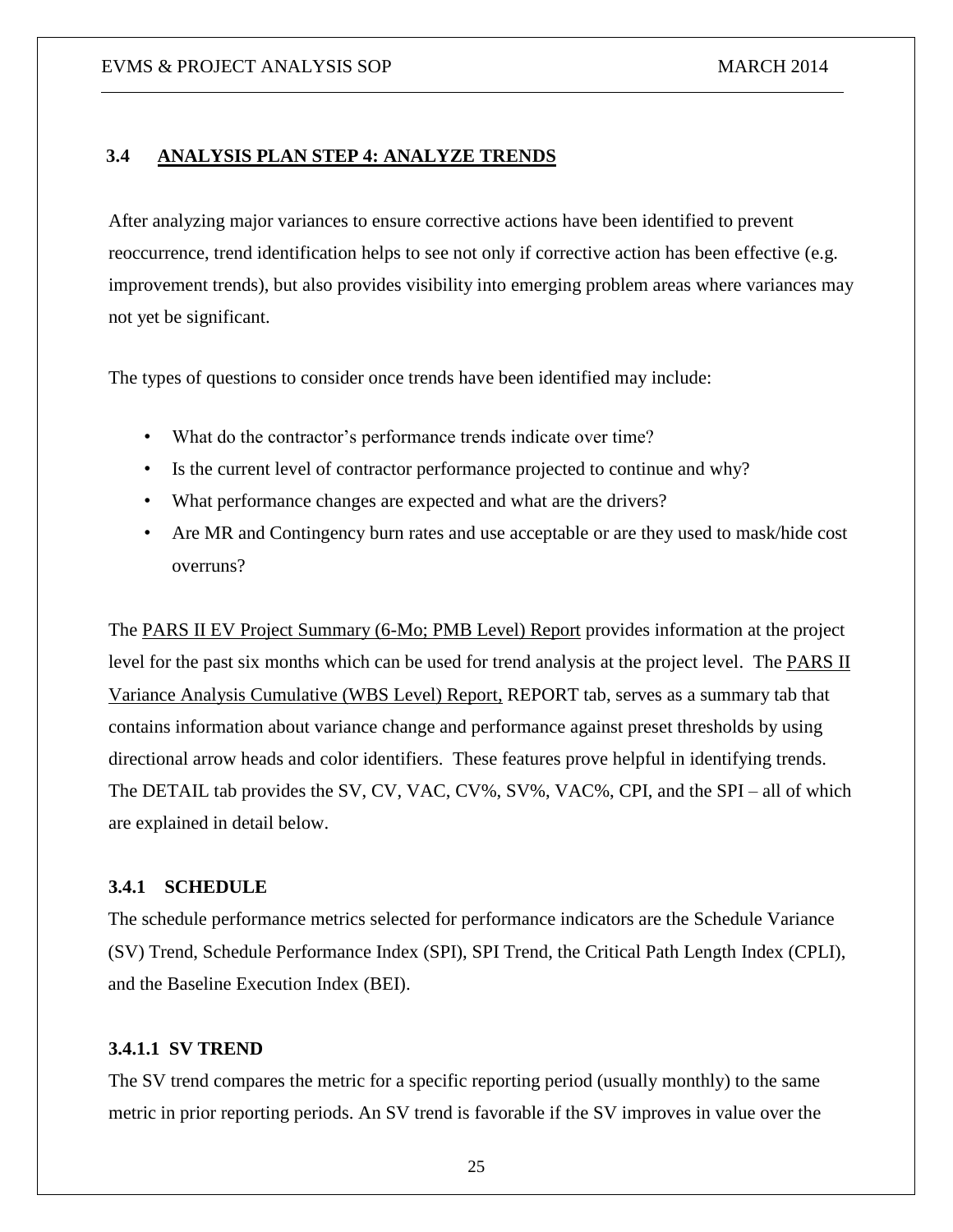course of multiple reporting periods (i.e., three months). The SV may still be negative (unfavorable) but the trend is improving. Conversely, the SV trend is unfavorable when the SV worsens over time. Again, the SV could be positive (favorable) but the trend is degrading. The following tables provide examples of both trends at, say, a work package or control account level.

| Reporting | Schedule    |
|-----------|-------------|
| January   | $-$ \$8 $K$ |
| February  | $-$ \$7 $K$ |
| March     | $-$ \$6 $K$ |

Table 1. Favorable SV **Trend**

| Table 2. Unfavorable SV <b>Trend</b> |          |  |
|--------------------------------------|----------|--|
| Reporting                            | Schedule |  |
|                                      |          |  |

| Reporting | Schedule    |
|-----------|-------------|
| January   | <b>\$8K</b> |
| February  | \$7K        |
| March     | <b>\$6K</b> |

#### **3.4.1.2 SCHEDULE PERFORMANCE INDEX (SPI)**

The Schedule Performance Index (SPI) is an efficiency factor representing the relationship between the performance achieved and the initial planned schedule. The SPI for projects without an Over Target Baseline (OTB) is calculated as follows:

$$
SPICUM = \frac{BCWPCUM}{BCWSCUM}
$$

An index of 1.00 or greater indicates that work is being accomplished at a rate on or ahead of what was planned. An index of less than 1.00 suggests work is being accomplished at a rate below the planned schedule. An index of less than 0.95 is used as an early warning indication of schedule slippage and should be investigated.

The adjusted SPI for projects with an OTB is calculated as: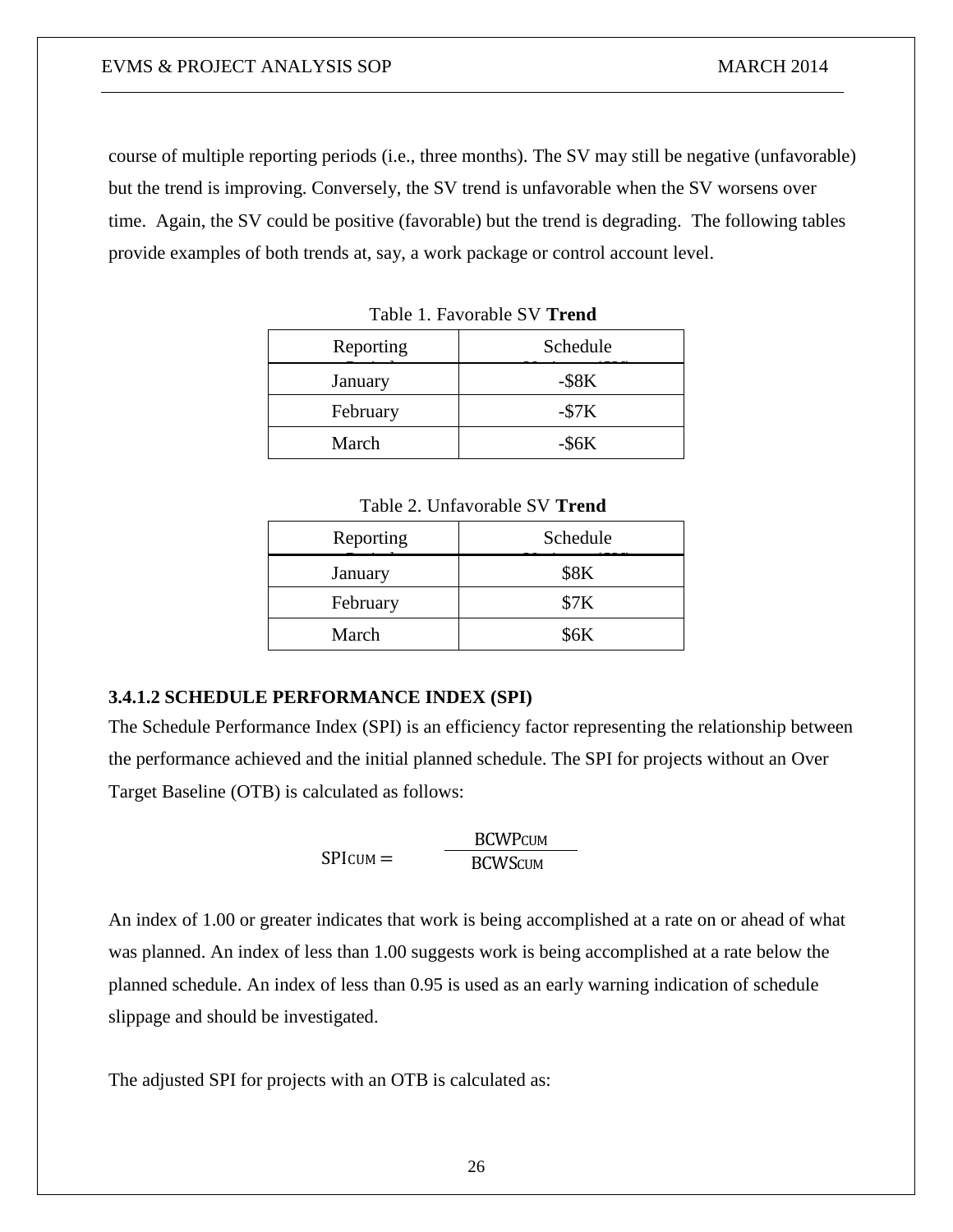$SPIADI =$ BCWPCUM − BCWPCUM @ TIME OF OTB BCWSCUM − BCWSCUM @ TIME OF OTB

#### **3.4.1.3 SCHEDULE PERFORMANCE INDEX (SPI) TREND**

The SPI trend is a comparison of the metric for this reporting period (usually monthly) to the same metric in prior reporting periods. An SPI trend is favorable if the SPI increases in value over the course of multiple reporting periods. Conversely, the SPI trend is unfavorable if it decreases in value.

#### **3.4.1.4 CRITICAL PATH LENGTH INDEX (CPLI)**

The Critical Path Length Index (CPLI) is a measure of the efficiency required to complete a milestone on time. It measures critical path "realism" relative to the baselined finish date, when constrained. A CPLI of 1.00 means that the project must accomplish one day's worth of work for every day that passes. A CPLI less than 1.00 means that the project schedule is inefficient with regard to meeting the baseline date of the milestone (i.e. going to finish late). A CPLI greater than 1.00 means the project is running efficiently with regard to meeting the baseline date of the milestone (i.e. going to finish early). The CPLI is an indicator of efficiency relating to tasks on a milestone's critical path (not to other tasks within the schedule). The CPLI is a measure of the relative achievability of the critical path. A CPLI less than 0.95 should be considered a flag and requires further investigation.

The CPLI requires determining the project schedule's Critical Path Length (CPL) and the Total Float (TF). The CPL is the length in work days from time now until the next project milestone that is being measured. TF is the amount of days a project can be delayed before delaying the project completion date. TF can be negative, which reflects that the project is behind schedule. The analyst should coordinate with the Federal Project Director (FPD) to ensure the contractor performs the calculation and provides the results to the analyst until a PARS II report is created to provide this information.

The mathematical calculation of total float is generally accepted to be the difference between the "late finish" date and the "early finish" date (late finish minus early finish equals total float). The formula for CPLI is as follows: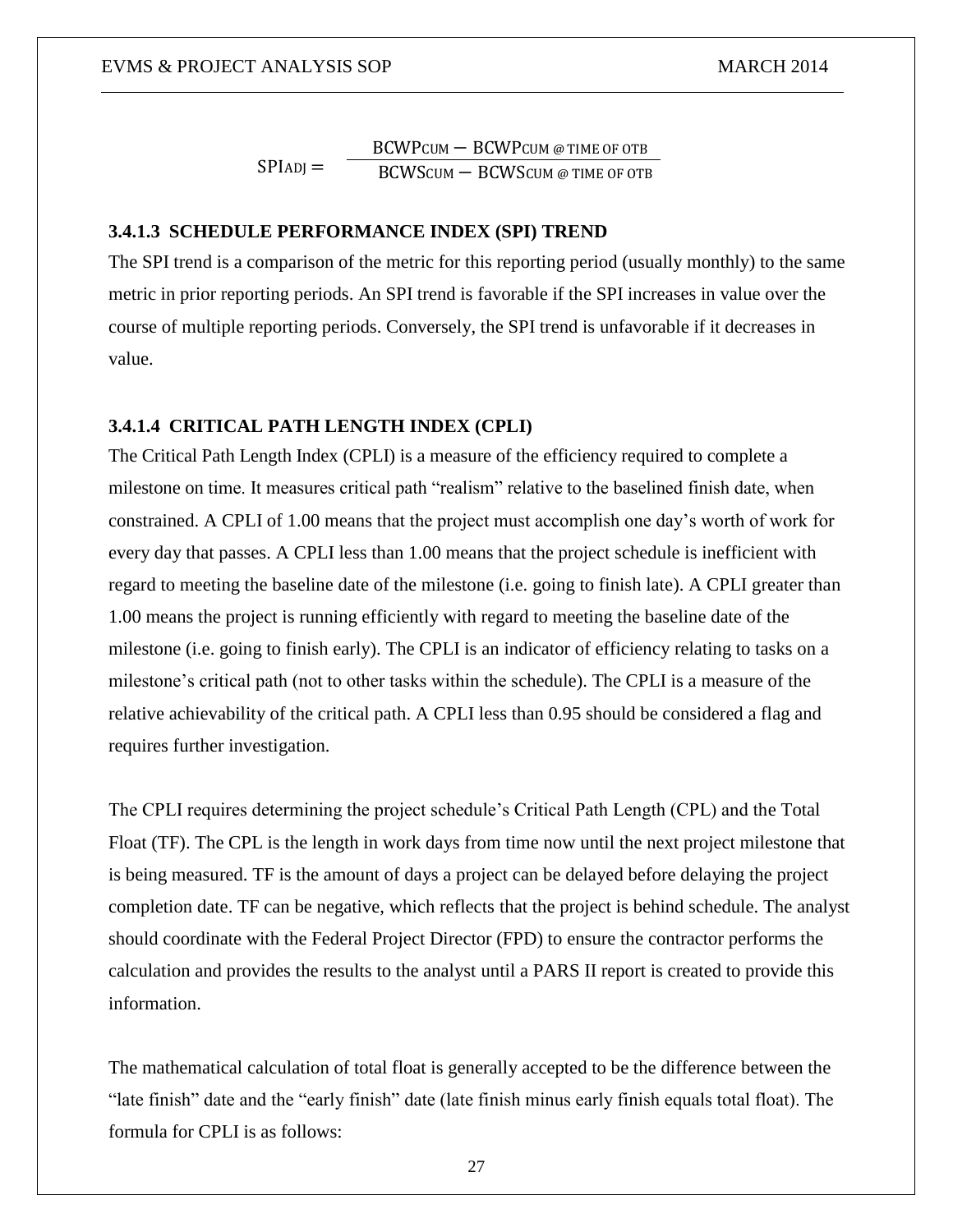$$
Critical Path Length Index (CPLI) = \frac{CPL + TF}{CPL}
$$

The critical path is identified in the scheduling tool. The CPL is calculated by inserting a new task into the schedule, with an actual start date of the schedule status date. The CPL is determined by inserting a number value in the duration of this new task until the finish date equals the finish date of the completion milestone identified by the critical path analysis. This is a trial and error process to get the correct duration for the CPL. Total Float for the completion milestone is recorded for conducting the CPLI calculation.

In addition to recording the CPLI results, it is important to document any rationale for the completion milestone chosen and the analysis method used to calculate the critical path. It is also important to note if the final milestone or task in the schedule has a baseline finish date beyond the project period of performance.

#### **3.4.1.5 BASELINE EXECUTION INDEX (BEI)**

The Baseline Execution Index (BEI) metric is a schedule-based metric that calculates the efficiency of tasks accomplished when measured against the baseline tasks. In other words, it is a measure of task throughput. The BEI provides insight into the realism of project cost, resource, and schedule estimates. It compares the cumulative number of tasks completed to the cumulative number of tasks with a baseline finish date on or before the current reporting period. BEI calculations can be obtained from the PARSII Reports, Schedule tab, Schedule Baseline Execution Index.

BEI does not provide insight into tasks completed early or late (before or after the baseline finish date), as long as the task was completed prior to time now. See the Hit Task Percentage metric in the PARSII Schedule Hit or Miss Report for further insight into on-time performance. If the contractor completes more tasks than planned, then the BEI will be higher than 1.00 reflecting a higher task throughput than planned. Tasks missing baseline finish dates are included in the denominator. A BEI less than 0.95 should be considered a flag and requires additional investigation. The BEI is calculated as follows: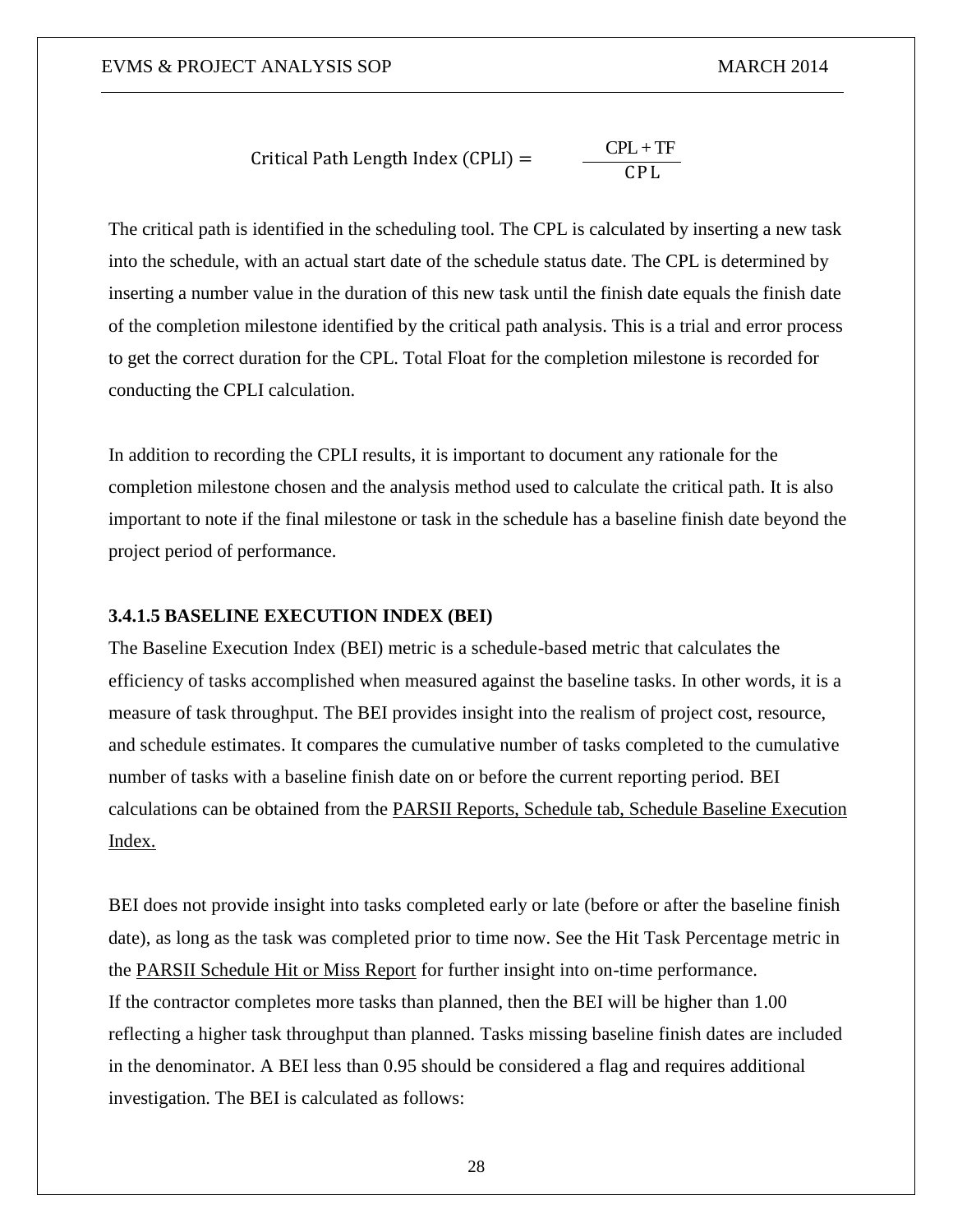#### Total # of Tasks Complete

 $BEI_{CUM} = \text{Total # of Tasks}$  Completed Before Now + Total # of Tasks Missing Baseline Finish Date

The BEI is always compared against the Hit Task Percentage. The Hit Task Percentage is a metric that measures the number of tasks completed early or on time to the number of tasks with a baseline finish date within a given fiscal month. This metric can never exceed a value of 1 since the metric assesses the status of tasks with a base finish date within a single fiscal month.

## **3.4.2 COST**

The cost performance metrics selected for performance indicators are CV Trend, Cost Performance Index (CPI), CPI Trend, and the ratio "% complete" to "% spent."

#### **3.4.2.1 CV TREND**

Similar to the SV Trend, the CV Trend is a comparison of the metric for a specific reporting period (usually monthly) to the same metric in prior reporting periods. A CV trend is favorable if a positive CV increases (or negative CV decreases) in value over the course of multiple reporting periods. Conversely, the CV trend is unfavorable if a positive CV decreases (or negative CV increases) in value. Examples are similar to those provided in the SV Trend tables shown previously.

#### **3.4.2.2 COST PERFORMANCE INDEX (CPI)**

The Cost Performance Index (CPI) is an efficiency factor representing the relationship between the performance accomplished (BCWP) and the actual cost expended (ACWP). The CPI for projects without an OTB is calculated as follows:

> $CPICUM =$ **BCWPCUM ACWPCUM**

An index of 1.00 or greater indicates that work is being accomplished at a cost equal to or below what was planned. An index of less than 1.00 suggests work is accomplished at a cost greater than planned. A cumulative index of less than 0.95 is used as an early warning indicator of cost increase and should be investigated.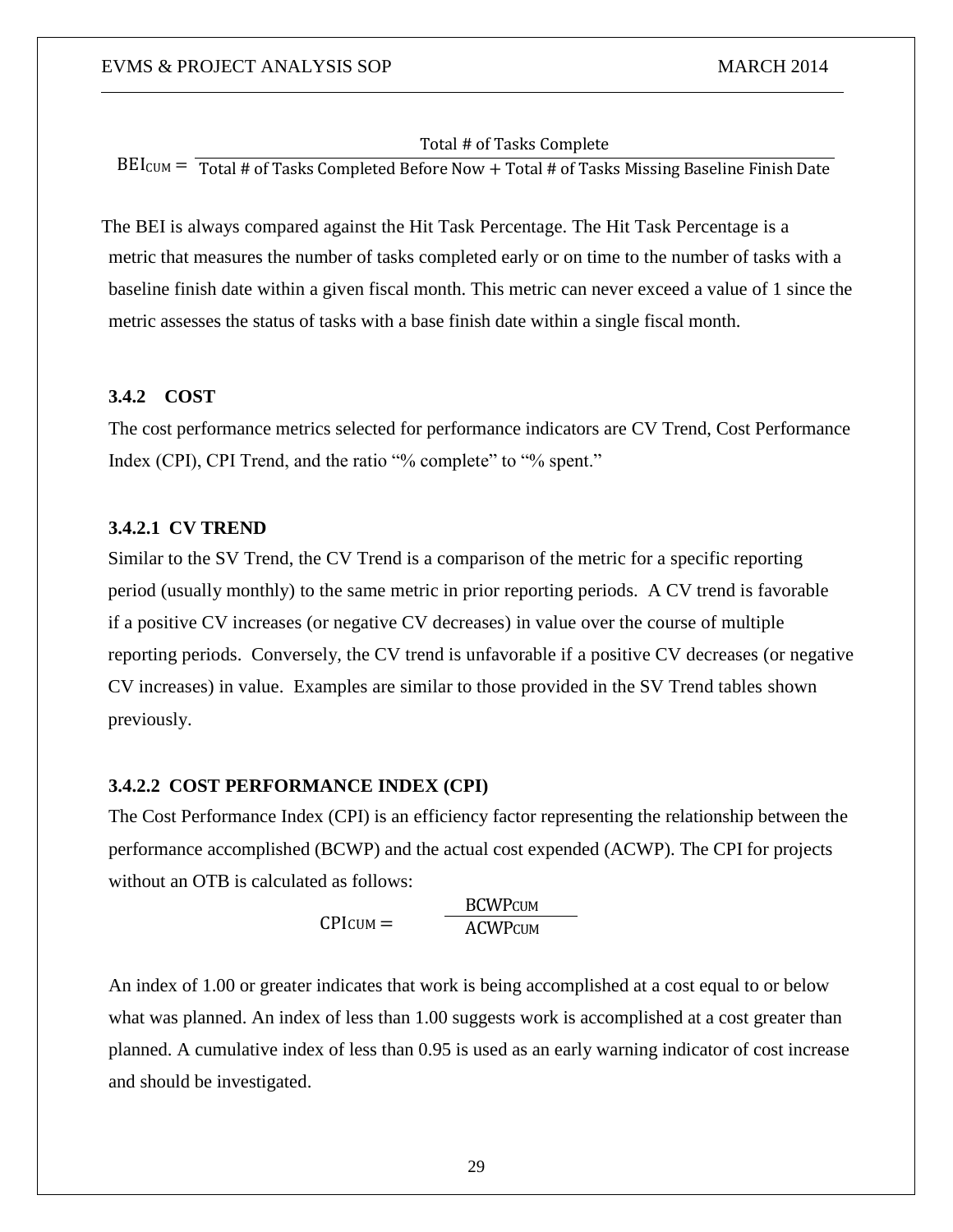The adjusted CPI for projects with an OTB is calculated as follows:

 $CPIADI =$ BCWPCUM − BCWPCUM @ TIME OF OTB ACWPCUM − ACWPCUM @ TIME OF OTB

#### **3.4.2.3 COST PERFORMANCE INDEX TREND**

The CPI Trend is a comparison of the metric for a specific reporting period (usually monthly) to the same metric in prior reporting periods. A CPI trend is favorable if the CPI increases in value over the course of multiple reporting periods. Conversely, the CPI trend is unfavorable if it decreases.

## **3.4.2.4 THE RATIO: "PERCENT COMPLETE" TO "PERCENT SPENT"**

The Percent Complete and Percent Spent metrics each provide valuable information, but as a ratio they gauge the amount of budget spent in relation to the amount of work completed. These calculations are shown in the PARS II MR Balance v. CV, VAC, & EAC Trends Report, REPORT tab. The first part of this metric, the numerator, is Percent Complete (%comp). The formula to calculate %comp is as follows:

Percent Complete  $(\% ) = \%$ comp =  $\frac{BCWP_{\text{CMM}}}{BAC}$  × 100

The value range of %comp is from 0% to 100%. It provides a measure of how far along the project is toward project completion. The second part of the metric, the denominator, is Percent Spent (%spent). The formula to calculate % spent is as follows:

$$
Percent Spent (%) = % spent = \frac{ACWP_{\text{CMM}}}{BAC} \times 100
$$

The value range of %spent starts at 0% and since it tracks actual cost, theoretically has no limit. It provides a measure of how far along the project is toward completion. If %spent is over 100%, it indicates a cost over-run condition has been realized. The combination of these two metrics results in the following formula:

$$
\frac{\%comp}{\% spent} = \frac{BCWP_{CUM}/BAC}{ACWP_{CUM}/BAC} = \frac{BCWP_{CUM}}{ACWP_{CUM}} = Cost Performance Index (CPI)
$$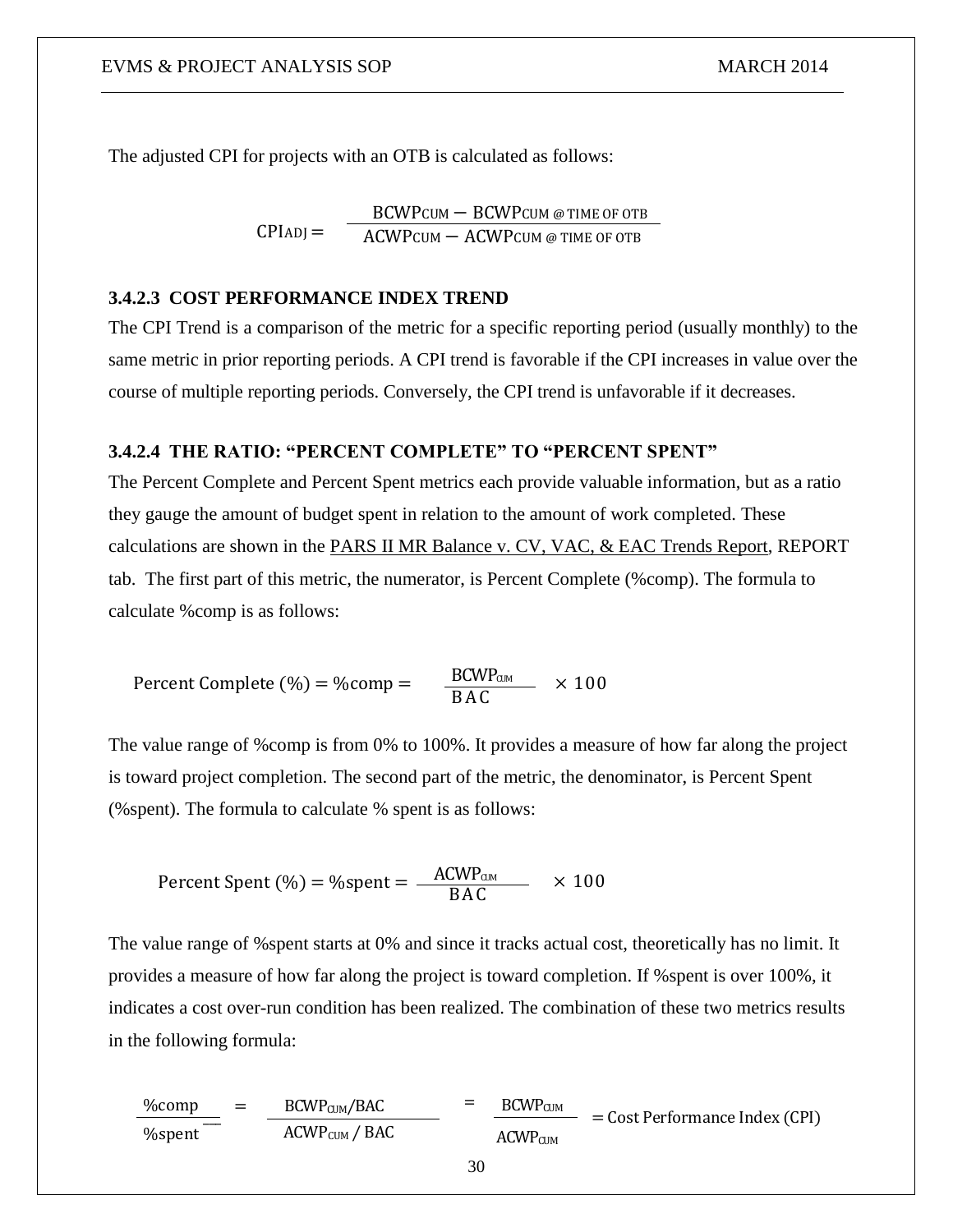When measured independently, %comp and %spent provide additional insight into project performance. As shown above, the ratio of these two metrics results in the CPI.

#### **3.4.3 USING SPI AND CPI TRENDS**

Another way to track trends on a WBS level is by viewing graphs in the PARS II Performance Index Trends (WBS Level) Report. Click on the graph you want on the REPORT tab, and the selected graph will appear on the CHART Tab. When you see trends of SPI or CPI dropping over time, it indicates a negative trend that needs investigating. Remember that all PARS II reports that have "WBS Level" in the name can provide information at the lowest level of WBS being reported into the system. The Analyst can determine the WBS element causing the negative trend.

#### **3.4.4 VAC TRENDS**

The Variance at Completion (VAC) is calculated by subtracting the contractor's EAC from the Budget at Completion (BAC) of the project. This calculation over the past 12 months may be found on the PARS II MR Balance v. CV, VAC, & EAC Trends Report, REPORT tab. The graph is show on the MR vs. CV & VAC tab. VAC in general is calculated with the following formula:

> Variance at Completion (VAC) = Budgeted  $-$  Estimated Or  $VAC = BAC - EAC$

The Variance at Completion identifies either a projected over-run (negative *VAC*) or an under-run (positive *VAC*). If a project is projected to overrun, it means the total cost at completion will be greater than the budget.

#### **3.4.5 MANAGEMENT RESERVE (MR) TRENDS**

MR trends are identified on the PARS II MR Balance v. CV, VAC, & EAC Trends Report. The purpose of this report is to provide the Analyst with a range of tools to complete the analysis of the Management Reserve account. While the REPORT tab shows the entire set of data required for analysis, the individual charts provide graphical representation of individual areas of analysis.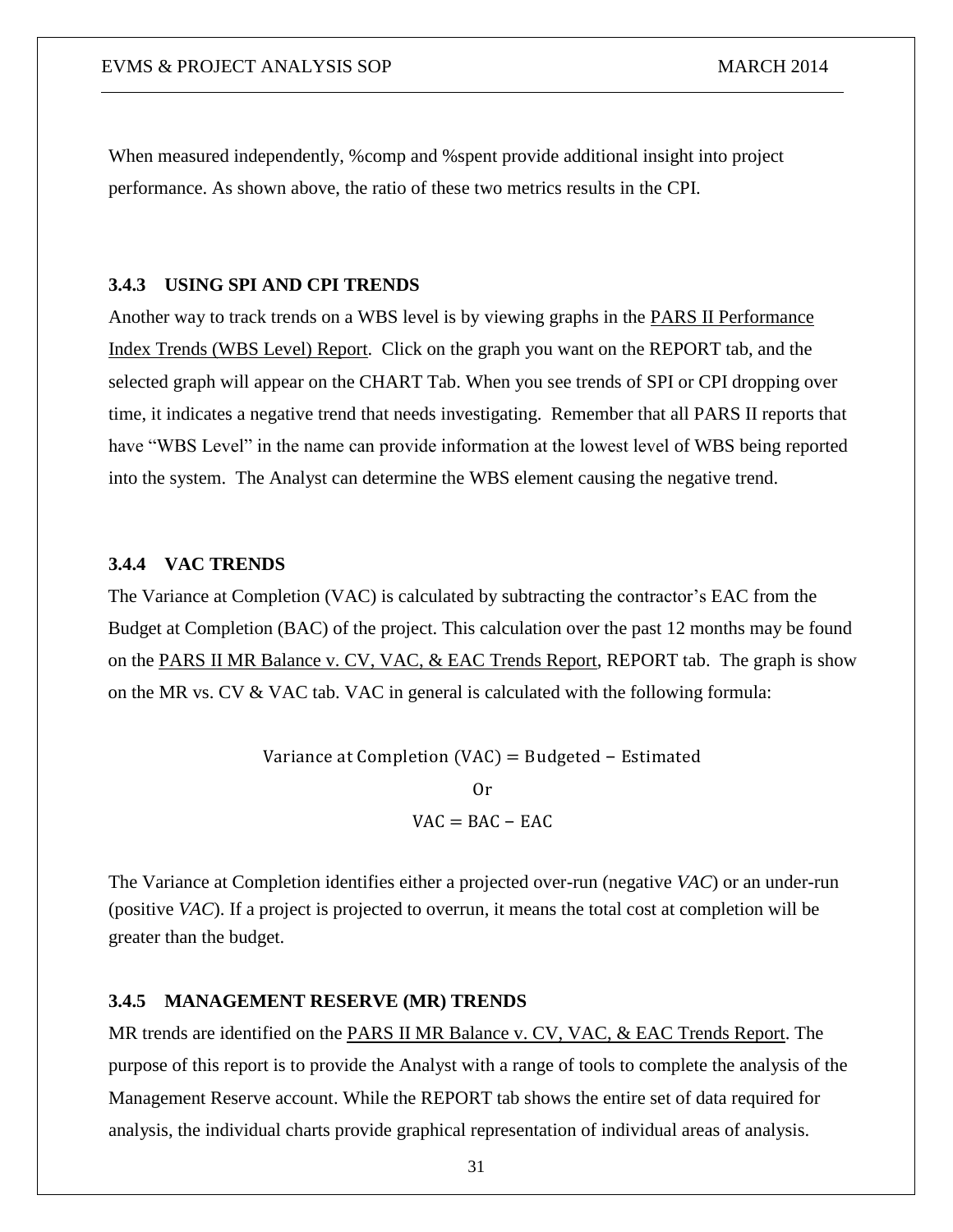Report is intended to only suggest that best practices for Management Reserve use are being followed and sufficient Management Reserve balance is available to the project. In the event report data suggests that there are problems with usage or availability of MR, further analysis of the data and a conversation with the performing contractor should be initiated in order to understand the issues presented by the data. *Concerns in this area not only apply to Project performance but also to systemic concerns with the contractor's EVMS.*

#### **3.4.6 THE RATIO: "% COMPLETE" TO "% MANAGEMENT RESERVE USED"**

This metric divides the project percent complete (%comp) by the percentage of management reserve (%MR) used to date. It provides insight into how quickly the MR is being depleted. If the rate of MR usage is high, it may indicate the original performance measurement baseline did not contain the necessary budget for accomplishing the project statement of work or it could indicate improper use of MR. *Concerns in this area not only apply to Project performance but also to systemic concerns with the contractor's EVMS.* Since this metric is a ratio of two different metrics, those components must be calculated first.

To calculate %comp use the following formula:

$$
Percent Complete = %comp = \frac{BCWP_{\text{dM}}}{BAC} \times 100
$$

To calculate %MR, use the following formula:

$$
Percent Management Reserve = %MR = \frac{Total amount of MR used}{Total amount of MR on the project}
$$

Keep in mind that MR may be added or removed based on contractual actions. So it is important to account for all the MR debits and credits when calculating this metric. It is not simply the current value of MR divided by the original value of MR. In fact, if significant credits have been made to MR since project inception, the current MR value might actually be greater than the original value, even if some MR was debited.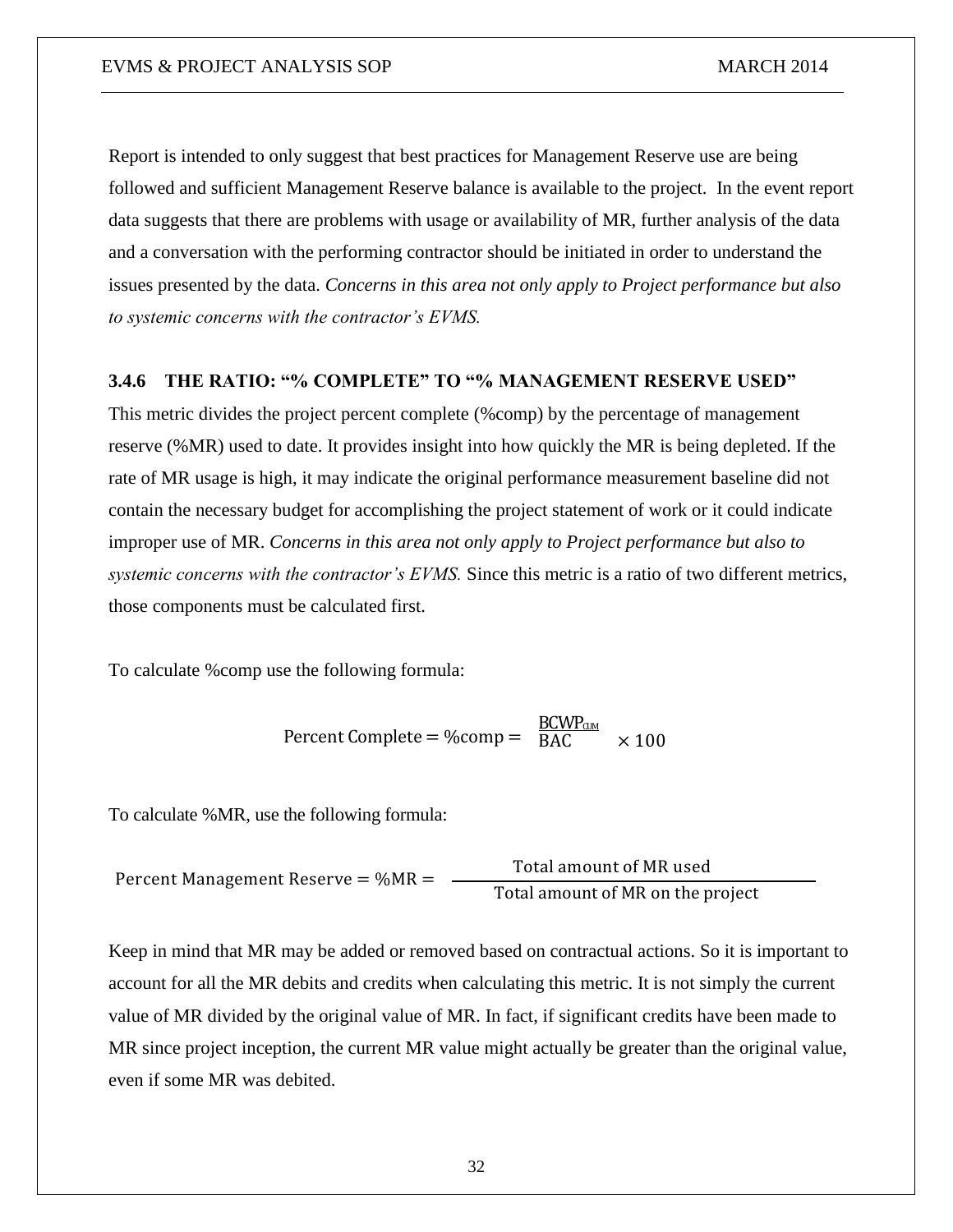Now take the ratio of %comp and %MR:

 $Ratio = \frac{Percent Complete}{\sqrt{1 - \frac{1}{1 - \frac{1}{1 - \frac{1}{1 - \frac{1}{1 - \frac{1}{1 - \frac{1}{1 - \frac{1}{1 - \frac{1}{1 - \frac{1}{1 - \frac{1}{1 - \frac{1}{1 - \frac{1}{1 - \frac{1}{1 - \frac{1}{1 - \frac{1}{1 - \frac{1}{1 - \frac{1}{1 - \frac{1}{1 - \frac{1}{1 - \frac{1}{1 - \frac{1}{1 - \frac{1}{1 - \frac{1}{1 - \frac{1}{1 - \frac{1}{1 - \frac{1}{1 - \frac{1}{1 - \frac{1}{1 - \frac{1}{1 - \frac{1$ Percent Management Reserve % M R

The information required for this metric requires access to the MR Logs which may not be contained in PARS II. Run PARS II Management Reserve Log to see if the report data exists as not all projects load this information. If not, this calculation may be limited to a Stage 2 Surveillance after the Documentation Request.

#### **3.4.7 BASELINE VOLATILITY TRENDS**

Baseline Volatility is an early warning indication that the project's time-phasing and control of budget is volatile and that a significant departure from the original plan has occurred.

- Substantial changes to the baseline time phasing indicate the contractor has inadequate plans in place and the performance metrics may be unreliable.
- Change is inevitable but the near term plan should be firm.

Rolling wave planning is when the BCWS is only detail planned for the near term (say the next six months) as opposed to detail planning the entire project. Since EV best practices encourage rolling wave planning in six month increments, one would expect to see little flux in the near term except for unpredictable government-caused events or real-time realized risks. *Concerns in this area not only apply to Project performance but also to systemic concerns with the contractor's EVMS.*

The PARS II Baseline Volatility – Past and Near-Term (PMB Level) report is split into two sections - past 6 months and near-term 6 months with a visible divider between the two that indicates Current Performance Period. The significance of this report is that it highlights if the near term baseline is constantly churning in the near term or being pushed to future periods in order to achieve seemingly favorable current period metrics. This practice can cause misleading results and potentially mask future schedule issues.

There are three calculations on this report. The two Baseline % Change metrics highlight changes made to the time-phased Performance Measurement Baseline (or BCWS) over the past 6 periods.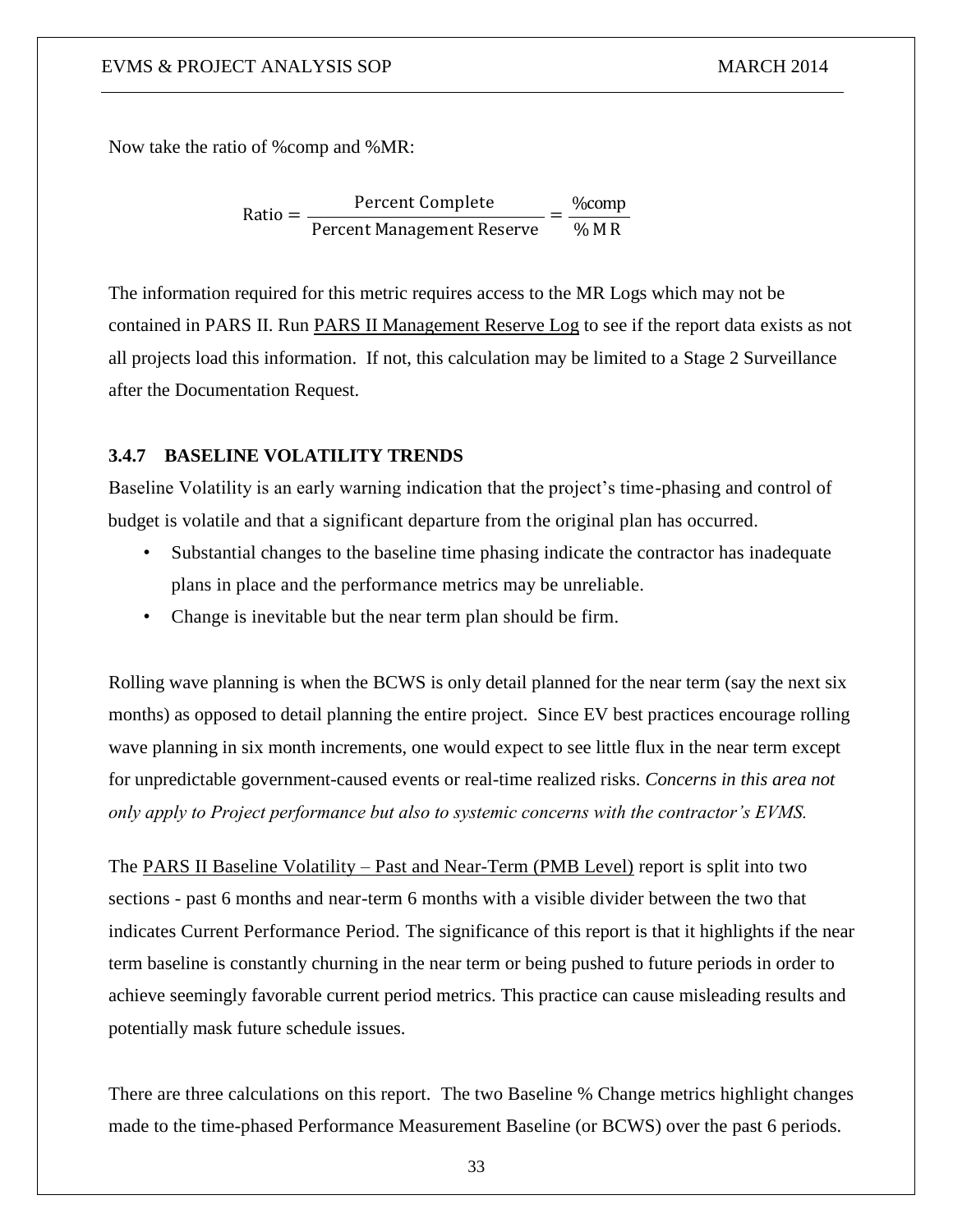A change of five or more percent is used as an early warning indicator that the project's timephasing and control of budget is volatile in the near term and that a significant departure from the original plan has occurred. The first compares the Minimum and Maximum BCWS values for the report period within the past six months. The second compares the First (earliest) and Last (most recent) BCWS values for the report period within the past six months. If the First/Last value is negative, then BCWS is moved forward (later in the project). If BCWS is positive, then work is being moved sooner, to be done earlier than planned.

Baseline % Change  $1 =$  $Maximum - Minimum \times 100$ Minimum

Baseline % Change  $2 =$  $First - Last$  × 100 First

The individual calculations for the past six months are added to determine the Ave % Change for Min/Max and the Ave % Change for First/Last. If either of the absolute values for the six month averages exceeds 5% there is high volatility in the near term plan. If the re-plan is not governmentdirected, it should be investigated and potentially documented in the monthly assessment as an indicator of baseline churn.

The third calculation identifies changes made during the current reporting period. Changes made to the BCWS during the current period are considered retroactive changes once the period begins and should not happen. The current period should be a freeze period for baseline changes and changes within a current period can be an indicator of problems with the cycle time of the contractor's revisions processes or baseline discipline issues. This report is designed not to display zero (0) values in the % Change cells. Therefore, blank cells indicate a true zero (0) percent (no change in values), while 0% indicates there is insignificant difference  $(< 0.5\%)$ between compared values. Anything greater than 0% is of concern for the current period changes calculation.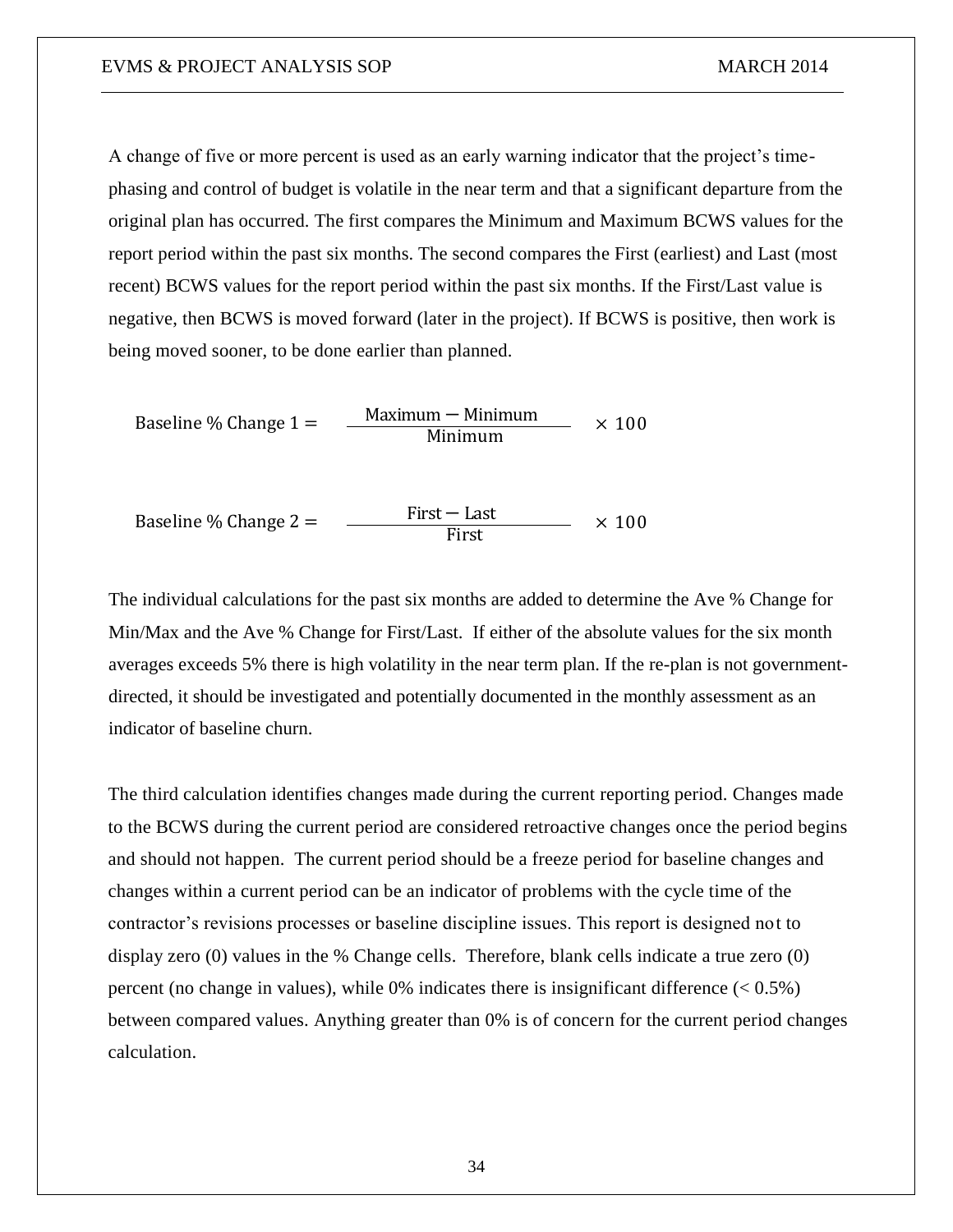In summary, substantial changes to the baseline time phasing may indicate the contractor has inadequate plans in place and the performance metrics may be unreliable. Change is inevitable, but the near term plan should be firm and change control should be exercised.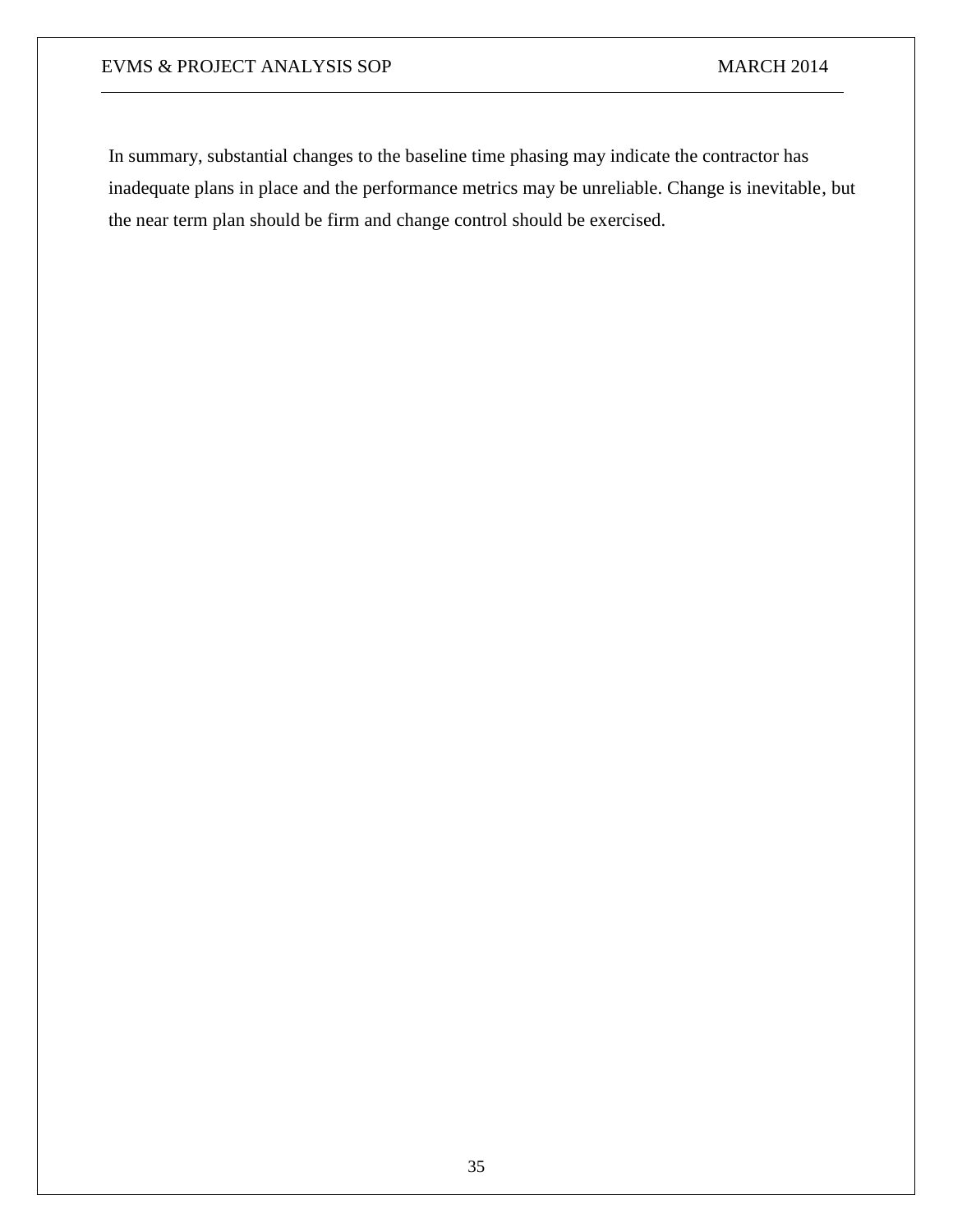#### **3.5 ANALYSIS PLAN STEP 5: ASSESS REALISM OF CONTRACTOR'S EAC**

The contractor is required to provide an Estimate At Completion (EAC). The formula is based on actual cost of work performed to date plus the estimate of the costs to complete. An accurate EAC is vital to DOE as it provides a dynamic estimate of the projected funding required to cover the contractor's costs to perform the work in the PMB. *Concerns in this area not only apply to Project performance but also to systemic concerns with the contractor's EVMS*.

The PARS II reports are available for assessing EAC reasonableness and will be explained in more detail below. These include:

- EV Data Validity (WBS Level) Report
	- $\bullet$  CV<sub>CUM</sub> more negative than VAC
	- TCPI $_{\text{EAC}}$  and CPI differ by more than 5%.
- Performance Index Trends (WBS Level)
- CPI v. TCPI (PMB Level) for project level views

#### **3.5.1 "COST PERFORMANCE INDEX" – "TO COMPLETE PERFORMANCE INDEX"**

This metric compares the Cost Performance Index ( $\text{CPI}_{\text{CUM}}$ ) to the To Complete Performance Index (TCPIEAC). The CPI<sub>CUM</sub> and the TCPI<sub>EAC</sub> are compared to evaluate the realism of the contractor's EAC and to evaluate the reasonableness of using past efficiencies to predict future efficiencies. *Concerns in this area not only apply to Project performance but also to systemic concerns with the contractor's EVMS.*

A mathematical difference of 0.05 or greater is used as an early warning indication that the contractor's forecasted completion cost could possibly be unrealistic, stale, or not updated recently. If the 0.05 threshold has been breached, the PARS II EV Data Validity (WBS Level) Report will indicate this under the CPI  $\langle$  > TCPI  $\pm$ 0.05 column. It is merely a metric to flag concerns but it is not considered an error because it is possible that the nature of the work has changed, thus making predictions of the future based on past performance unjustified. When the TCPI is greater than the CPI by more than 5%, it may indicate an overly optimistic EAC. In other words, the ETC is based on an increase in cost efficiency by more than 5% for the remainder of the project. A TCPI less than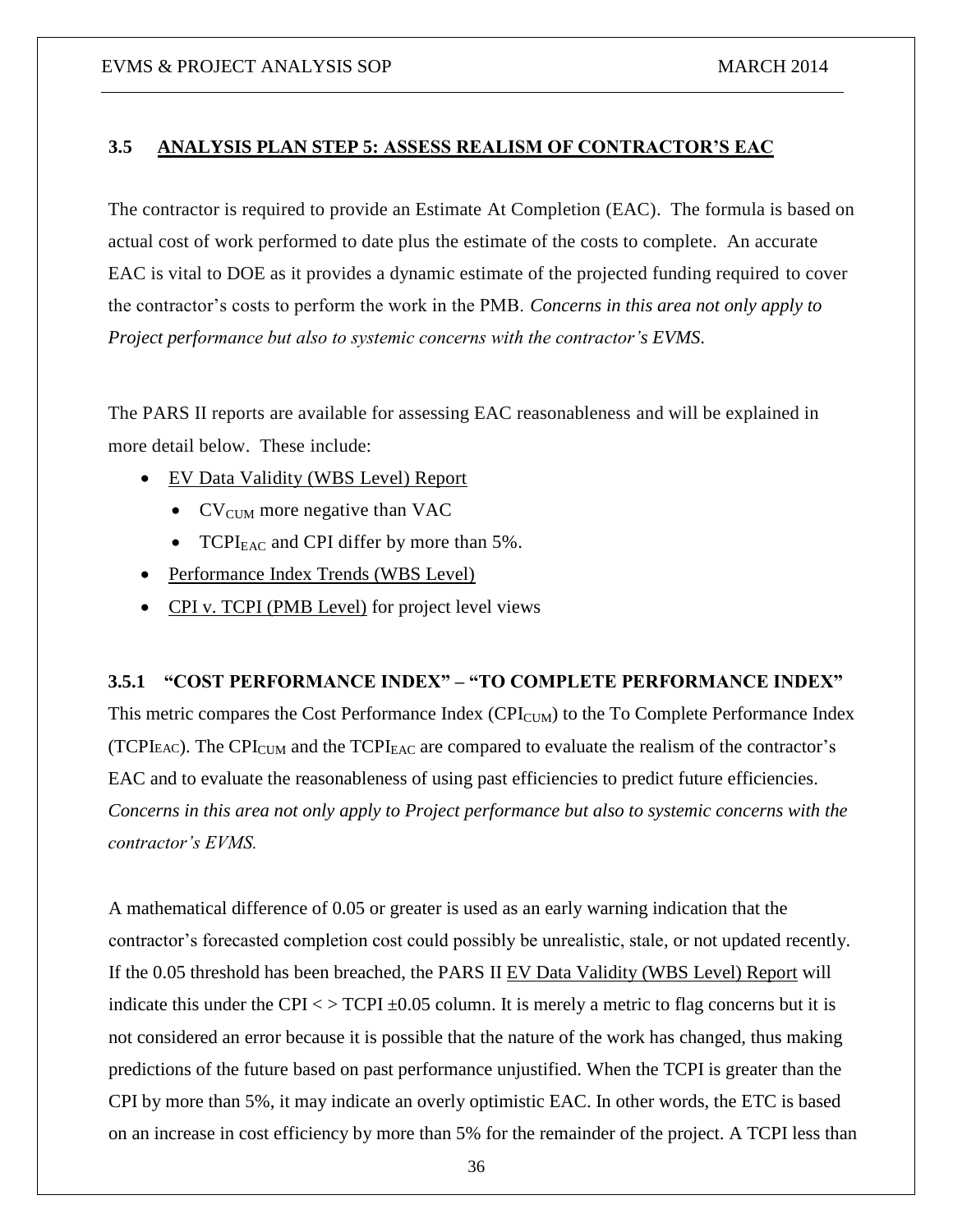the CPI by 5% or more may indicate an overly pessimistic EAC. In this case, the ETC is based on an expected drop in cost performance by 5% or more for the remainder of the project. This metric is available at the control account to identify individual drivers (PARS II Performance Index Trends (WBS Level Report) or total project level (PARS II CPI v. TCPI (PMB Level) Report).

A CPI<sub>CUM</sub> – TCPI<sub>EAC</sub> difference greater than or equal to 0.05 (using the absolute value of the difference) should be considered a flag.  $TCPI<sub>EAC</sub>$  reflects the work remaining divided by the cost remaining as follows:

> To Complete Performance Index (TCPIEAC) = EAC − ACWP<sub>CUM</sub> BAC – BCWP<sub>CUM</sub>

While the report flags information  $+/-05$ ; it also provides the total calculated answers. A larger difference of greater than or equal to  $+/-$  .1, i.e. 10%, indicates the EAC is not achievable based on current performance. Studies of major acquisition programs at DOD validated that 10% was the reasonable threshold at which the EAC should be updated.

#### **3.5.2 CV**<sub>CUM</sub> MORE NEGATIVE THAN VAC

When the Cost Variance (CV) to date is more negative than the Variance at Completion (VAC), it may indicate that the EAC has not been updated to reflect the overrun. Refer to the  $CV < VAC$ column of the EV Data Validity (WBS Level) Report. This condition is not considered an error, but a significant discrepancy between two variances may be an indicator that the contractor's EAC was not properly updated to reflect performance. An example would be where the CV to date is -\$280,000; however, the VAC is -\$30,000. It would generally be quite difficult to recover an overrun to that extent.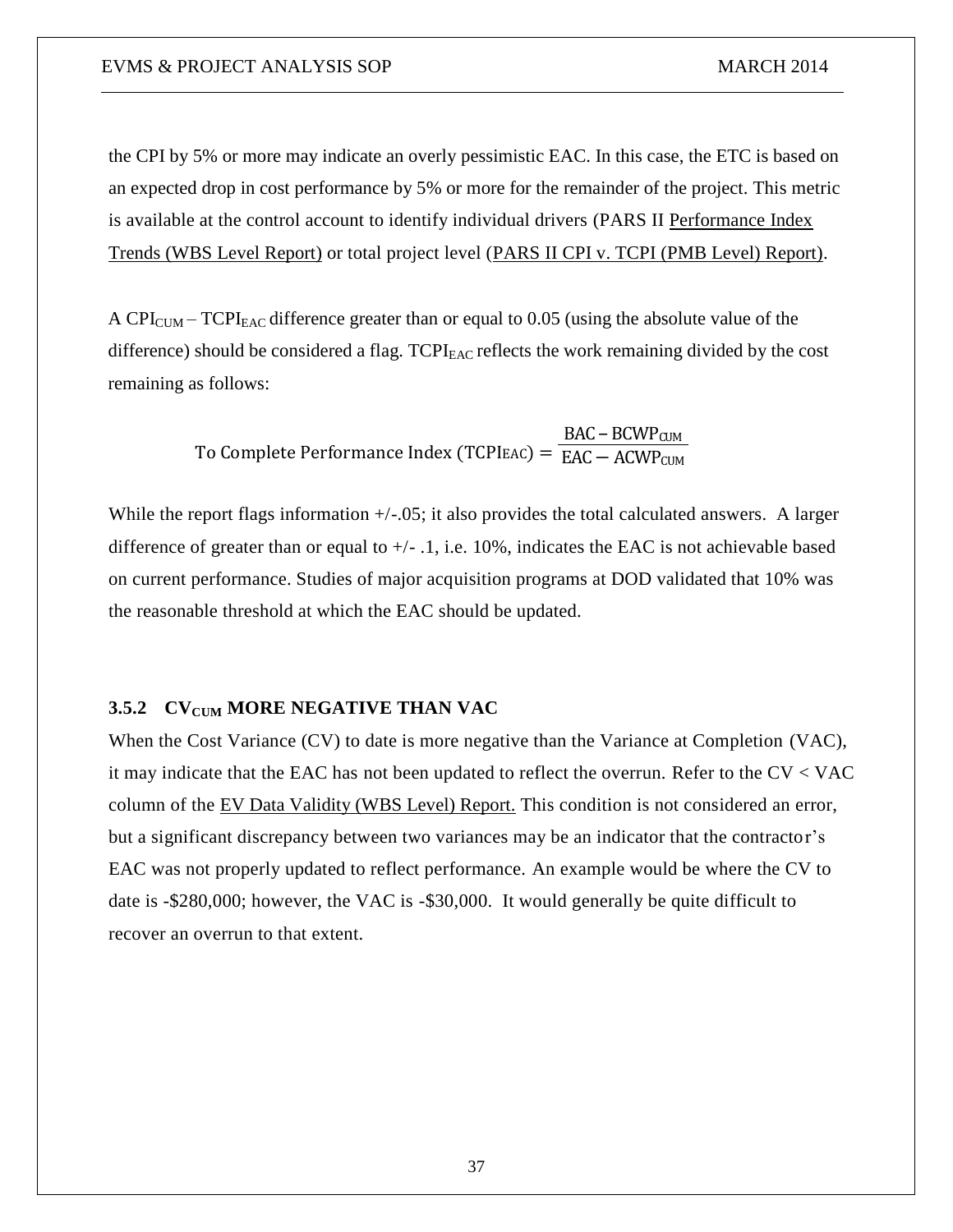#### **3.6 ANALYSIS PLAN STEP 6: PREDICT FUTURE PERFORMANCE AND AN IEAC**

The last step in the Analysis Plan is to provide the insights gained by the analysis in the form of an Independent Estimate at Completion (IEAC) and a narrative assessment.

#### **3.6.1 INDEPENDENT ESTIMATE AT COMPLETION (IEAC)**

An IEAC is the Government's forecast of the final total cost of the project. The **PARS II IEAC** Analysis (WBS Level) Report provides information for analysis and comparison of contractor EAC to three industry standard calculations of cost estimate based on contractor-reported data and variety of performance factors to establish reasonableness range for at-complete cost of the project. These three IEACs formulas are:

- EAC<sub>CPI</sub> = BAC / CPI<sub>cum</sub> = ACWP<sub>cum</sub> + BCWR / CPI<sub>cum</sub> = Estimate at Completion (CPI)
- EAC<sub>COMPOSITE</sub> = ACWP<sub>cum</sub> + BCWR / (CPI<sub>cum</sub> \* SPI<sub>cum</sub>) = Estimate at Completion (composite)
- $EAC<sub>CPI3</sub> = ACWP + (BCWR/CPI<sub>3</sub>) = ACWP + [(BAC BCWP<sub>cum</sub>) / [(BCWP<sub>4</sub> BCWP<sub>1</sub>)$ /  $(ACWP_4 - ACWP_1)$  = Estimate at Completion (CPI 3 Period Cum) = ACWP -= Estimate at Completion (CPI 3 Period Cum)

Typically the EAC<sub>CPI</sub> formula provides the most optimistic result, the EACCOMPOSITE provides the most pessimistic, and the EAC<sub>CPI3</sub> provides the most likely based on studies of hundreds of completed projects. This assumption is based on  $\text{CPI}_{\text{CUM}}$  and  $\text{SPI}_{\text{CUM}}$  being less than 1. If both of these metrics are greater than 1 then the reverse will be true; meaning  $EAC_{\text{CPI}}$  will become the most pessimistic IEAC. These formulas are most accurate when the project is between 15% complete and 95% complete. Outside of these ranges the formulas may not provide accurate bounds.

The next step performs a detailed analysis of the contractor's EAC by Work Breakdown Structure (WBS) element at the lowest level available. This analysis is very important in two situations:

- Verification of the reasonableness of the Comprehensive EAC
- Adjustments to the IEAC based on known issues with one or more WBS elements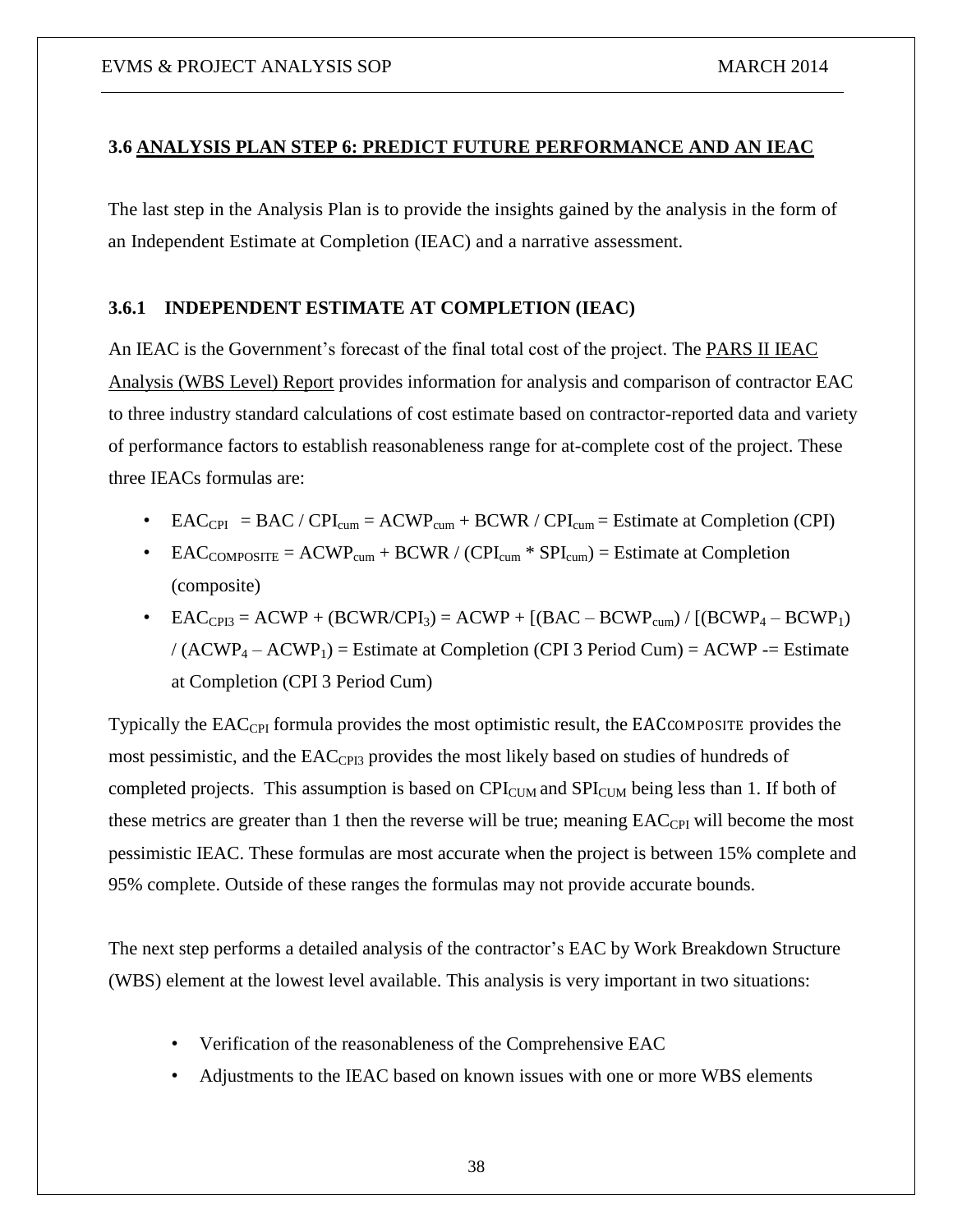It involves determining the reasonableness of the WBS level estimates with information gained from project surveillance, reviews, and/or site-level input. This is the perfect place to make adjustments if the contractor's value does not appear reasonable. Using the PARS II IEAC Analysis (WBS Level) Report, an analysis graph for the lowest WBS level can be created by clicking the WBS Description link on the REPORT tab. The analysis should include comparison of contractorreported EAC to independent EAC calculated based on of the high risk WBS elements to determine if contractor-reported EAC is valid, reasonable, and current.

Roll up any adjustments made to individual WBS element EACs and any changes made to risks to determine the value of the OAPM IEAC. Check the rolled-up value against the two formula values that are most pessimistic and most optimistic. The rolled-up value may fall outside of the statistical formula bounds, but this should be considered a flag. If this occurs, double check your adjustments and ensure they are properly documented.

#### **3.6.2 FUNDING STATUS**

The EAC is an important number used by project stakeholders. A project office relies on the EAC for securing sufficient funding for the project. The OAPM IEAC is an independent second opinion of the final costs of the project. This provides the project office with important information to aid in funding decisions. This leads to the next element of the predictive analysis section.

The purpose of PARS II Funding Status (Monthly at Project Level) Report is to show if sufficient funding is available to complete the project. In addition, the report can be used to validate accuracy of data reporting at the project level and note any significant fluctuations in project cost components to identify anomalies. Major components of Total Project Cost (TPC) are plotted in a stack column on the SUMMARY tab. This allows the Analyst to identify current balances of each major TPC component - mainly DOE Contingency and Contract Budget Base (CBB). Further analysis should look at how the contractor-reported forecast, i.e. the EAC, is plotted against TPC and if additional funding may be required to complete the project.

In addition, the Analyst can verify that all components of TPC are being accurately reported and the height of each column for each period is the same or very close. Fluctuations in the CBB line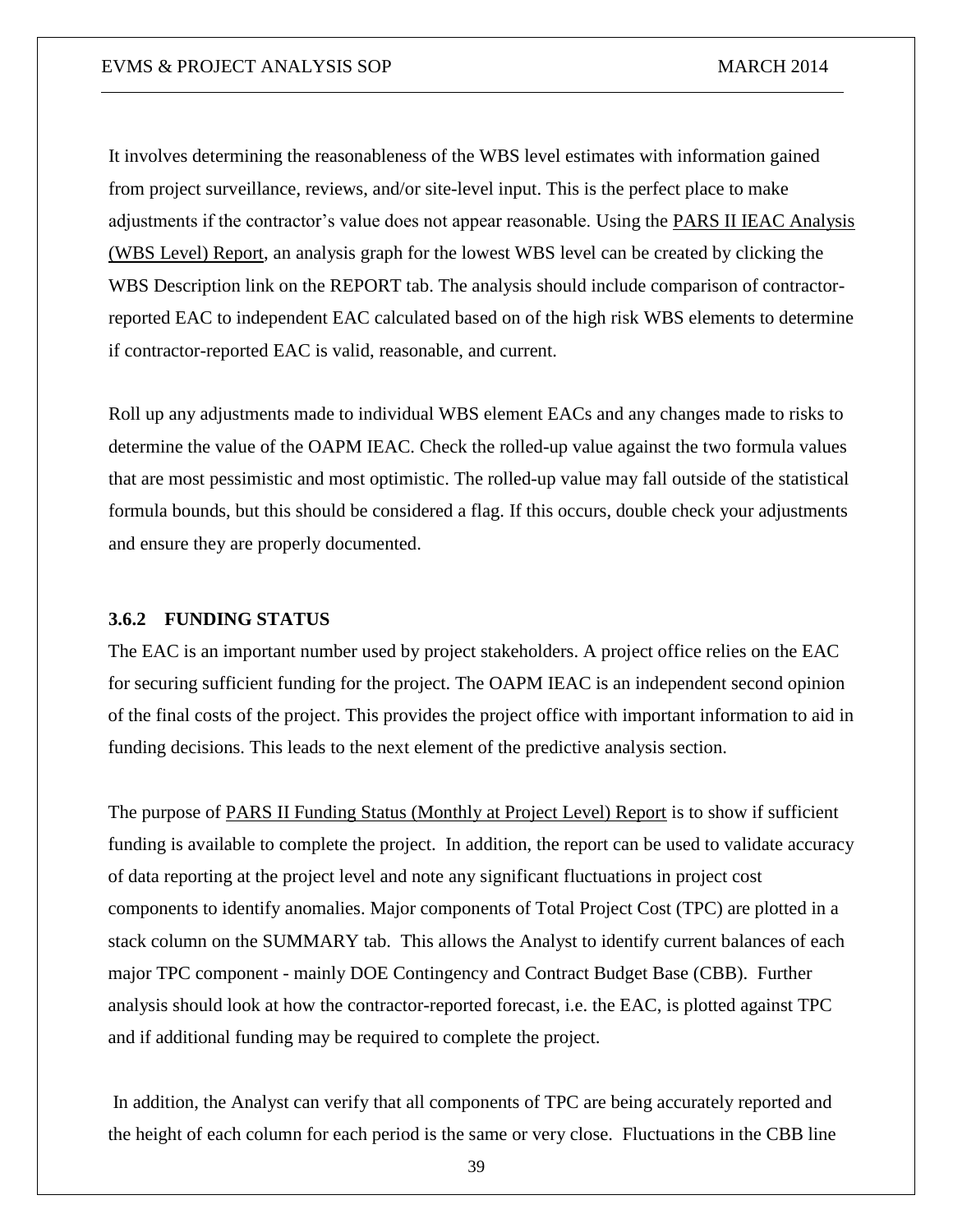without corresponding reverse changes in DOE Contingency, a significant change in Contingency balance that is not reflected in CBB line, a decrease in without corresponding reverse changes in DOE Contingency, a significant change in Contingency balance that is not reflected in CBB line, a decrease in Contingency and an associated increase in MR without any change to BAC, etc. - all are indicators that the risk reserves and contractor baseline have not been reported accurately or are being used improperly.

Some projects may have a Contract Funds Status Report (CFSR) requirement. CFSRs are typically submitted to the project office on a quarterly basis. The CFSR provides a forecast of the total project price at completion, to include any applicable fee. The contractor's most likely EAC reported on the monthly Contract Performance Report (CPR) should reconcile with the forecast in the CFSR after taking into account the timing differences of the reports.

#### **3.6.3 NARRATIVE ASSESSMENTS**

The narrative assessment is where the Analyst provides a concise, well-written summary of the analysis. Avoid providing too many details; instead focus on broad trends or major issues that require attention related to cost, schedule, or Estimated at Completion (EAC) growth. For example, an Over Target Baseline (OTB) would be a significant issue to be addressed. Do not repeat metrics that are easily visible on the Monthly Report; rather, provide insight behind the metrics such as the top cost and schedule drivers driving the CPI or SPI. Make predictions based on the analysis such as IEAC and any funding concerns. Lastly, provide the latest EVM System Status as this indicates the higher reliability of contractor reports generated by their EVMS.

Typical format should follow:

- Problem(s)
- $Cause(s)$
- Impact to overall project
- Effectiveness of corrective actions taken and corrective actions needed
- Predictions based on special knowledge gained through analysis and project oversight
- EVMS System Status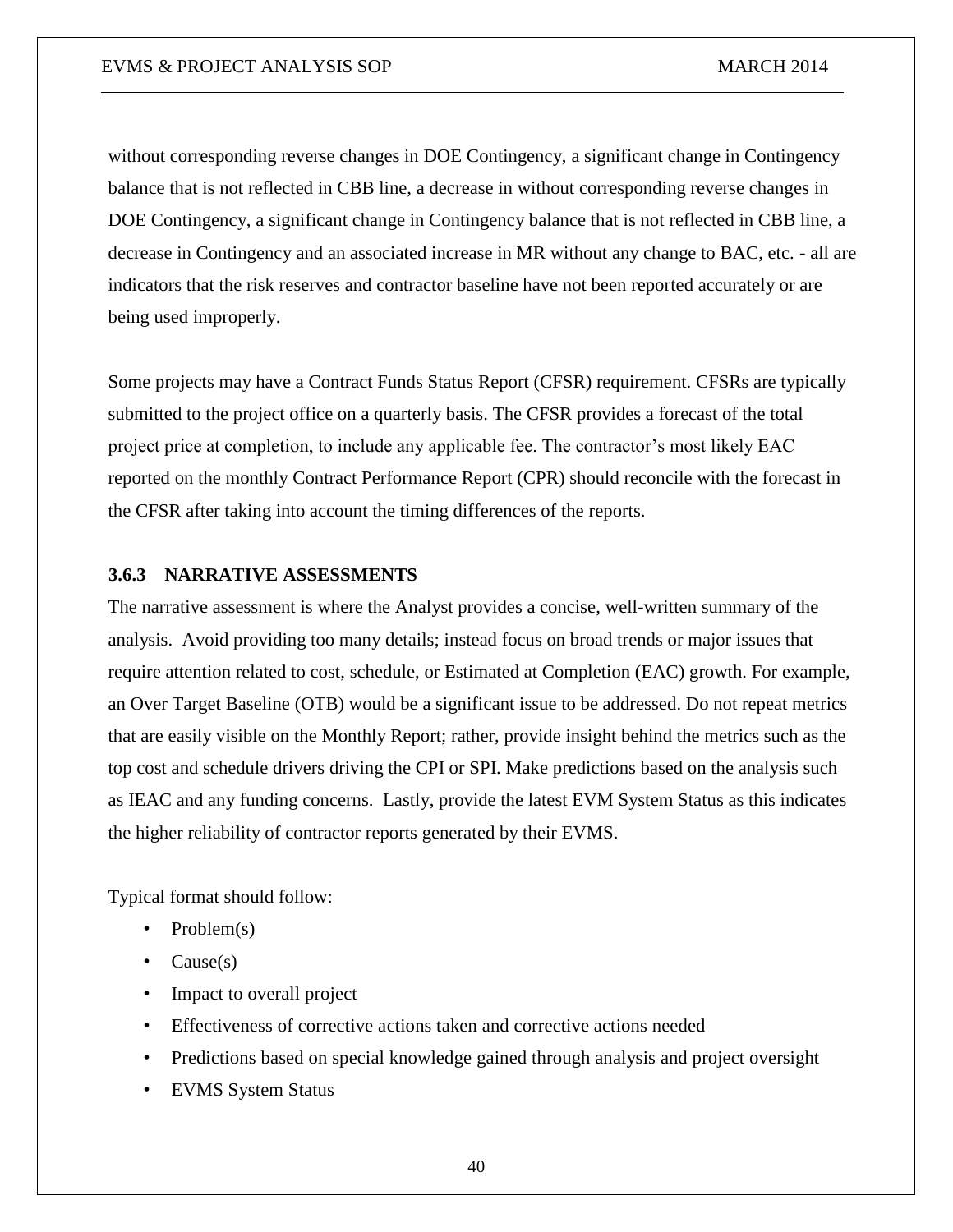# **4.0 PARSII ANALYSIS REPORTS CROSSWALK TO SOP TABLE**

All of the reports below are found in PARS II, Reports, Analysis Folder – Project Analysis SOP unless otherwise indicated.

| <b>PARSII REPORT</b>                | <b>PURPOSE</b>                                                                | <b>ANALYSIS PLAN</b>         | <b>REF</b>          |
|-------------------------------------|-------------------------------------------------------------------------------|------------------------------|---------------------|
| Baseline Volatility -               | Identifies changes made to the time-phased                                    | Step 4: Trend Analysis       | <b>EPASOP</b>       |
| Past and Near-Term                  | performance measurement (or budget) baseline                                  |                              | 3.4.7; ESSOP        |
| (PMB Level)                         | over a most recent 6 month period as well as                                  |                              | <b>Risk Matrix</b>  |
|                                     | near-term 6 month period using contractor time-                               |                              | Template            |
|                                     | phased BCWS.                                                                  |                              |                     |
| CPI v. TCIP (PMB                    | Compares current period and cumulative cost                                   | Step 5: EAC                  | <b>EPASOP 3.5.1</b> |
| Level)                              | performance efficiencies against performance                                  | Reasonableness               |                     |
|                                     | efficiencies needed to complete project on<br>budgeted or at estimated cost.  |                              |                     |
| EV Data Validity                    | Detects contractor data accuracy, validity,                                   | Step 1: Data Validity        | <b>EPASOP 3.1.1</b> |
| (WBS Level)                         | and reasonableness concerns in numerous                                       | Check; Step 5: EAC           | $-3.1.10; 3.5.1$    |
|                                     | areas                                                                         | Reasonableness               | $-3.5.2;$           |
|                                     |                                                                               |                              | <b>ESSOP Risk</b>   |
|                                     |                                                                               |                              | Matrix              |
|                                     |                                                                               |                              | Template            |
| <b>EV Project Summary</b>           | Provides key Earned Value data elements and                                   | Step 3: Variance             | <b>ESSOP Risk</b>   |
| (6-Mo; PMB Level)                   | project performance metrics over the last 6                                   | Analysis; Step 4: Trend      | Matrix              |
|                                     | performance periods at the PMB level.                                         | Analysis                     | Template            |
| <b>Funding Status</b>               | Provides visibility of current levels of CBB, DOE                             | Step 6: Predictive           | EPASOP 3.6.2        |
| (Monthly at Project                 | Contingency, and TPC to identify current or                                   | Analysis                     |                     |
| Level)                              | potential funding concerns.                                                   |                              |                     |
| <b>IEAC Analysis (WBS</b><br>Level) | Establishes a range to assess reasonableness<br>of contractor's EAC           | Step 6: Predictive           | EPASOP 3.6.1        |
| Invalid Forecast and                | Detects errors on incomplete tasks where                                      | Analysis<br>Step 2: Schedule | <b>EPASOP 3.2.8</b> |
| <b>Actual Dates</b>                 | forecast start and finish dates are in the past                               | <b>Health Assessment</b>     |                     |
| (Activity Level)                    | and actual start and finish dates are not in the                              |                              |                     |
|                                     | future                                                                        |                              |                     |
| MR Balance v. CV,                   | Provides a range of tools to identify possible                                | Step 4: Trend Analysis       | <b>EPASOP</b>       |
| VAC, & EAC Trends                   | problems with usage or availability of MR that                                |                              | 3.4.2.4; 3.4.4;     |
|                                     | would warrant further analysis and discussions.                               |                              | 3.4.5; ESSOP        |
|                                     |                                                                               |                              | <b>Risk Matrix</b>  |
|                                     |                                                                               |                              | Template            |
| Management                          | Provides detailed transaction log consisting of                               | Step 4: Trend Analysis       | EPASOP 3.4.6        |
| Reserve Log                         | all transactions that involved budget transfer to                             |                              |                     |
|                                     | and from Management Reserve account                                           |                              |                     |
| Performance                         | established for the project.<br>Provides information for analysis of cost and | Step 3: Variance             | EPASOP 3.3          |
| Analysis (WBS                       | schedule variances on the project and identify                                | Analysis                     |                     |
| Level)                              | WBS elements that contribute and/or offset                                    |                              |                     |
|                                     | overall project variances the most.                                           |                              |                     |
| Performance Index                   | Provides 3 months of SPI, CPI, TCPI to BAC,                                   | Step 4: Trend Analysis;      | <b>EPASOP</b>       |
| Trends (WBS Level)                  | and TCPI to EAC to aid in identifying key                                     | Step 5: EAC                  | 3.4.3; 3.5.1        |
|                                     | contributors of recent poor performance at the                                | Reasonableness               |                     |
|                                     | WBS level. Also identifies EAC reasonableness                                 |                              |                     |
|                                     | concerns for each WBS element.                                                |                              |                     |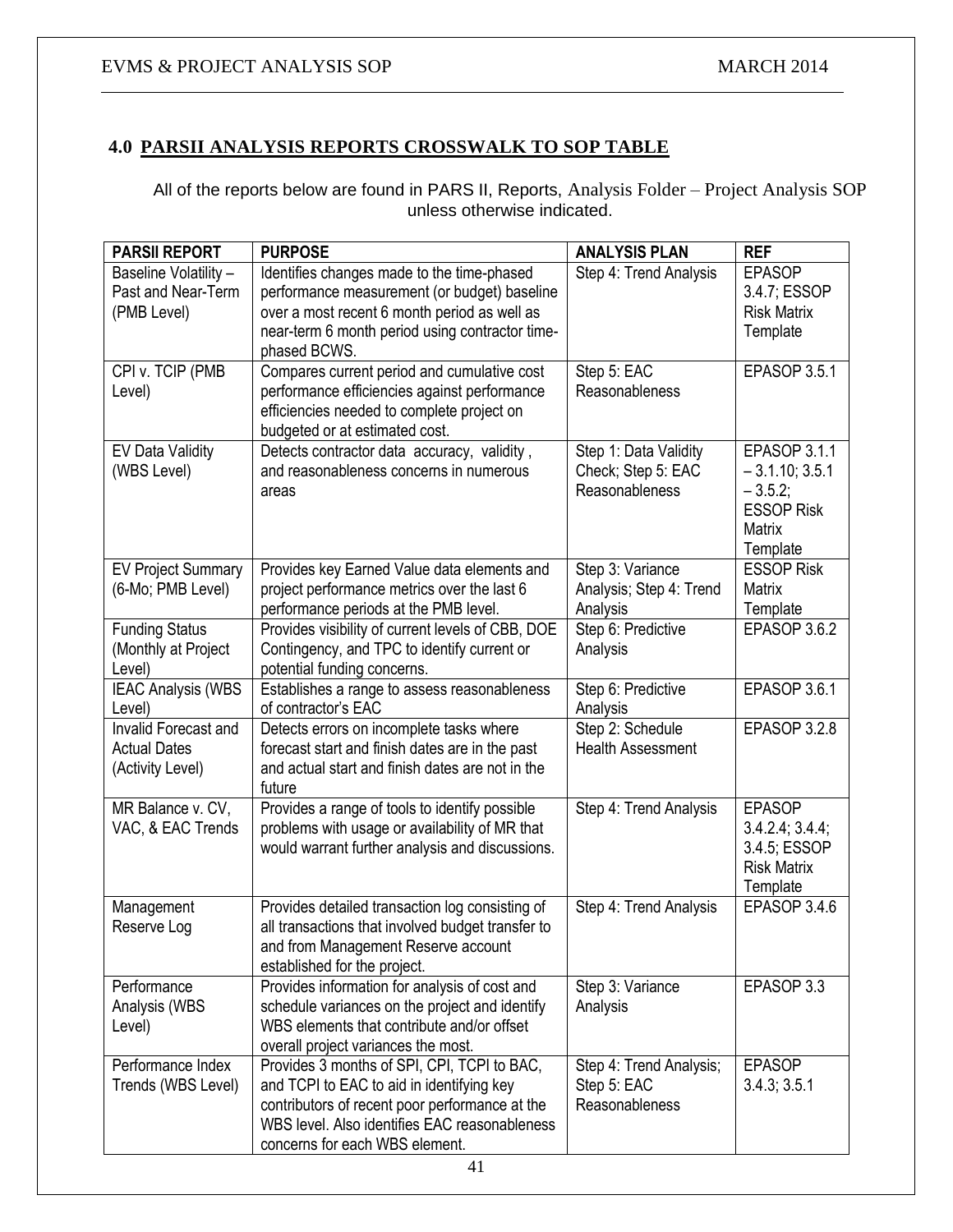| Relationship Leads<br>and Lags                                | Provides contractor reported schedule activities<br>with lead and lag logic relationships for use in<br>assessing schedule health.                                                                                                      | Step 2: Assess<br>Schedule Health                                 | <b>EPASOP 3.2.2</b><br>and 3.2.3 |
|---------------------------------------------------------------|-----------------------------------------------------------------------------------------------------------------------------------------------------------------------------------------------------------------------------------------|-------------------------------------------------------------------|----------------------------------|
| Retroactive Change<br>Indicator (6-Mo;<br>PMB Level)          | Identifies when contractor has changed<br>historical reporting which is non-compliant with<br>GL 30                                                                                                                                     | Step 1: Data Validity<br>Check                                    | <b>EPASOP</b><br>3.1.1; 3.1.11   |
| Schedule Baseline<br><b>Execution Index</b><br>(Schedule tab) | Calculates efficiency of task completion against<br>the baseline tasks to provide insight into realism<br>of project cost, resource, and schedule<br>estimates.                                                                         | Step 4: Trend Analysis                                            | <b>EPASOP</b><br>3.4.1.5         |
| <b>Schedule Duration</b><br>Analysis                          | Identifies activities with long durations that may<br>benefit from being broken down into discrete<br>tasks                                                                                                                             | Step 2: Schedule<br><b>Health Assessment</b>                      | EPASOP 3.2.7                     |
| Schedule Hard<br>Constraints                                  | Indicates if the contractor schedule is over<br>constrained, preventing the schedule from<br>being logic driven                                                                                                                         | Step 2: Schedule<br><b>Health Assessment</b>                      | <b>EPASOP 3.2.5</b>              |
| Schedule Hit or Miss                                          | Identifies how well or poorly the schedule is<br>meeting the baseline plan                                                                                                                                                              | Step 2: Schedule<br><b>Health Assessment</b>                      | <b>EPASOP</b><br>3.2.10; 3.4.1.5 |
| <b>Schedule Missing</b><br>Logic (Activity Level)             | Counts incomplete tasks with missing logic links<br>to ensure all discrete tasks have both a<br>predecessor and a successor task                                                                                                        | Step 2: Schedule<br><b>Health Assessment</b>                      | <b>EPASOP 3.2.1</b>              |
| Schedule<br><b>Relationship Types</b><br>(Activity Level)     | Counts incomplete tasks by type of logic link. At<br>least 90% per project should be Start-to-Finish<br>(SF). Significant fluctuations in relationship<br>types may be an indicator of an unstable<br>baseline and work reshuffling.    | Step 2: Schedule<br><b>Health Assessment</b>                      | EPASOP 3.2.4                     |
| <b>Schedule Total Float</b><br>Analysis (Activity<br>Level)   | Calculates percentage of total float and<br>negative float.                                                                                                                                                                             | Step 2: Schedule<br><b>Health Assessment</b>                      | EPASOP 3.2.6                     |
| Variance Analysis<br>Cum (WBS Level)                          | Provides comparison of cumulative and at<br>complete variances between two periods at<br>WBS level to identify elements that tripped<br>variance thresholds and indicate if performance<br>has improved or declined since prior period. | Step 3: Variance<br>Analysis and Step 4:<br><b>Trend Analysis</b> | <b>EPASOP</b><br>3.3.5; 3.4      |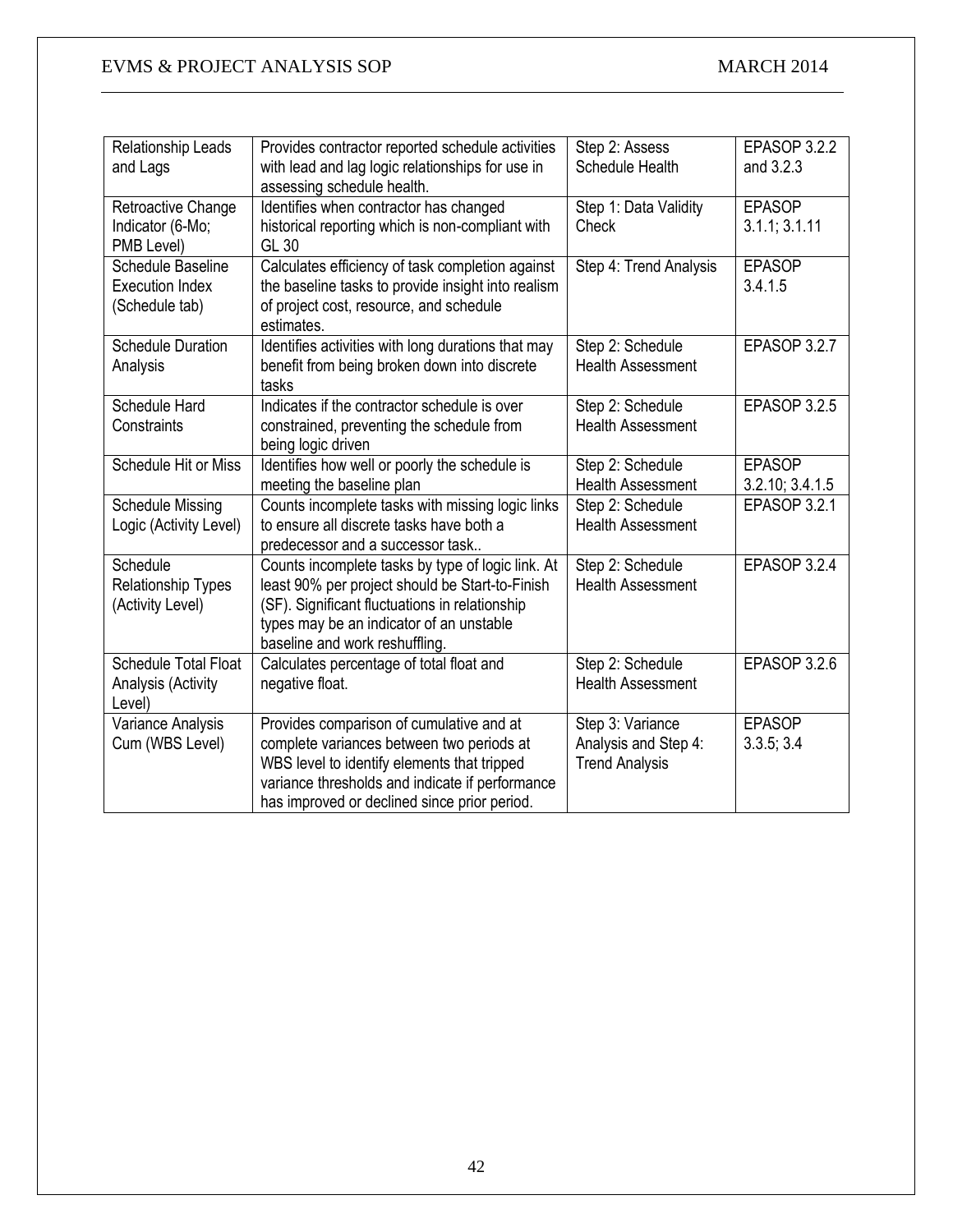# **5.0 ADDITIONAL RESOURCES**

DCMA (Defense Contract Management Agency), *EVMS Program Analysis Pamphlet,* DCMA-EA PAM 200.1. Ft. Lee, VA: July 2012

DOE OAPM MA-63, *Earned Value Management System Surveillance Standard Operating Instruction* (ESSOP). Washington, DC: September 26, 2011

DOE Office of Management, Project Management, Earned Value Management website. [http://energy.gov/management/office-management/operational-management/project](http://energy.gov/management/office-management/operational-management/project-management/earned-value-management)[management/earned-value-management](http://energy.gov/management/office-management/operational-management/project-management/earned-value-management)

DOE, *Program and Project Management for the Acquisition of Capital Assets*, DOE O 413.3B, Washington, DC: 11-29-2010.

GAO. *GAO Cost Estimating and Assessment Guide*, GAO-09-3SP. Washington, DC: March 2009

GAO. *GAO Schedule Assessment Guide*, GAO-12-12OG. Washington, DC: May 2012 <http://www.gao.gov/products/GAO-12-120G> – currently a draft. Until the GAO Schedule Assessment Guide is issued final following resolution of public comments, it is not recommended as a primary reference.

Humphreys, Gary C. *Project Management Using Earned Value.* Orange, CA: Humphreys & Associates, Inc.,  $2<sup>nd</sup>$  Ed. 2011

NDIA PMSC, *Planning and Scheduling Excellence Guide (PASEG)*, June 2012, [http://www.ndia.org/Divisions/Divisions/Procurement/PMSC/Pages/PMSCCommitteeDocuments](http://www.ndia.org/Divisions/Divisions/Procurement/PMSC/Pages/PMSCCommitteeDocuments.aspx) [.aspx](http://www.ndia.org/Divisions/Divisions/Procurement/PMSC/Pages/PMSCCommitteeDocuments.aspx)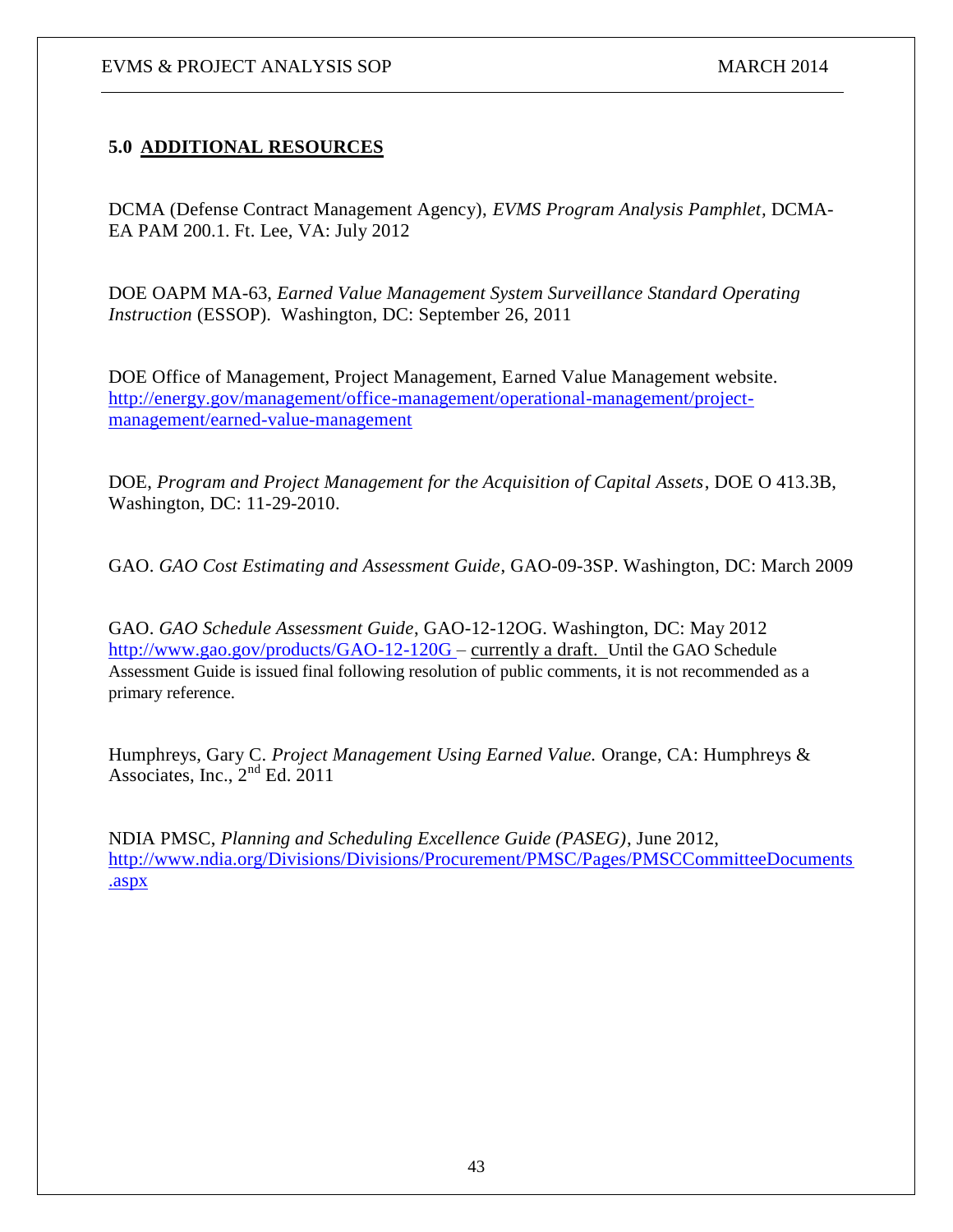# **6.0 ACRONYM GLOSSARY**

| <b>ACWP</b>   | Actual cost of work performed                |
|---------------|----------------------------------------------|
| <b>ASAP</b>   | As-Soon-As-Possible                          |
| <b>BAC</b>    | <b>Budget at Completion</b>                  |
| <b>BCWP</b>   | <b>Budgeted Cost of Work Performed</b>       |
| <b>BCWS</b>   | Budgeted cost of Work Scheduled              |
| <b>BEI</b>    | <b>Baseline Execution Index</b>              |
| CA            | <b>Control Accounts</b>                      |
| <b>CAM</b>    | <b>Control Account Manager</b>               |
| <b>CBB</b>    | <b>Contract Budget Base</b>                  |
| <b>CFSR</b>   | <b>Contract Funds Status Report</b>          |
| <b>CPI</b>    | <b>Cost Performance Index</b>                |
| <b>CPL</b>    | <b>Critical Path Length</b>                  |
| <b>CPLI</b>   | Critical Path Length Index                   |
| <b>CPR</b>    | <b>Contract Performance Report</b>           |
| <b>CV</b>     | <b>Cost Variance</b>                         |
| EAC           | <b>Estimate at Completion</b>                |
| EV            | <b>Earned Value</b>                          |
| <b>EVMS</b>   | <b>Earned Value Management System</b>        |
| <b>EPASOP</b> | <b>EVMS Project Analysis SOP</b>             |
| FF            | Finish-to-Finish                             |
| <b>FNET</b>   | Finish-No-Earlier-Than                       |
| <b>FNLT</b>   | Finish-No-Later-Than                         |
| <b>FPD</b>    | <b>Federal Project Director</b>              |
| <b>FS</b>     | Finish-to-Start                              |
| <b>IEAC</b>   | Independent Estimate at Completion           |
| LOE           | Level of Effort                              |
| <b>MFO</b>    | Must-Finish-On                               |
| <b>MSO</b>    | Must-Start-On                                |
| <b>OAPM</b>   | Office of Acquisition and Project Management |
| <b>OTB</b>    | <b>Over Target Baseline</b>                  |
|               |                                              |